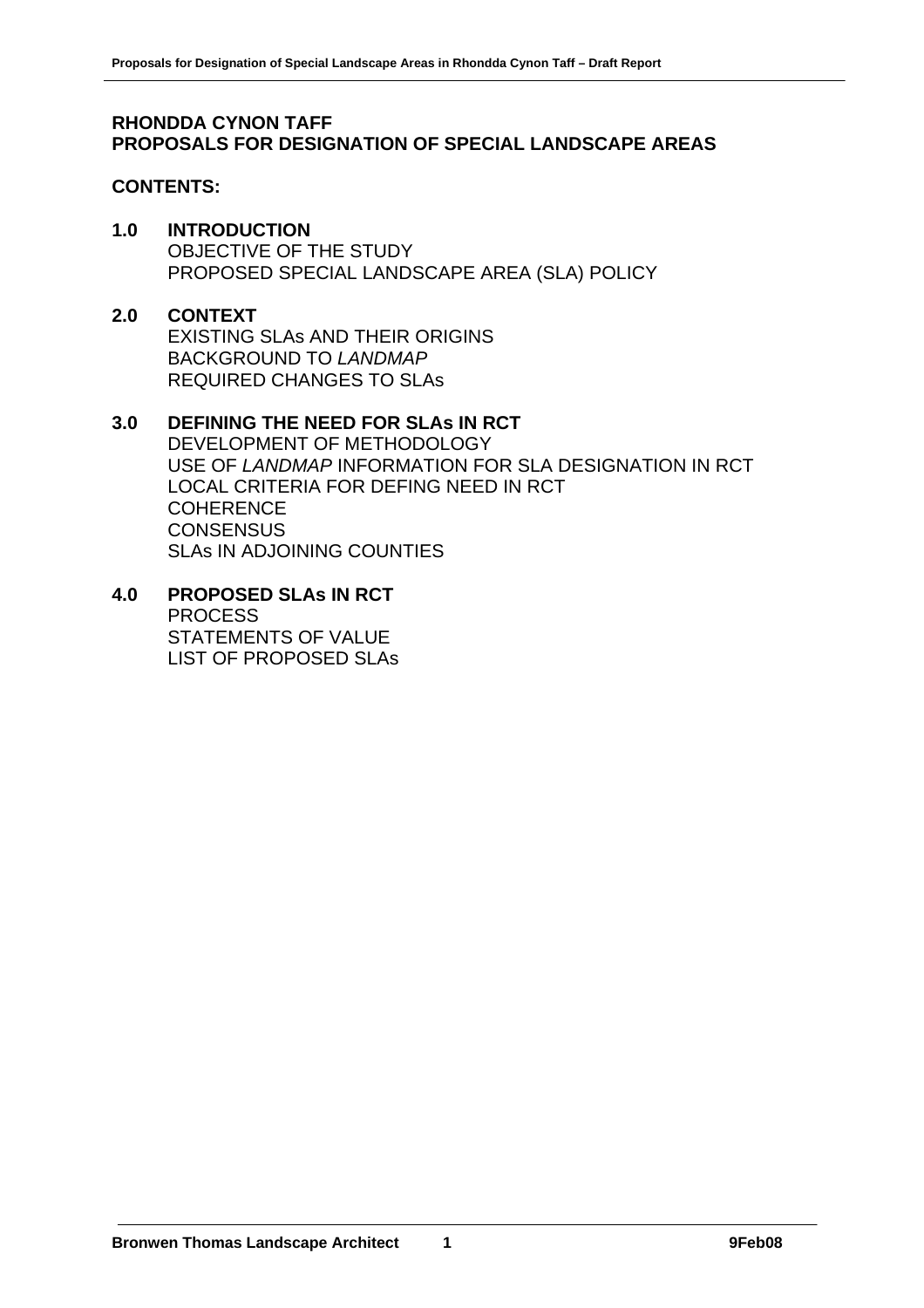# **1.0 INTRODUCTION**

1.1 In February 2007 Bronwen Thomas Landscape Architect was appointed by Rhondda Cynon Taff County Borough Council (RCT) to carry out a study of the Special Landscape Areas (SLAs) in the county.

# OBJECTIVE OF THE STUDY

1.2 The objective of this study is to identify and justify a revised set of SLAs for use in the Local Development Plan (LDP). Current Planning Policy Wales (Section 5.3.11) states that SLAs should be based on assessment of nature conservation, landscape and geological value of the site, thereby advocating a more holistic approach than the previous assessment for SLAs.

1.3 The set of proposed SLAs put forward in this report therefore aims to be more balanced and more consistent throughout the county than has previously been the case with the current SLA designations.

# PROPOSED SLA POLICY

1.3 The proposed SLAs are put forward on the premise that in the developing LDP:

- SLA policy is considered to be necessary over and above other designations and policies relating to the landscape, and that:
- the purpose of the SLA policy will reflect:
	- o The need to **protect against inappropriate development** where it is likely that there will be particular pressures for development or change;
	- o The need to **conserve and enhance existing distinctive and valued qualities and features** of the landscape to avoid unacceptable deterioration, change or development;
	- o The need to **raise awareness** of these distinctive landscapes and thereby **raise standards of design** to bring about positive change.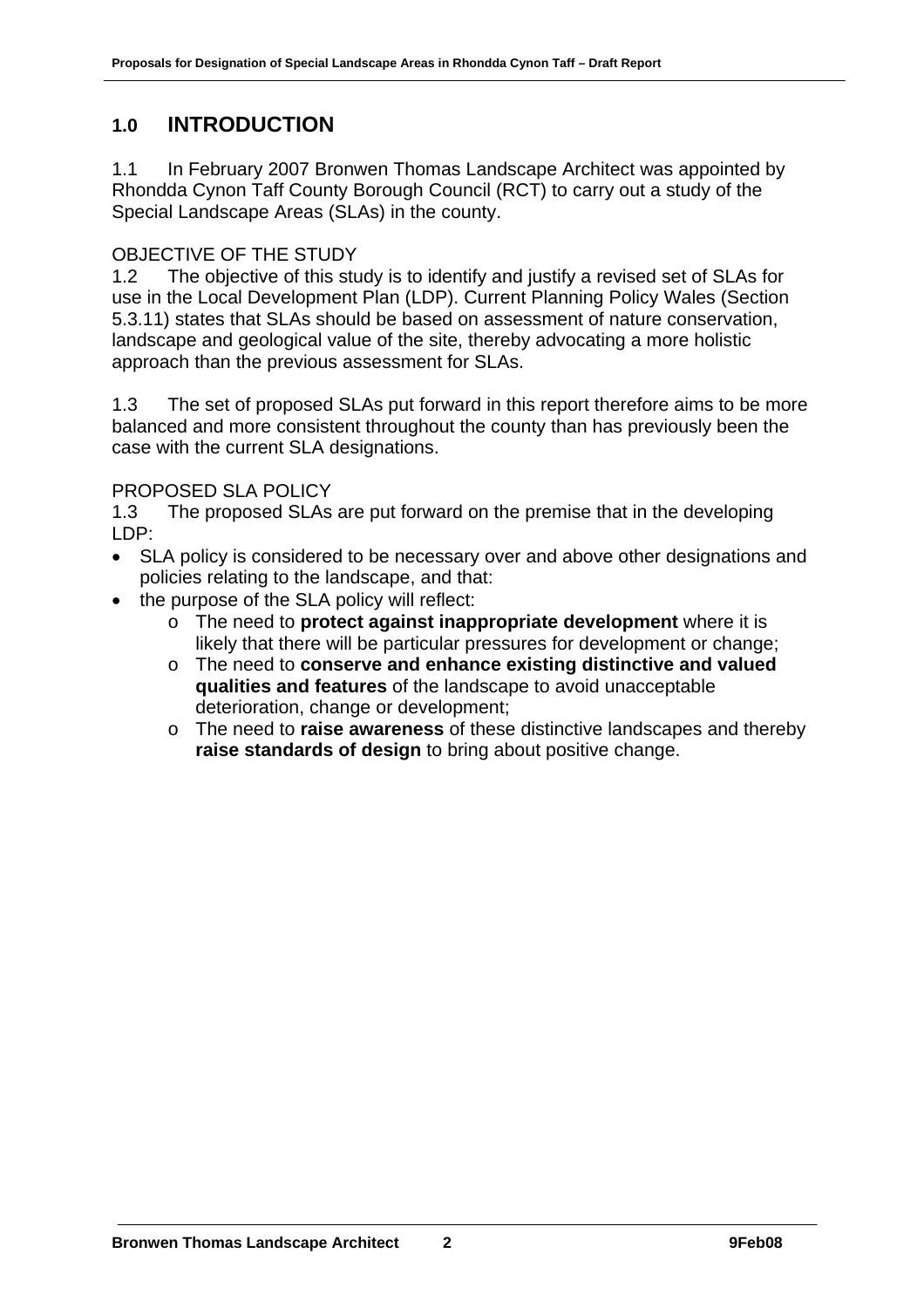# **2.0 CONTEXT**

# EXISTING SLAs AND THEIR ORIGINS

2.1 The existing SLAs in RCT's Unitary Development Plan were inherited from the Local Plans of the former Cynon Valley, Rhondda and Taff Ely district authorities that make up the current County. There are differences between the three authority areas in their SLA policies as well as in the extent and landscape types that make up these designations.

2.2 In the **Cynon Valley** Local Plan (adopted 2004) the relevant policy is: *ENVP1: No activity or development that would harm the landscape quality of areas defined on the proposals map as special landscape areas will be allowed.* The SLAs are primarily related to the un-forested valley sides.

2.3 In the **Rhondda** Local Plan (adopted 1998) the relevant policies are:

ENV2 – STRATEGIC LANDSCAPE AREAS: *Within the strategic landscape area, development proposals, where acceptable in principle must pay particular regard, in respect of their siting, scale and design, to the special landscape qualities of such areas.*

All the land outside the settlement boundaries is designated as Strategic Landscape Area.

ENV3 – LOCAL LANDSCAPE AREAS is a similar policy that identifies twenty-one smaller areas within the SLA where there are specific high quality landscapes which require particular attention and protection. These relate to semi-natural landscapes, river landscapes, and parkland landscapes.

2.4 In the **Taff Ely** Local Plan (adopted 2003) the relevant policy is:

En5 – Special landscape areas (SLA)

*Proposed development that would unacceptably detract from the visual qualities of Special Landscape Areas, including the area of the Caerphilly Mountain Countryside Service, will not be permitted.* 

The SLAs here are more varied in landscape character and include, for instance, some, but not all, areas prominent from the M4 and the A470, and open hill tops.

2.5 These existing SLAs have served to assist in protecting against inappropriate development and conserving the landscape quality with particular regard to the visual qualities.

2.6 The methodology used for defining the existing SLAs used of the then Countryside Commission guidance (CCP243) that was accepted practice at the time, taking account of:

- Landscape as a resource
- Scenic quality
- Unspoilt character and integrity
- Sense of place
- Conservation interest and consensus

2.7 This made use of the landscape assessments current at the time, namely the Welsh Development Agency's 'Landscapes Working for Wales' documents, produced between 1995 and 2000. In RCT these documents remain as useful and mainly relevant background information today.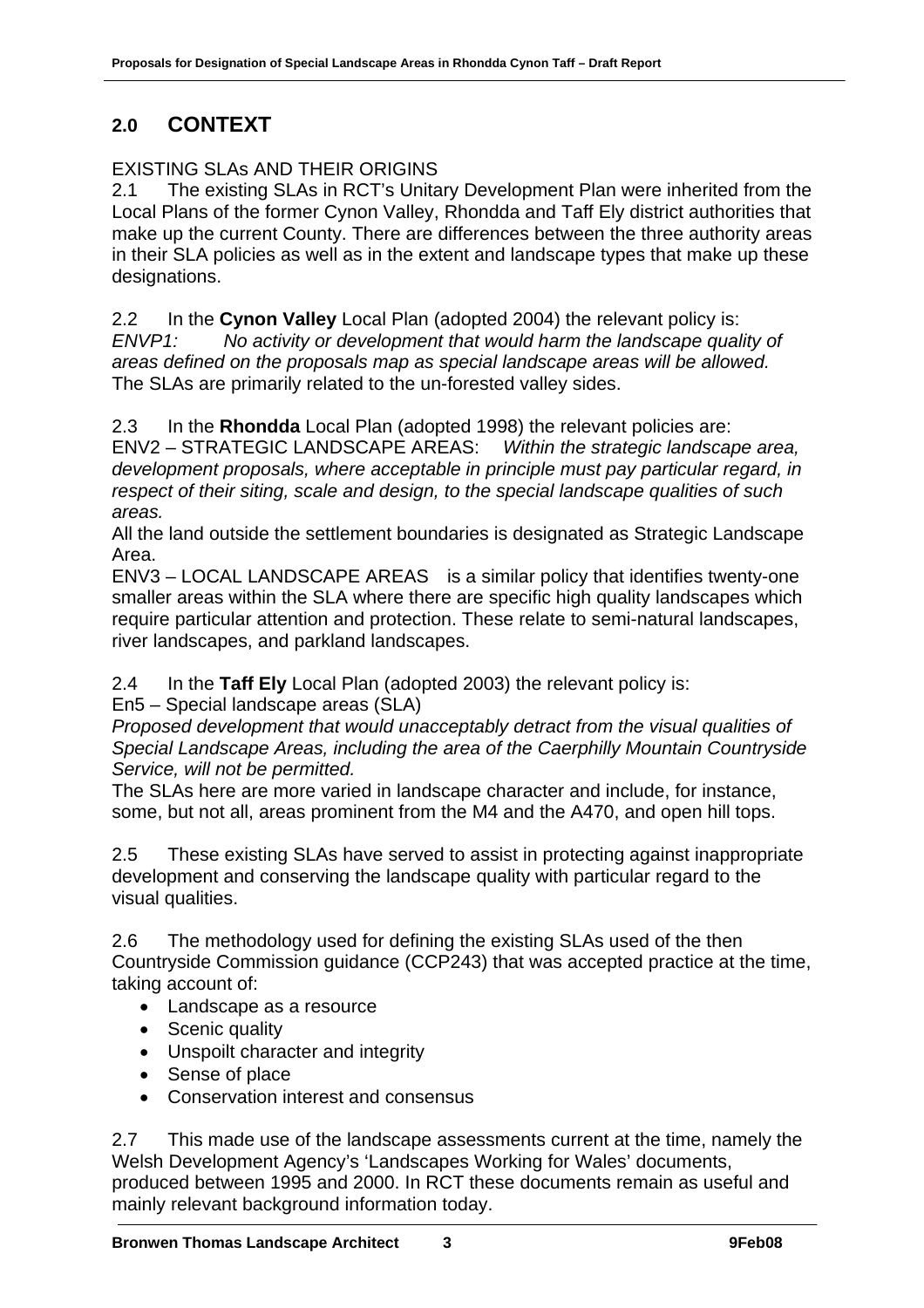#### BACKGROUND TO *LANDMAP*

2.8 Since then, the *LANDMAP* Information System of landscape assessment, developed by the Countryside Council for Wales (CCW) over the past few years, has been adopted. This aims to provide a consistent database across Wales for the classification and evaluation of landscapes.

2.9 *LANDMAP* divides the landscape into component aspect layers of equal importance which are assessed against a standard set of criteria with regards to character and value. The aspect layers are:

- Geological landscapes
- Landscape habitats
- Visual and sensory landscapes
- Historic landscapes
- Cultural landscapes

2.10 Under each aspect the county is divided into discrete geographical units (aspect areas) which are classified, described and evaluated. All this information is stored on GIS and Collector file electronic databases and can be sorted and manipulated to provide a variety of forms of information.

2.11 One of *LANDMAP's* uses is to support planning policy development such as SLA designation. This is now being put to the test in the current development of LDPs throughout the Principality, including SLA designation. This use within RCT is discussed in the following chapter.

#### REQUIRED CHANGES TO SLAs

2.12 It is apparent, therefore, that there have been considerable changes since the original designation of the existing SLAs, namely:

- landscape assessment methodology and therefore the criteria for SLA designation have changed;
- planning policy and local authorities have changed;
- various developments and other changes have taken place or been planned throughout the geographical area of RCT and therefore the need for protection and conservation has changed.

2.13 These factors must be borne in mind when comparing the previous SLAs with those proposed in this study because, in most cases, it is not the landscape itself that has changed.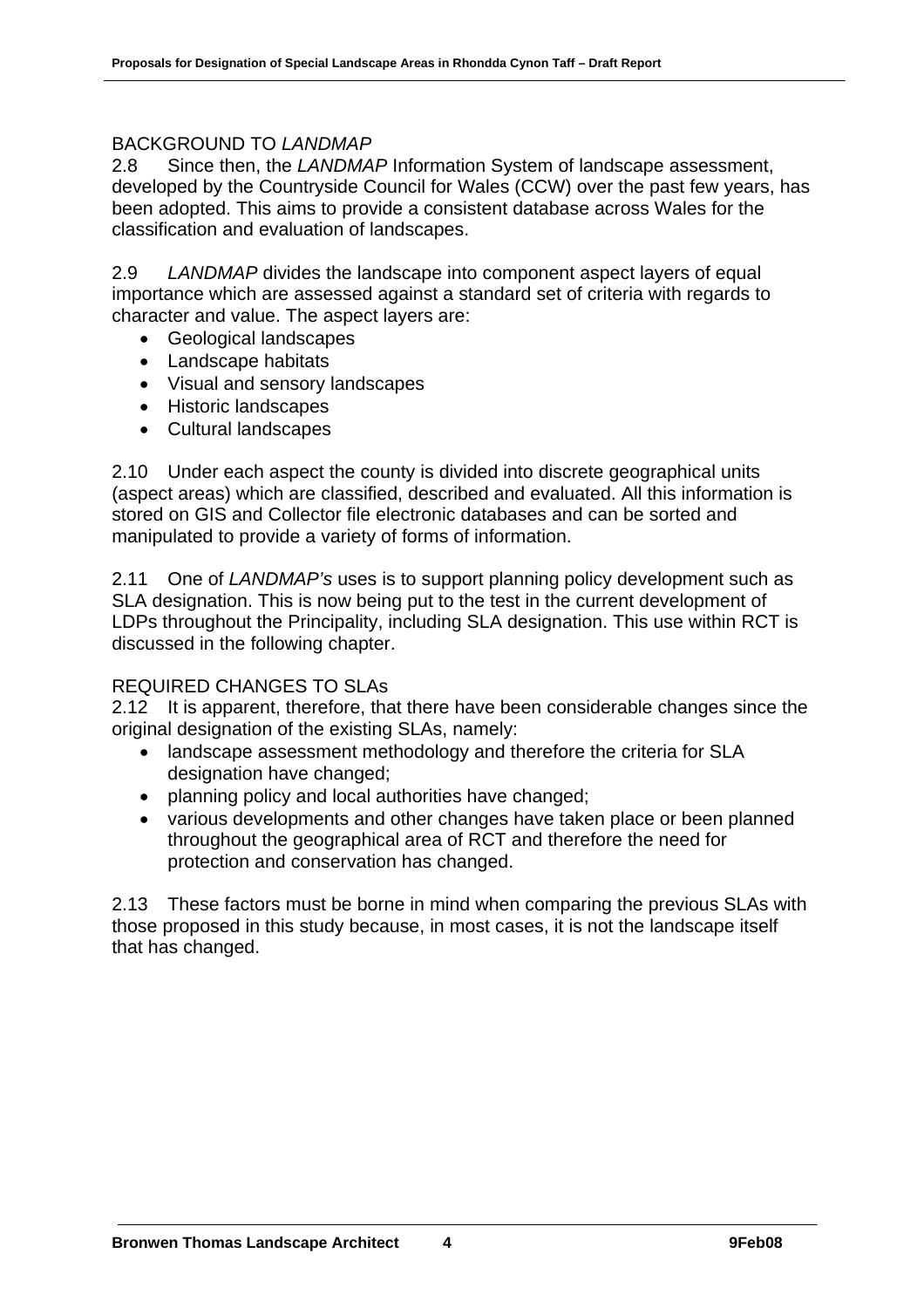# **3.0 DEFINING THE CRITERIA FOR SLAS IN RCT**

# DEVELOPMENT OF METHODOLOGY

3.1 Between March and July 2007 the South East Wales Local Authority consortium (including RCT) engaged consultants TACP to develop criteria for the designation of SLAs. That report (referred to here as the Development of Criteria report) proposed the following iterative model as the process for defining the proposed SLAs:



- 3.2 The use of *LANDMAP* information is integral to this process at all stages.
- At Stage 1 it is used to define the need for SLAs by reference to the evaluations and recommendations of each of the five aspects that make up the *LANDMAP* Information System (visual & sensory, historic landscapes, landscape habitats, geological landscapes and cultural landscapes).
- At Stage 2 the GIS-mapped evaluations provide the basis for establishing broad search areas. By overlaying of overall evaluations of all the aspect areas, it is intended that the resulting maps indicate where broad search areas occur.
- At Stage 3 a detailed interrogation of the *LANDMAP* information is used to help refine the areas for proposed SLAs.
- The Statement of Value, at Stage 4, uses information gleaned from all the aspects of the *LANDMAP* Information System.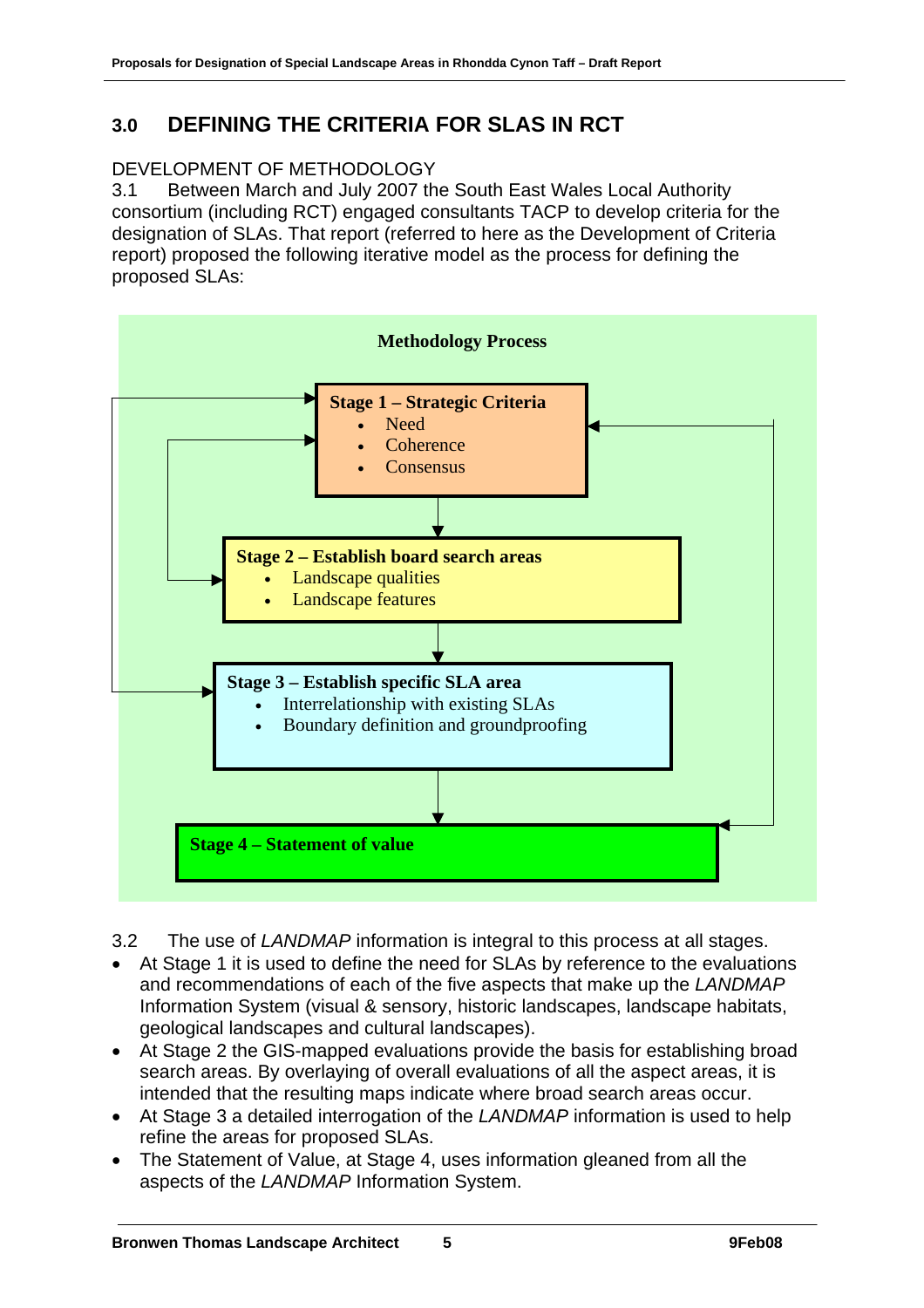3.3 The use simply of overall evaluations as the way of establishing broad search areas, means that the methodology in the Development of Criteria report may miss out on defining some locally important landscapes. Therefore CCW engaged Environment Systems to develop a more refined method of overlaying all the 35 evaluation criteria of the five aspect layers. The outcome has been digitised maps showing an aggregate of all aspects thereby providing an evaluation score to all areas. The resulting Landscape Value maps appear to give a more balanced overview as a basis to define broad search areas.

# USE OF *LANDMAP* INFORMATION FOR SLA DESIGNATION IN RCT

3.4 Both the use of overall evaluations and of all 35 evaluations have been tested against the *LANDMAP* information for RCT. There are several discrepancies between the *LANDMAP* evaluations and previously designated SLAs. This is partly due to the use of *LANDMAP* data being a more holistic approach than previously. Also, the *LANDMAP* data does not identify some areas of important landscape throughout the county. There are, however, other reasons inherent in the *LANDMAP* information for RCT that make it not sufficient alone for providing the basis for identifying the proposed SLAs. These include the following facts:

- On the whole, because RCT formed part of the larger *LANDMAP* study area including Bridgend and Caerphilly, the RCT *LANDMAP* information tends to be too broad brush to provide the detail of information required for the SLA designations.
- The Historic Landscapes aspect was not evaluated except were there are existing non-statutory designations such as inclusion on the Register of Historic Parks & Gardens in Wales. Therefore this aspect makes little or no contribution to the *LANDMAP* methodology for defining broad search areas across RCT.
- It has been found that some large aspect areas (especially visual and sensory, geological landscapes and cultural landscapes) have evaluations relating only to small parts of that aspect area and therefore cannot be considered relevant to the definition of broad search areas.
- The *LANDMAP* evaluations mainly relate what is there now, and do not primarily address future planning needs in the way that SLA designation has to.

3.5 Not withstanding the above points, the *LANDMAP* data for RCT undoubtedly provides a wealth of information. The evaluations, recommendations and descriptions of the aspect areas have been drawn on to assist in defining the need and extent of all the proposed SLAs. It has also been used as the basis for identifying special landscape features and qualities. Professional judgement and local knowledge has been used to decide on the relevance and tease out the appropriate proposals in these cases.

# LOCAL CRITERIA FOR DEFINING NEED IN RCT

3.6 In addition to the *LANDMAP* data, the Development of Criteria report allows for other more specific or local needs to be identified at stage 1, and therefore included at all later stages. It is these specific and local needs that have been found to be the primary criteria for defining effective proposed SLAs in RCT, backed up and refined by the *LANDMAP* data.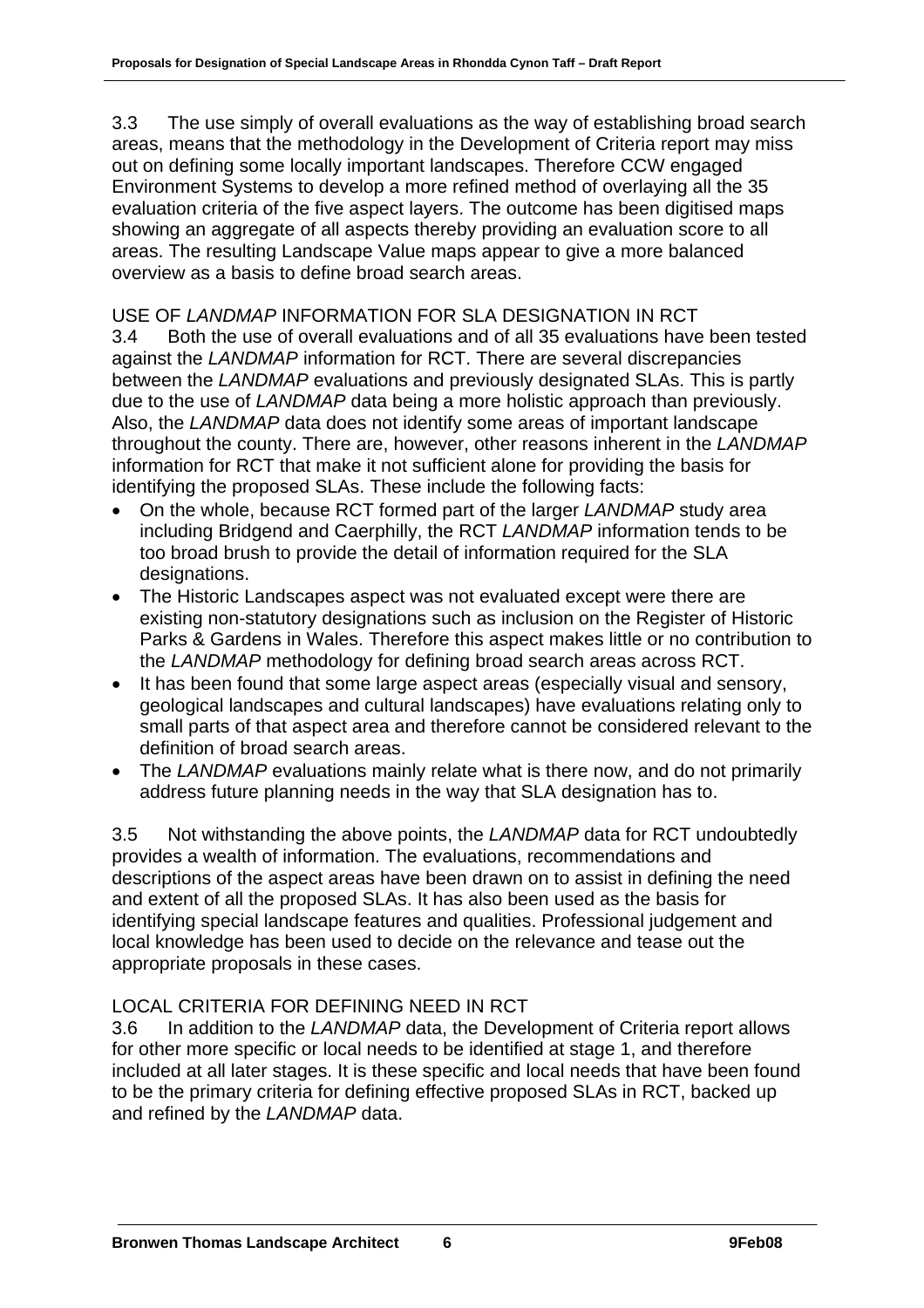# 3.7 In particular these local criteria are:

| <b>Local need</b>                    | <b>Explanation</b>                                                                                                                                                                                                                                                                                                                                                                                                                                                                                                                                                                                                                                                                                             |
|--------------------------------------|----------------------------------------------------------------------------------------------------------------------------------------------------------------------------------------------------------------------------------------------------------------------------------------------------------------------------------------------------------------------------------------------------------------------------------------------------------------------------------------------------------------------------------------------------------------------------------------------------------------------------------------------------------------------------------------------------------------|
| criteria<br><b>Prominence</b>        | Major prominent hillsides and skylines that are in full view of the                                                                                                                                                                                                                                                                                                                                                                                                                                                                                                                                                                                                                                            |
| -major                               | busiest parts of RCT are the most likely to provide an overall impression<br>of the county, namely those seen from the main through routes.<br>Arguably, the slopes throughout Taff Vale and adjacent ridges are<br>some of the most important landscapes in Wales, forming for many<br>people the main impression of 'The Valleys' when travelling to and from<br>Cardiff. To a lesser extent, the east west ridge of hills in the south of the<br>county, from Craig-yr-Allt in the east, through Llantrisant and to<br>Mynydd Hugh in the west, are important parts of the scene when<br>travelling west from Cardiff, while Hirwaun Common is prominent when<br>viewed from the Heads of the Valleys road. |
| <b>Prominence</b><br>- moderate      | As the settlements are mainly deep within the valleys, the <b>valley sides</b> ,<br>bluffs and ends of ridges that overlook these form a highly visible, ever-<br>present backdrop to all the activities of the valleys<br>The main valley sides of the Rhondda valleys, and the Cynon valley are<br>prominent, especially where the valleys area steep and narrow. At the<br>junctions of the valleys, at Porth and Pontypridd for example, there are<br>distinct hills overlooking the towns.                                                                                                                                                                                                                |
|                                      | The lower land near main transport routes is in the foreground for<br>travellers, making it highly visible. Therefore any detrimental changes in<br>these areas are conspicuous, especially where distant views are<br>restricted.<br>Most importantly this occurs on either side of the M4 in particular.                                                                                                                                                                                                                                                                                                                                                                                                     |
| Spectacle-<br>dramatic<br>topography | The most dramatic landscapes relate to the extremes of topography within<br>RCT. For instance, the steep cwms and cliffs, where glaciers have cut<br>deep into the higher parts of the Coalfield, dwarf the settlements and<br>reduce the significance and impact of the post-industrial scars.<br>These are mainly in the north of the county where the plateau it at its<br>highest between the heads of the Rhondda valleys and the Cynon<br>valley.                                                                                                                                                                                                                                                        |
| Spectacle -<br>views                 | Accessible and well-loved viewpoints, where wide views open up into<br>the valleys and across the uplands into the Brecon Beacons, are as<br>spectacular in RCT as anywhere in South Wales.<br>These are best seen from the roads over the ridges, and from along these<br>ridges, especially between the Cynon and the Rhondda Valleys, with the<br>Graig road from Aberdare to Maerdy and the Rhigos road from Hirwaun<br>to Blaenrhondda, while The Bwlch above Cwmparc offers fine views in all<br>directions.                                                                                                                                                                                             |
| 'Unspoilt'<br>areas:<br>Pre-         | Areas of <b>irregular fields</b> , bounded by large mixed hedges or drystone<br>walls indicate long-established patterns of farming and often support<br>mosaics of valuable habitats. This type of landscape is most extensive in                                                                                                                                                                                                                                                                                                                                                                                                                                                                             |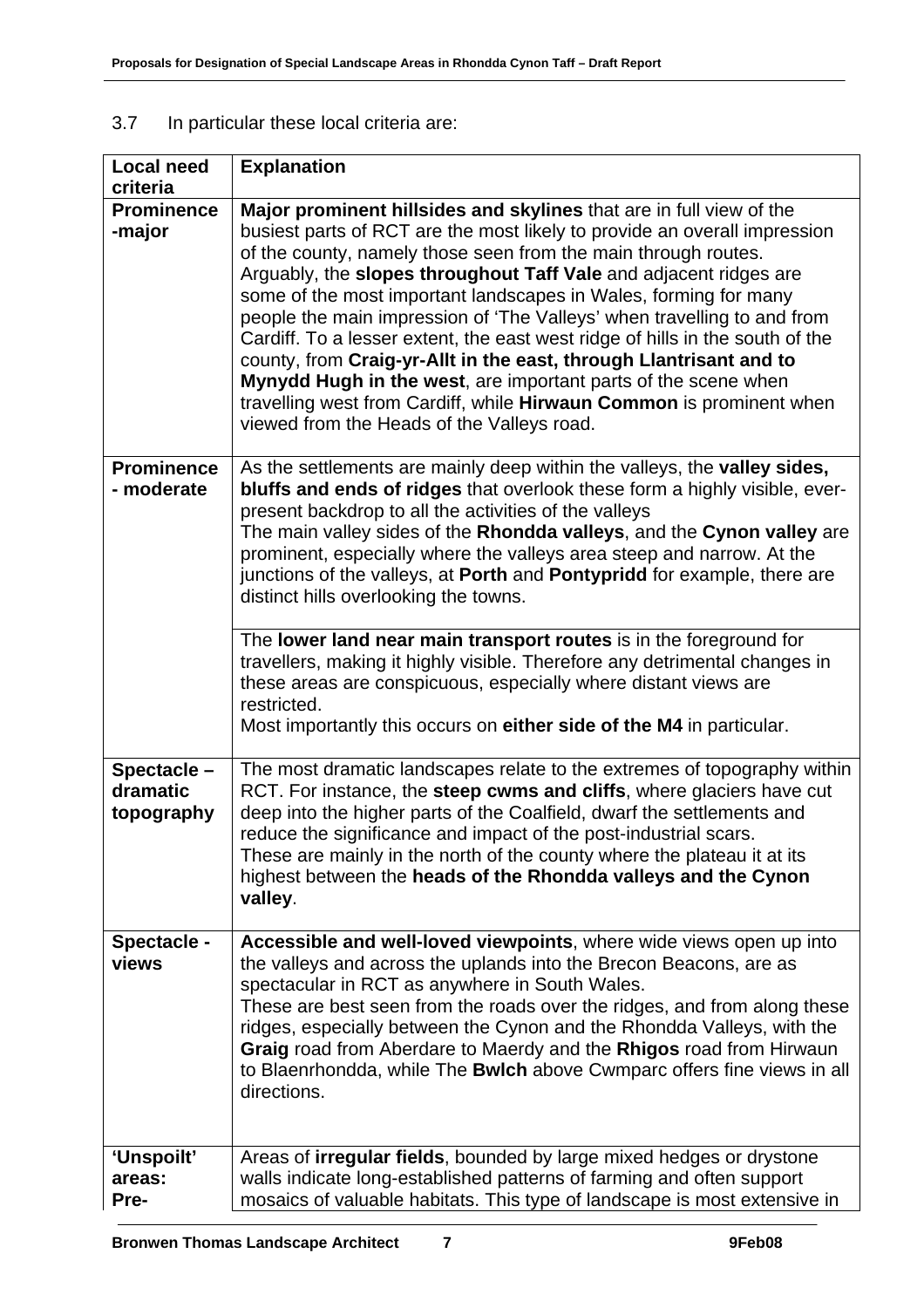| industrial<br>patterns of<br>land use                          | the lower lands in the south of the County, where there has been less<br>disturbance from extraction and industry.                                                                                                                                                                                                                                                                                                                                                                                                                                                              |  |
|----------------------------------------------------------------|---------------------------------------------------------------------------------------------------------------------------------------------------------------------------------------------------------------------------------------------------------------------------------------------------------------------------------------------------------------------------------------------------------------------------------------------------------------------------------------------------------------------------------------------------------------------------------|--|
|                                                                | There are some large areas of open common land on plateau and<br>ridges, which show a continuity of land management. Remnants of all<br>periods of history, from Neolithic to recent, tend to be preserved on these<br>open landscapes where they have not been disturbed by industrial<br>processes                                                                                                                                                                                                                                                                            |  |
| 'Unspoilt'<br>areas:<br><b>Remoteness</b><br>&<br>tranquillity | Although nowhere is truly remote within RCT, this is a relative term that<br>can be applied to those areas that are away from the busy-ness of the<br>main valleys even if not separated from them by any great distance.<br>These contrasts between remoteness and busy-ness, in topography and<br>in human activity, are made more poignant by their close proximity and<br>add much to the special sense of place throughout the South Wales<br>valleys.<br>The high plateau and ridges provide extensive remote areas, where<br>extensive views are of other empty uplands. |  |
|                                                                | Likewise there are 'tucked away' valleys, which are secluded from the<br>activities of the main valleys. These occur to the north of Llantrisant, for<br>instance, and around Ynysybwl.                                                                                                                                                                                                                                                                                                                                                                                         |  |
| <b>Vulnerability</b><br>& sensitivity<br>to change             | There is an added need to safeguard many aspects of the landscape<br>where there are particular pressures for development. This not in order<br>to prevent development but to ensure that the siting and design of<br>developments do not have an unnecessarily adverse effect on the<br>surrounding landscape.<br>This occurs around areas of urban growth, especially related to the M4<br>corridor where buffer zones are proposed.                                                                                                                                          |  |
|                                                                | The approaches and surrounds of major development sites throughout<br>RCT are also vulnerable                                                                                                                                                                                                                                                                                                                                                                                                                                                                                   |  |
| <b>Locally rare</b><br>landscape                               | Those parts of RCT with lowland qualities are locally rare. The 'Border<br>Vale', which is a transition zone between the gentle lowland of the Vale of<br>Glamorgan and the harsher uplands of the Valleys, is unlike other<br>landscapes in RCT.<br>This occurs in the south of the county, and extending some way into<br>Bridgend, on both sides of the M4.                                                                                                                                                                                                                  |  |
| <b>Setting for</b><br>special<br>landscapes                    | Although boundaries are drawn around various special landscapes, in<br>reality these places do not exist in isolation but are to a greater or lesser<br>degree dependant on the surrounding landscape to enhance their special<br>qualities. It is therefore important to safeguard these surrounding<br>landscapes.<br>The Brecon Beacons National Park covers the north of the county. The<br>adjacent landscape forms a transition and buffer between the wilder land<br>of the National Park and the more settled areas of the upper Cynon Valley                           |  |
|                                                                | Historic parkland usually developed to make the most of the surrounding                                                                                                                                                                                                                                                                                                                                                                                                                                                                                                         |  |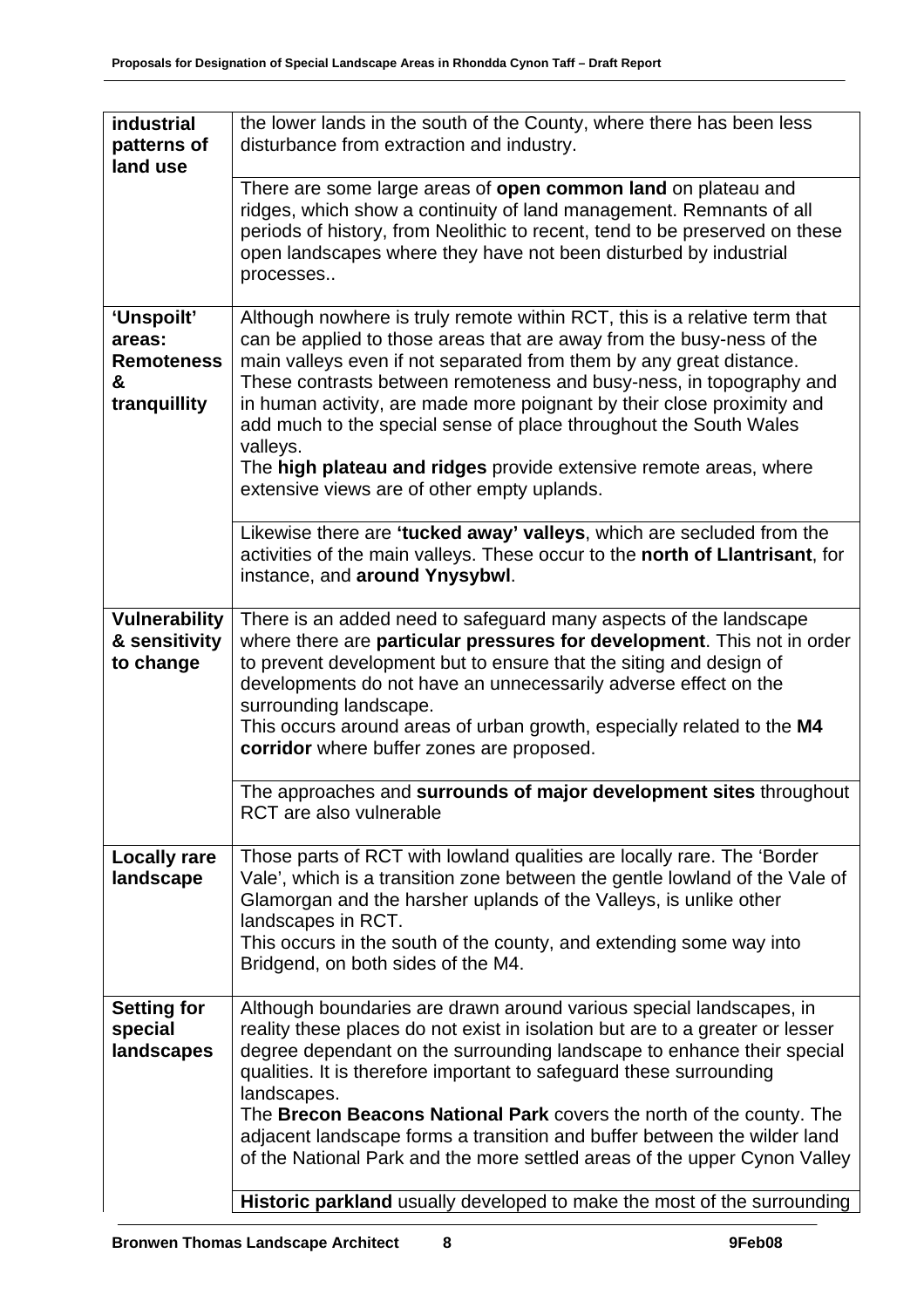| landscape. Therefore the land that is in the main views from parkland and<br>that relates to the approaches is important as setting for the continued<br>appreciation of the historic value.<br>These occur at Talygarn and at Miskin Manor in the south of RCT |
|-----------------------------------------------------------------------------------------------------------------------------------------------------------------------------------------------------------------------------------------------------------------|
| The setting for the <b>Conservation Area</b> of <b>Llantrisant</b> likewise is<br>important to its strategic hilltop position.                                                                                                                                  |

3.8 The following larger areas are considered to have no need for SLA designation, or to have a reduced likelihood of need, and therefore have been excluded from any broad search area unless there are other overriding factors.

| <b>Brecon Beacons National</b><br><b>Park</b>        | This covers much of the countryside to the north of the<br>A465 Heads of the Valleys road in the north of the county.<br>SLA designation is not required as this would be<br>duplication, and National Park status is overriding                                                                                                     |
|------------------------------------------------------|--------------------------------------------------------------------------------------------------------------------------------------------------------------------------------------------------------------------------------------------------------------------------------------------------------------------------------------|
| <b>Country Parks</b>                                 | These areas are currently managed for conservation and<br>do not need additional protection. These occur at Dare<br>Valley Country Park at Aberdare and Barry Sidings Country<br>Park at Trehafod.                                                                                                                                   |
| <b>Forestry Commission</b><br>land                   | There are Forest Plans in place for the management of all<br>Forestry Commission land in RCT for the foreseeable<br>future. Therefore major forestry blocks do not need SLA<br>designation.                                                                                                                                          |
| <b>Green Wedges &amp; other</b><br>policies,         | There are areas that are best served by other LDP policies<br>that provide strong protective measures which may be<br>more appropriate than SLA designation. For instance,<br>Green Wedge policy where the need to ensure that there is<br>no coalition of settlements is the only reason for retaining or<br>protecting open space. |
| <b>Current and recent</b><br>extraction and industry | SLA designation is inappropriate where there are large<br>areas such as working quarries, Tower Colliery (closed 28 <sup>th</sup><br>January 2008), and landfill sites, where restoration and<br>other developments are required.                                                                                                    |
| <b>Major development sites</b>                       | Where there are areas zoned as major development sites<br>in the forthcoming LDP it is more appropriate to apply<br>specific design guidance that SLA designation. This also<br>applies to the Church Village bypass corridor                                                                                                        |

# **COHERENCE**

3.9 The proposed SLAs need to be of sufficient size for the effective safeguarding, managing and promotion of the special attributes of the area concerned.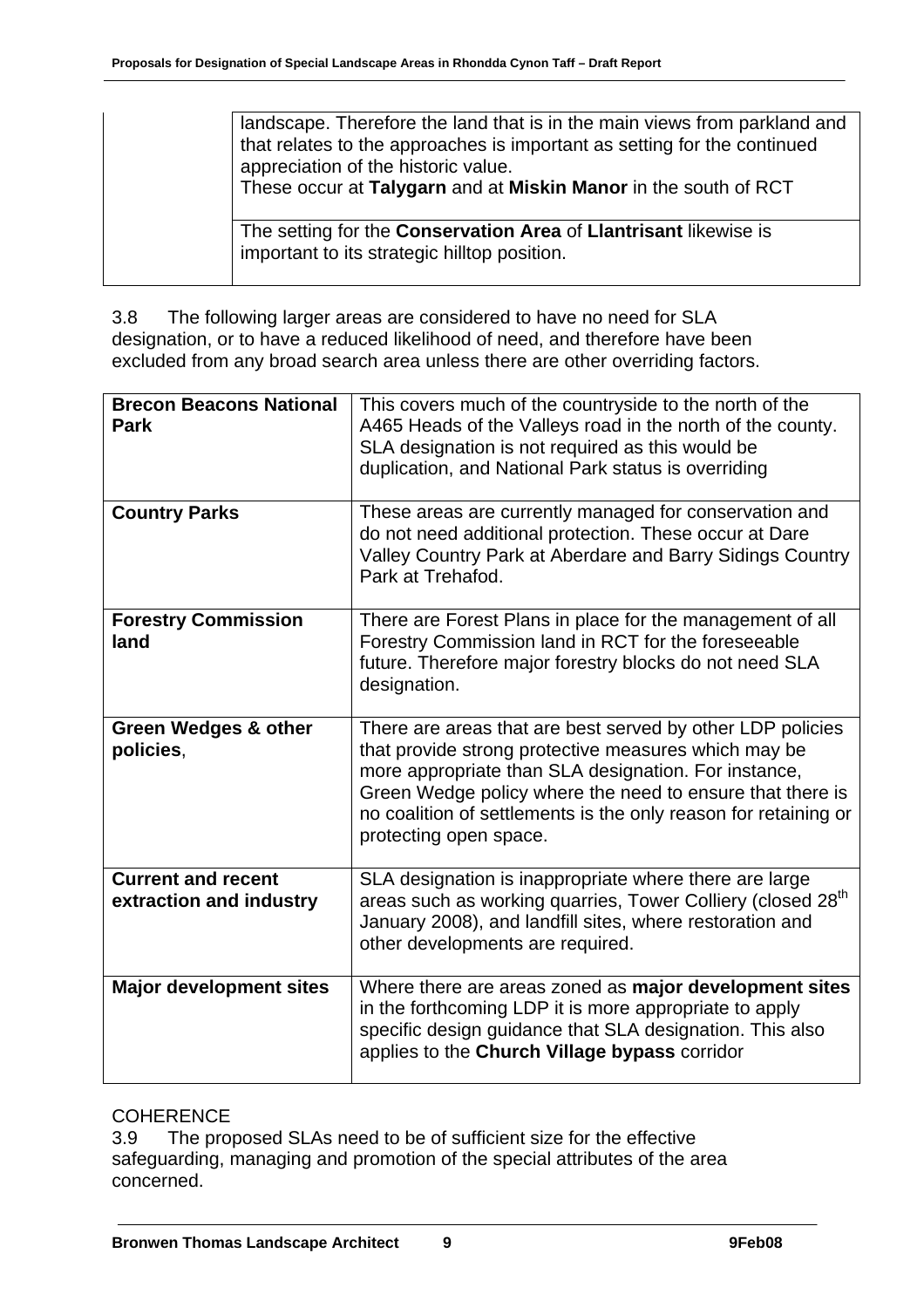3.10 In RCT these proposed SLAs may be made up of differing landscape types, such as open hilltops and their surrounding slopes with fields and valleys. These, however, relate to each other to form a single landscape unit. Where policy and management issues are applicable to only part of an SLA, this is made clear in the Statement of Value. In some cases the proposed SLAs adjoin each other but are considered as separate SLAs due to key difference in need and therefore policy and management proposals.

# **CONSENSUS**

3.11 *LANDMAP* has embedded in its methodology a considerable degree of consensus in its evaluations and recommendations. Further and more detailed agreement to the proposed SLAs will, however, relate to the LDP consultation process in due course. At this current stage consensus is judged by:

- Existing SLA designation all these have been considered to see if there is sufficient need for continuing designation as SLA
- Areas that include sites with other conservation designations, such as Sites of Special Scientific Interest (SSSI). The presence of these designations increases the need for the more holistic SLA designation to safeguard the wider landscape
- Continuity with existing or proposed SLAs in adjoining counties.

# SPECIAL LANDSCAPE AREAS IN ADJOINING COUNTIES

3.12 **Caerphilly** County Borough lies adjacent to the southern half of RCT's eastern boundary. Using the South East Wales Authorities current methodology, a recent study – 'Designation of Special Landscape Areas' produced by TACP - gives recommendations for SLAs. This has not yet been ratified by Caerphilly Council. Originally there were seventeen SLAs in Caerphilly, this has been reduced to seven, some of which are slightly larger than previous ones. Most of the boundary The Mynydd Eglwysilian SLA and the South Caerphilly SLA abut RCT. An additional designation of Visually Important Local Landscapes, relating specifically to the Visual & Sensory aspect data is currently being considered.

3.13 **Cardiff** City Council boundary is shared by the eastern half of RCT's southern boundary. Cardiff City Council has commissioned a similar study to Caerphilly's. It is expected that the two existing SLAs near or adjacent to RCT will remain as proposed SLAs. These are at Forest Fawr in the east and Garth Hill in the south.

3.14 **The Vale of Glamorgan** lies adjacent to the western half of RCT's southern boundary. The Ely Valley and Ridge Slopes SLAs, as put forward in the Special Landscape Areas Topic Paper in 2004, comes up to RCT's boundary, and the Upper Thaw Valley SLA reaches to within one field of the common boundary.

3.15 **Bridgend** County boundary is common with the southern half of RCT's western boundary. There are no SLAs in Bridgend. The Landscape Character Areas identified as an addition to the *LANDMAP* Information System is used to identify specific management requirements.

3.16 **Neath/Port Talbot** County boundary lies adjacent to the northern half of RCT's western boundary. There are no SLAs identified in Neath Port Talbot. The LANDMAP Information System is being used to identify specific landscape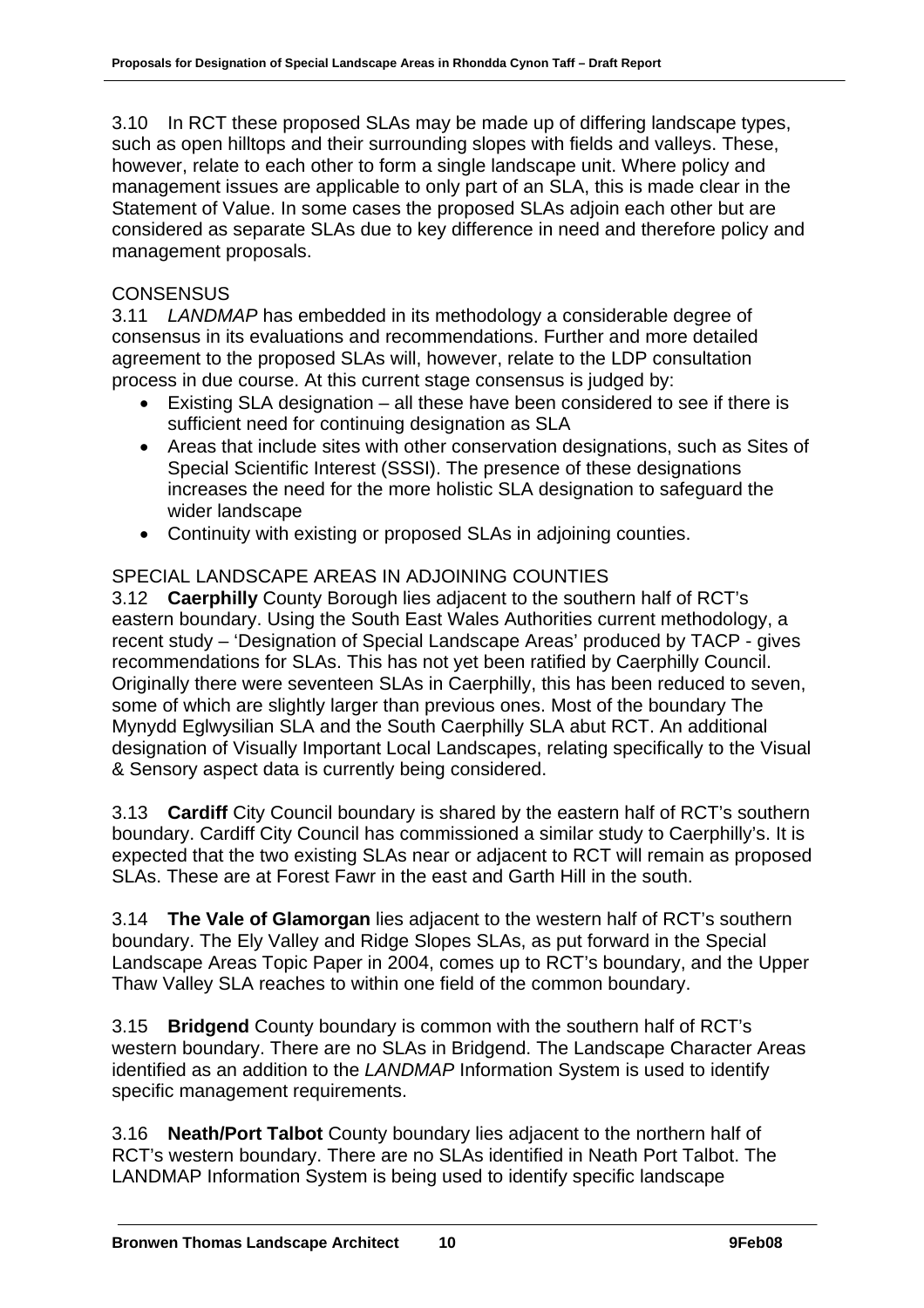management requirements, alongside other non-statutory designations such as Green Wedges, and countryside policies.

3.17 **Powys** lies to the north of RCT. As all this lies within the Brecon Beacons National Park, SLAs are not relevant.

3.18 **Merthyr Tydfil** County Borough Council lies adjacent to the northern half of RCT's eastern boundary. There are no plans to designate SLAs within Merthyr Tydfil.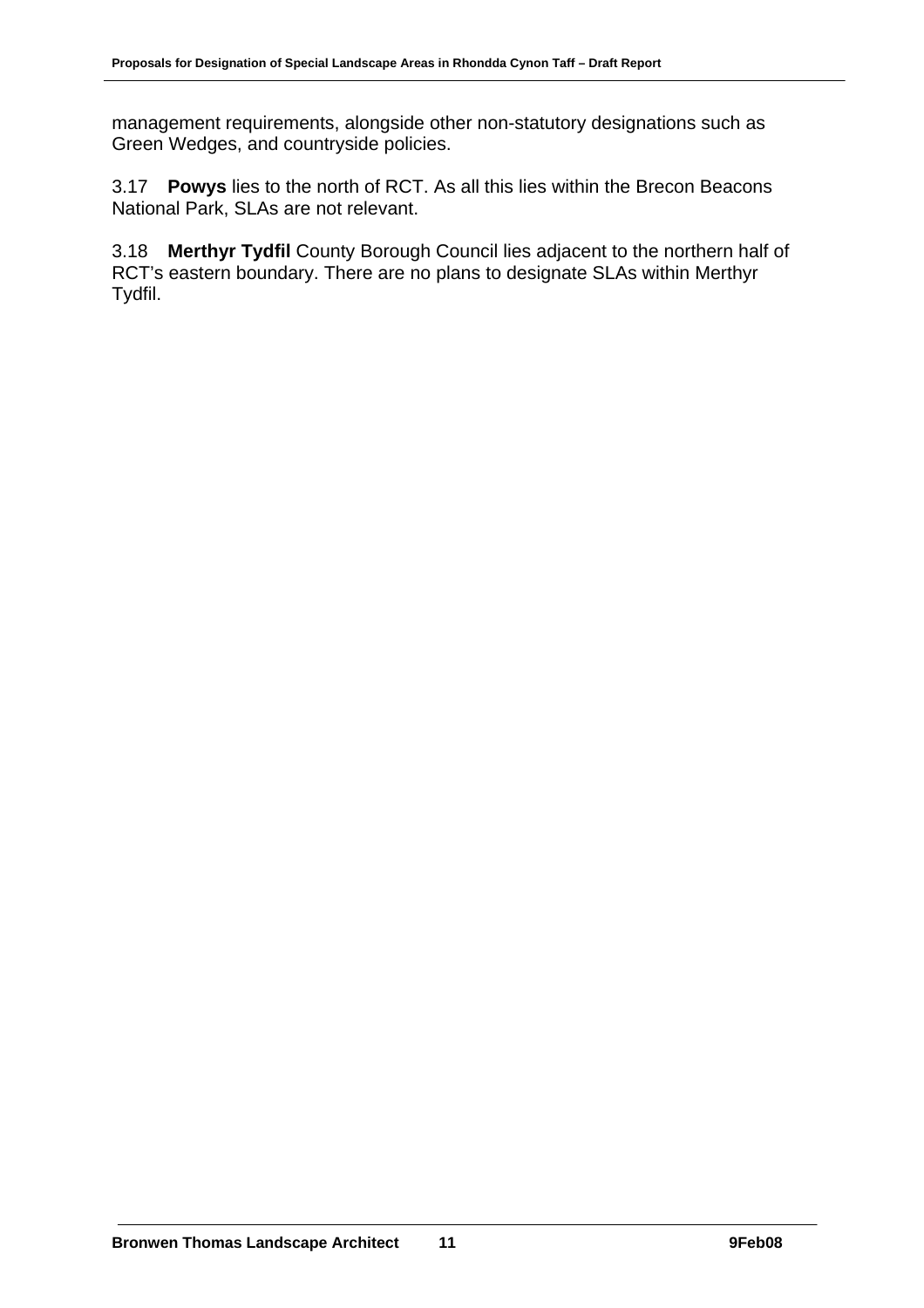# **4.0 PROPOSED SLAS IN RCT**

# **PROCESS**

4.1 The process of defining the set of proposed SLAs for RCT has taken place over an extended period. This has allowed for a carefully considered approach to be adopted. This takes account of the emerging methodologies and use of *LANDMAP* as shown in the Development of Criteria report and the Landscape Value maps. It has allowed for testing against local need criteria and against the application of the methodologies in adjoining local authority areas. While the basis of the iterative methodological process outlined in chart has been adopted for RCT, the emphasis has been given to local need criteria.

4.2 The following activities have informed the definition of the proposed SLAs:

- Review of existing SLAs:
- Attendance and involvement in meetings to review the Development of Criteria report methodology, the use of *LANDMAP* Information System and the Landscape Value mapping;
- Client team meetings and informal discussions at all stages;
- Site visits to gather overall impressions, to check specific issues and refine judgements;
- Mapping of information in a series of overlays showing existing SLAs, areas to be excluded, *LANDMAP* higher evaluated areas, Landscape Value mapping, and local need criteria;
- Careful scrutiny of all *LANDMAP* and other base information;
- Production of report, maps and Statements of Value for all proposed SLAs.

4.3 This process has shown synergies and deviations that have been put to the test. The outcome is that 20no. proposed SLAs are put forward in this study, as detailed in the following Statements of Value.

4.4 As there has not been a full evaluation of the Historic Landscapes aspect, the proposed SLAs will be reviewed by Glamorgan Gwent Archaeological Trust (GGAT) to ensure that due consideration is given to the overall historic value of the landscape. A complete *LANDMAP* evaluation of the Historic Landscapes aspect for RCT is not feasible within the timescale required for the LDP process.

# STATEMENTS OF VALUE

4.5 The Statements of Value have been prepared using the format agreed in the Development of Criteria report. It is assumed that boundaries shown on the accompanying maps may require detailed refinement by the local authority as the LDP policy framework develops.

4.6 The accompanying notes with each Statement of Value are intended to elucidate the current situation and inform future decisions relating to the relevance or details of the proposed SLAs.

4.7 It must be understood that alterations may also be required when the proposed SLAs have been reviewed by GGAT to give a perspective on the Historic Landscapes.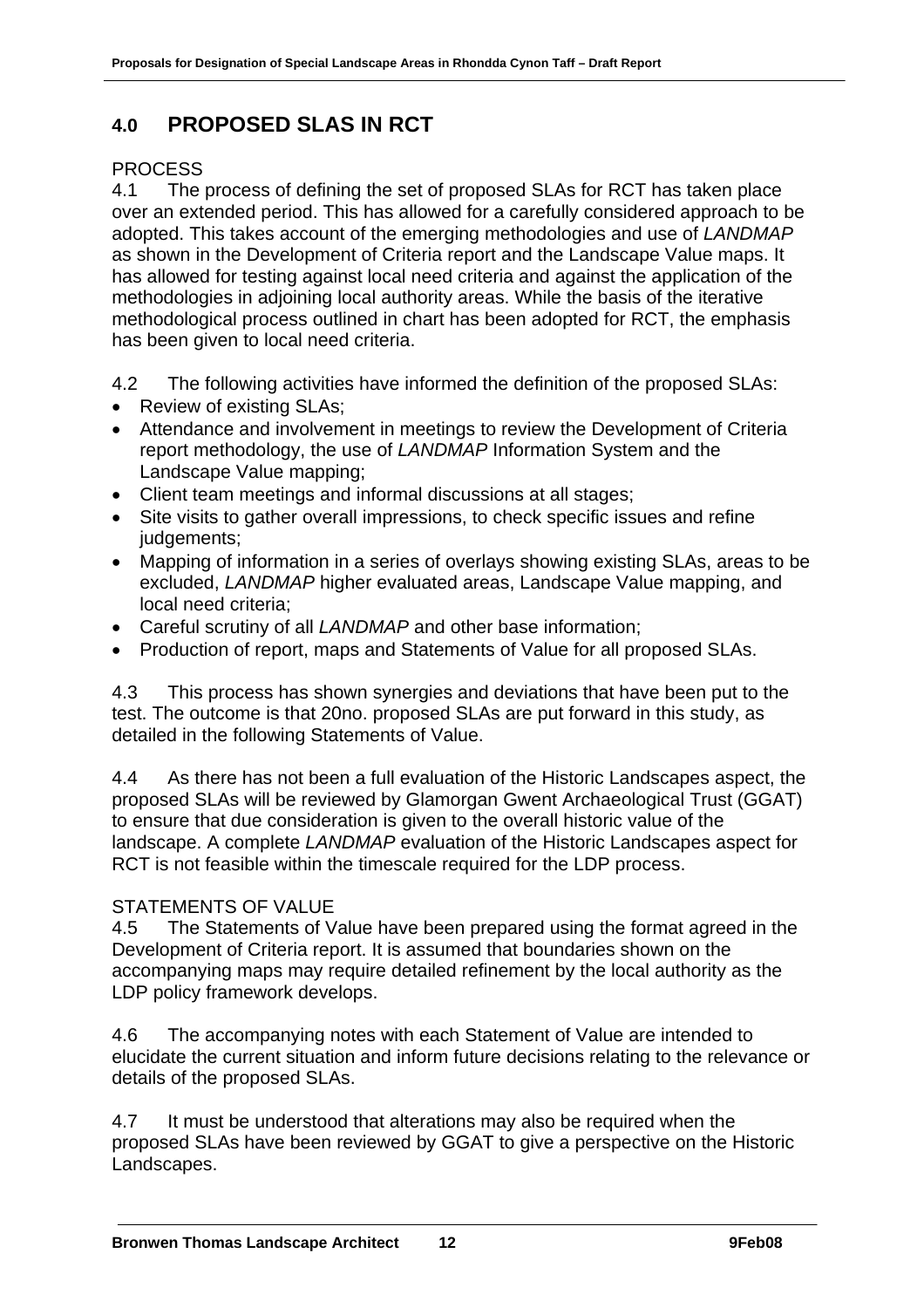LIST OF PROPOSED SLAs

- 1. LLANHARRY SURROUNDS
- 2. TALYGARN SURROUNDS
- 3. ELY VALLEY AT MISKIN
- 4. COED-YR-HENDY & MWYNDY
- 5. LLANTRISANT SURROUNDS
- 6. MYNYDD Y GLYN & NANT MUCHUDD BASIN
- 7. MYNYDD HUGH & LLANTRISANT FOREST
- 8. EFAIL ISAF, GARTH & NANTGARW WESTERN SLOPES
- 9. CRAIG YR ALLT
- 10. TAFF VALE EASTERN SLOPES
- 11. TREFOREST WESTERN SLOPES
- 12. MYNYDD Y CYMMER
- 13. MYNYDD TROS-Y-RHIW SLOPES
- 14. LLWYNCELYN SLOPES
- 15. CWM CLYDACH
- 16. CYNON VALLEY NORTHERN SLOPES
- 17. CWM ORCI
- 18. RHONDDA FAWR NORTHERN CWMS & SLOPES
- 19. HIRWAUN COMMON, CWM DARE & CWM AMAN
- 20. BRECON BEACONS EDGE AT LLWYDCOED

Paper copies of maps have been sent separately. Statements of Value to follow on separate file.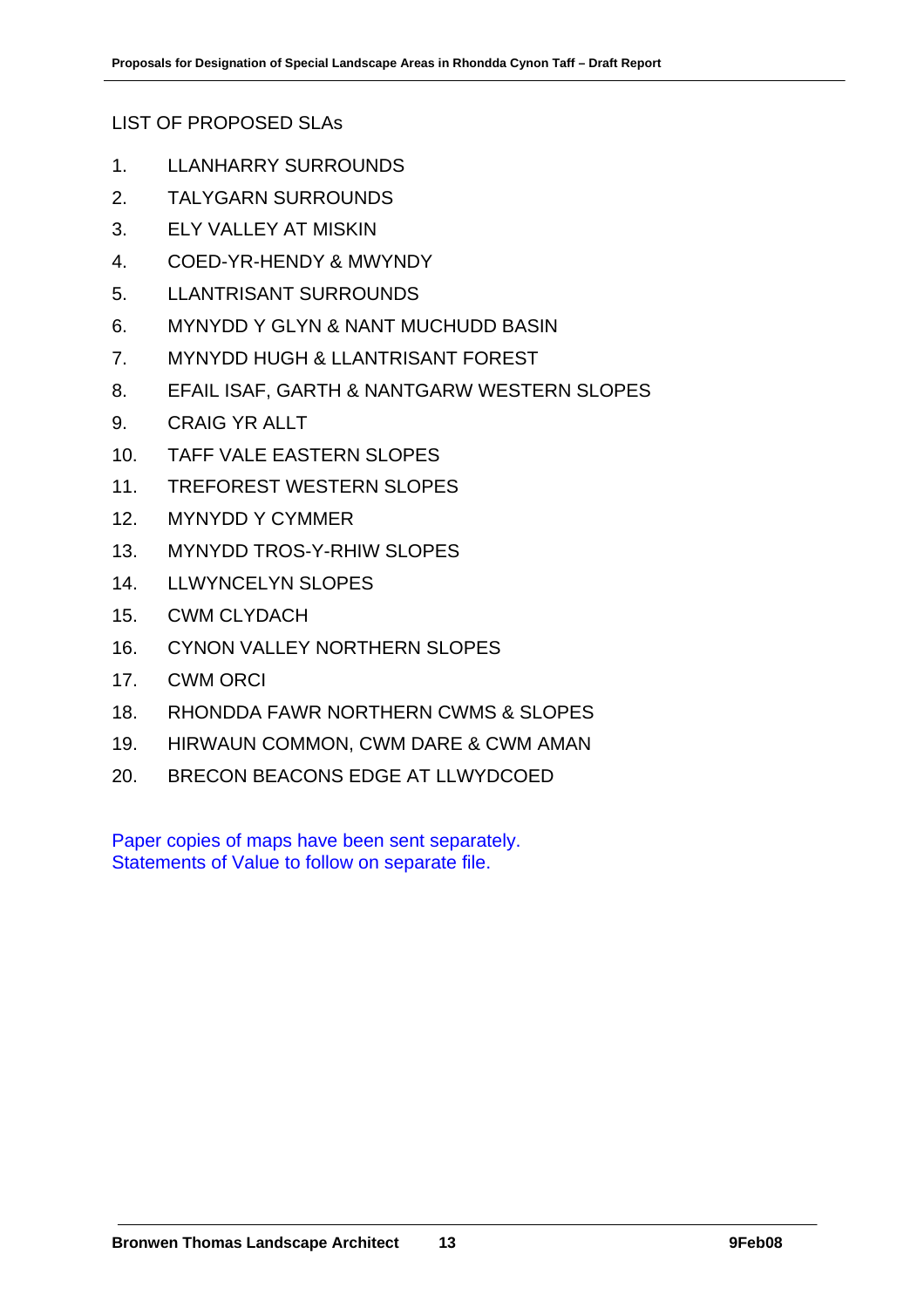# **LLANHARRY SURROUNDS**

#### **LOCATION and BOUNDARIES:**

In the south west corner of the county, bounded by the M4 and the edge of Llanharry to the south. This area stretches from Felindre in the west to development at Trecastell in the east. To the north there is Llanharan and the adjacent major development site on reclaimed land. The southern edge of Coed Trecastell forestry defines the north eastern boundary.

# **STRATEGIC CRITERIA:**

| <b>LANDMAP</b>       | Eastern two-thirds = moderately high values                        |  |
|----------------------|--------------------------------------------------------------------|--|
|                      | Llanilid area = less important values                              |  |
| <b>Prominence</b>    | Western part viewed from M4                                        |  |
| 'Unspoilt'           | Mainly 'Border Vale' farmland in close proximity to settlement and |  |
|                      | restored land                                                      |  |
| <b>Vulnerability</b> | Adjacent to major development – film studios, and Felindre Road    |  |
|                      | development                                                        |  |
|                      | Buffer zone to M4                                                  |  |
| <b>Rarity</b>        | Part of 'Border Vale'                                              |  |

# **COHERENCE:**

Continuous area of lowland farmland, bounded by development

# **CONSENSUS:**

Untested

# **PRIMARY LANDSCAPE QUALITIES/FEATURES**

- Part of Border Vale, with rolling lowland farmland with irregular shaped fields, bounded by hedges.
- Seen from M4, it appears as pleasant small scale rural character despite growing number of large scale developments nearby.
- Mainly improved grassland, but also containing mosaic of primary habitats purple moorgrass, unimproved grassland, small areas of native broadleaf woodland, large mixed hedges with spindle and dogwood.
- Includes the remains of last iron ore mine in Wales at Llanharry, of geological, historic and cultural interest.
- Ringwork and adjacent church at Llanilid of historic interest

# **KEY POLICIES & MANAGEMENT:**

- Protect integrity of farmland from pressures for development on all sides, and piecemeal changes of use.
- Protect/enhance woodland screen around major development site, including for views from M4.
- Conserve integrity of Llanilid.
- Protect/conserve areas of priority habitats, encourage take up of Tir Gofel.
- Protect remains of iron ore mine for geological, historic and cultural value
- Conserve large mixed hedges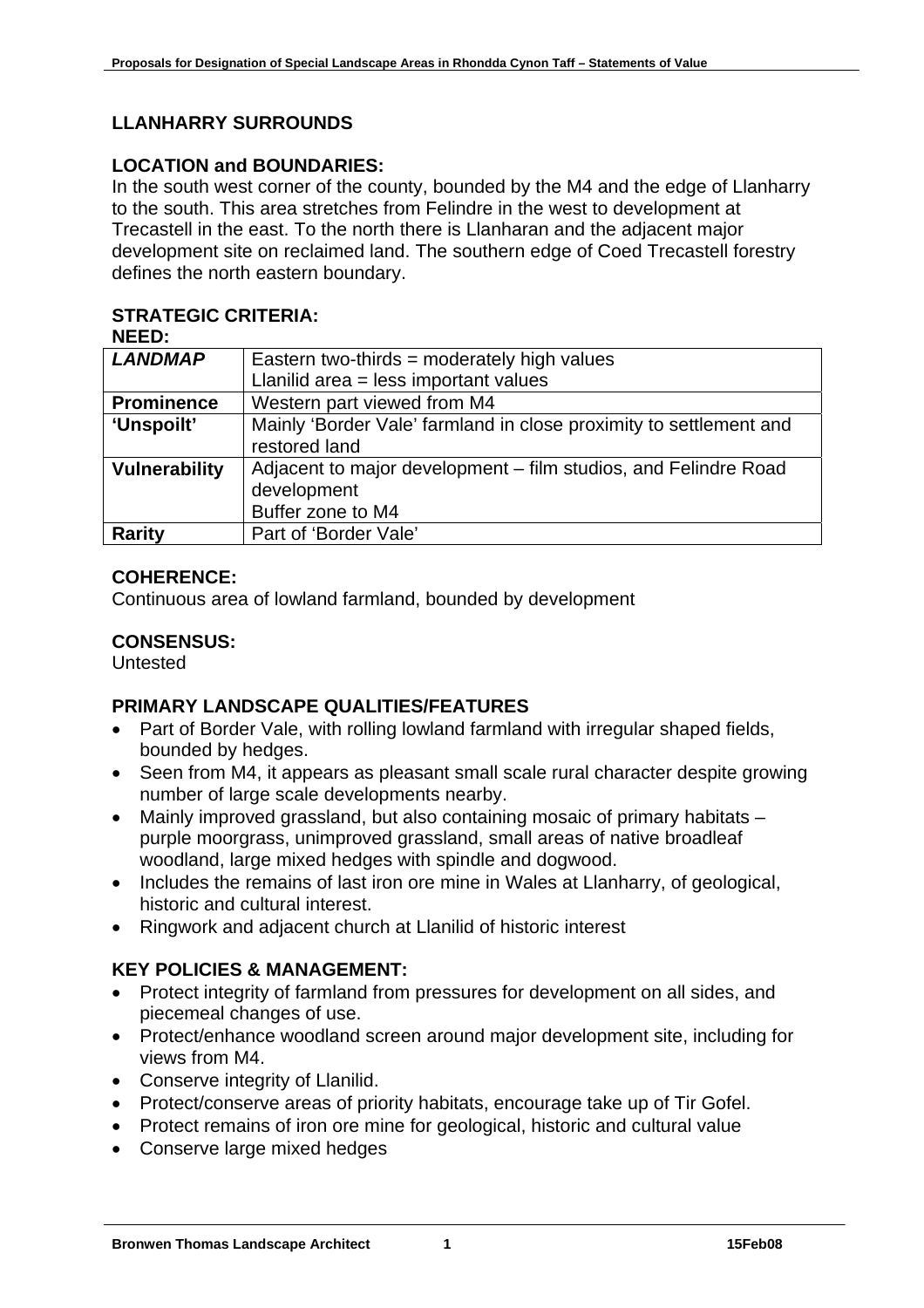| <b>Aspect</b> | <b>A.A.</b> | <b>Location/comments</b>                      | <b>Overall</b> |
|---------------|-------------|-----------------------------------------------|----------------|
|               | no.         |                                               | evaluation     |
| <b>VS</b>     | 572         | All of SLA and wider                          | Mod            |
| <b>LH</b>     | 101         | Most of SLA                                   | Mod            |
|               | 093         | Part around Trecastell                        | O/S            |
| GL            | 049         | South east part - part of more extensive area | O/S            |
|               |             | including hills to north                      |                |
|               | 050         | West - Llanilid                               | Mod            |
|               | 048         | South part                                    | Mod            |
| HL            | 295         | Throughout and wider                          |                |
| <b>CL</b>     | 025         | All SLA and wider                             | High           |

# **LLANHARRY SURROUNDS** *LANDMAP* **DATA**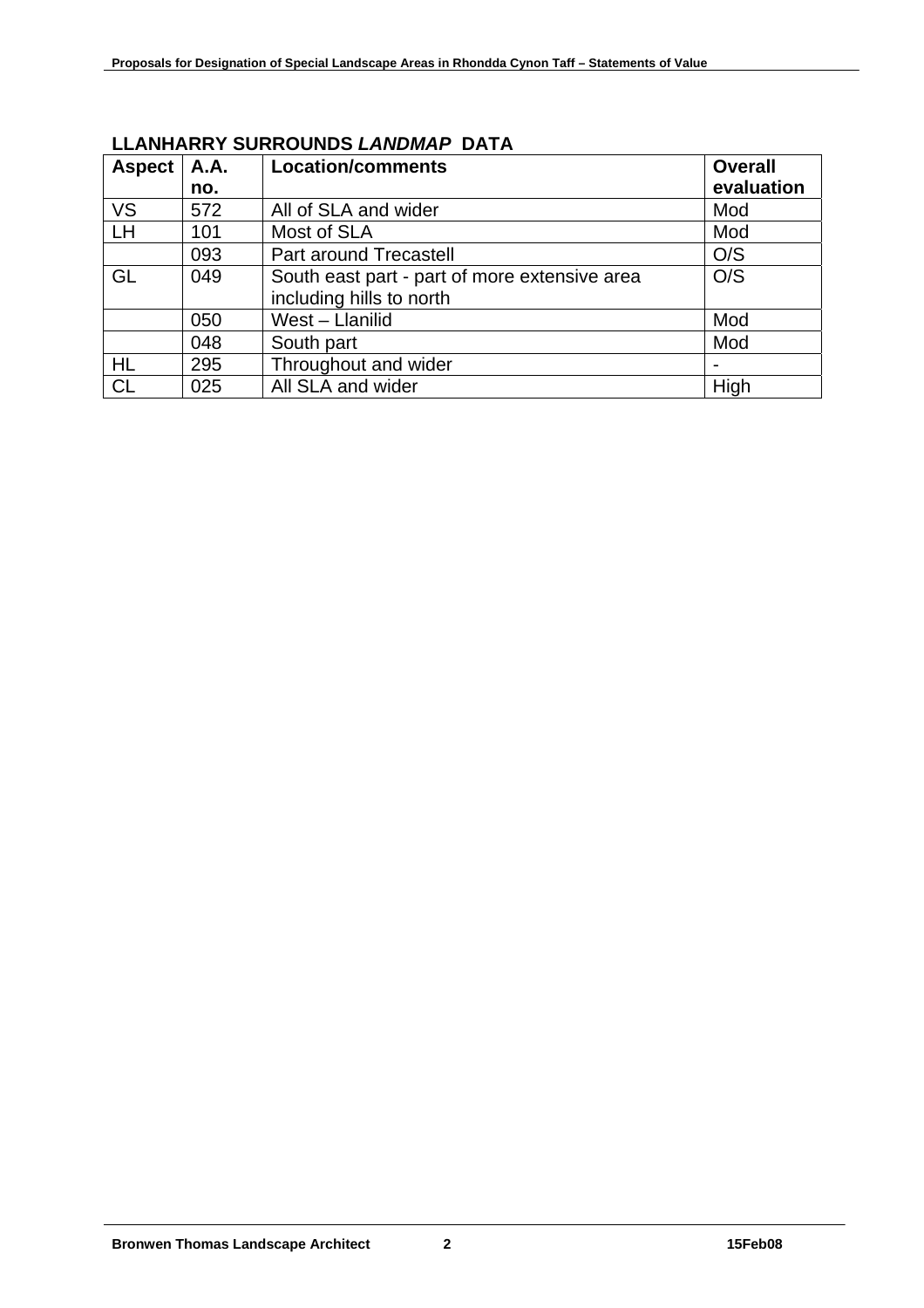# **TALYGARN SURROUNDS**

#### **LOCATION and BOUNDARIES:**

In the extreme south of RCT, with the M4 to the north and the County boundary to the south. It stretches from near Junction 32 in east to Forest Wood Quarry in west.

# **STRATEGIC CRITERIA:**

**NEED:** 

| <b>LANDMAP</b>       | Talygarn = high value                                         |  |
|----------------------|---------------------------------------------------------------|--|
|                      | Remainder of area = moderately high value                     |  |
| <b>Prominence</b>    | Viewed from M4                                                |  |
| 'Unspoilt'           | Farmland and parkland mainly undisturbed by industrialisation |  |
| <b>Vulnerability</b> | Pressure for development from Brynsadler, at Talygarn and     |  |
|                      | adjacent quarry.                                              |  |
|                      | Buffer zone to M4                                             |  |
| <b>Rarity</b>        | 'Border Vale' landscape                                       |  |
| <b>Setting</b>       | Includes designed landscape of Talygarn and its setting       |  |
|                      |                                                               |  |

# **COHERENCE:**

All similar rolling 'Border Vale' farmland merging with Vale of Glamorgan to the south

#### **CONSENSUS:**

- Talygarn parkland is existing SLA
- Talygarn on Register of Landscapes, Parks and Gardens of Special Historic Interest in Wales.

#### **PRIMARY LANDSCAPE QUALITIES/FEATURES**

- Part of Border Vale, with lowland farmland with irregular shaped fields, bounded by hedges.
- Seen from M4 as part of Vale of Glamorgan.
- Generally south-facing, falling away to small stream that forms county boundary.
- Small areas of native broadleaf woodland, large mixed hedges with spindle and dogwood.
- Southern part is significant fen, wet woodland and purple moorgrass habitats
- Talygarn mansion, now converted to housing, with its woodlands and parkland, are central to area.

#### **KEY POLICIES & MANAGEMENT:**

- Protect/conserve/restore woodlands and parkland features, vistas, entrances and approaches relating to Talygarn.
- Protect/conserve areas of priority habitats, encourage take up of Tir Gofel.
- Protect fen areas from drainage improvements
- Conserve large mixed hedges
- Ensure adjacent quarry and associated degraded land does not encroach.

#### **OTHER COMMENTS:**

Enlargement of existing SLA to include Talygarn setting, and land prominent from M4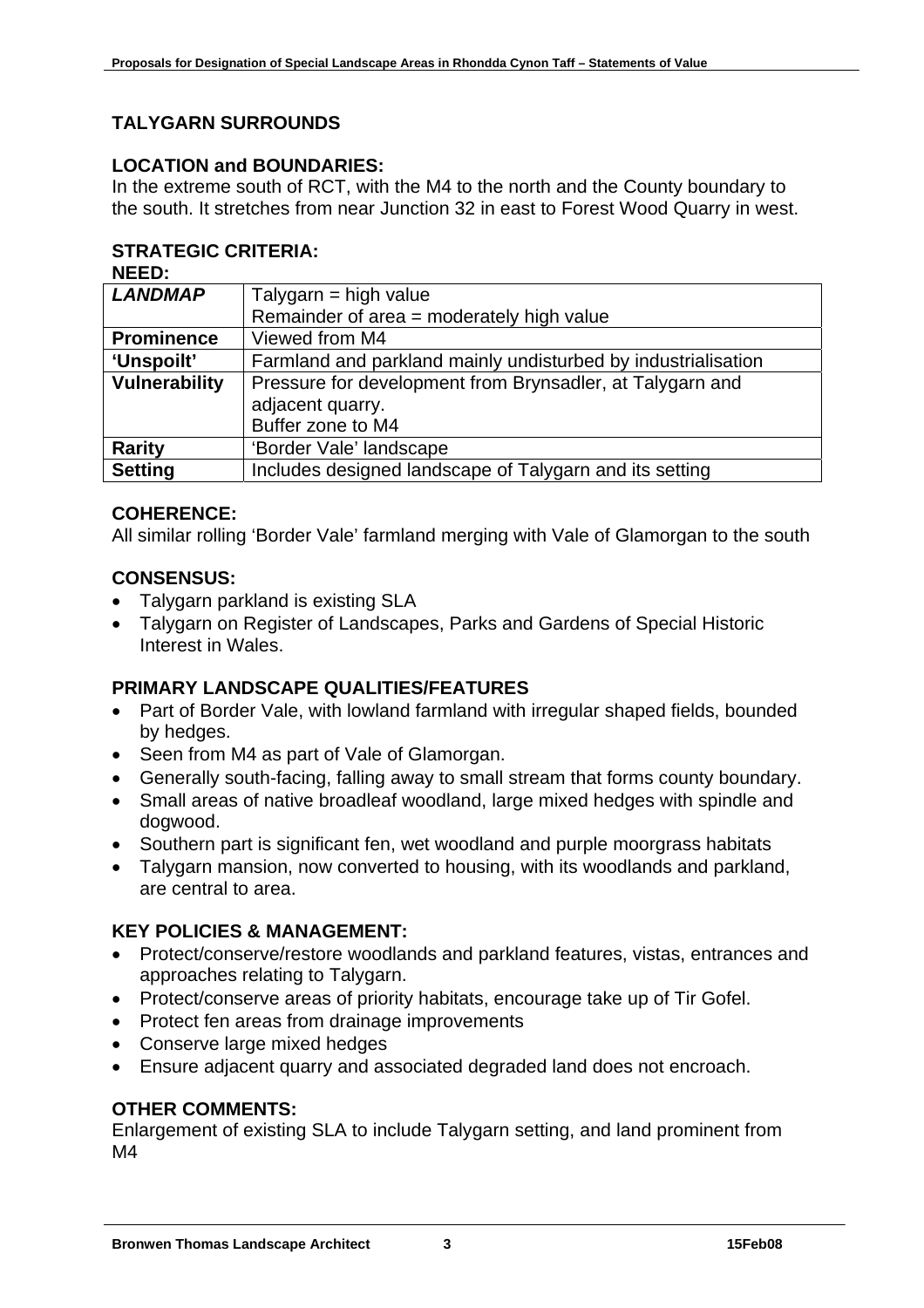| <b>Aspect</b> | A.A. | <b>Location/comments</b>                              | <b>Overall</b> |
|---------------|------|-------------------------------------------------------|----------------|
|               | no.  |                                                       | evaluation     |
| <b>VS</b>     | 572  | All of SLA                                            | Mod            |
| LH            | 101  | Most of SLA                                           | Mod            |
|               | 103  | South part of SLA                                     | Mod            |
| GL            | 049  | SLA is part of more extensive area including hills to | O/S            |
|               |      | north                                                 |                |
| HL            | 987  | Talygarn                                              |                |
|               | 295  | <b>Rest of SLA</b>                                    |                |
|               | 056  | All SLA and wider                                     | High           |

# **TALYGARN SURROUNDS** *LANDMAP* **DATA**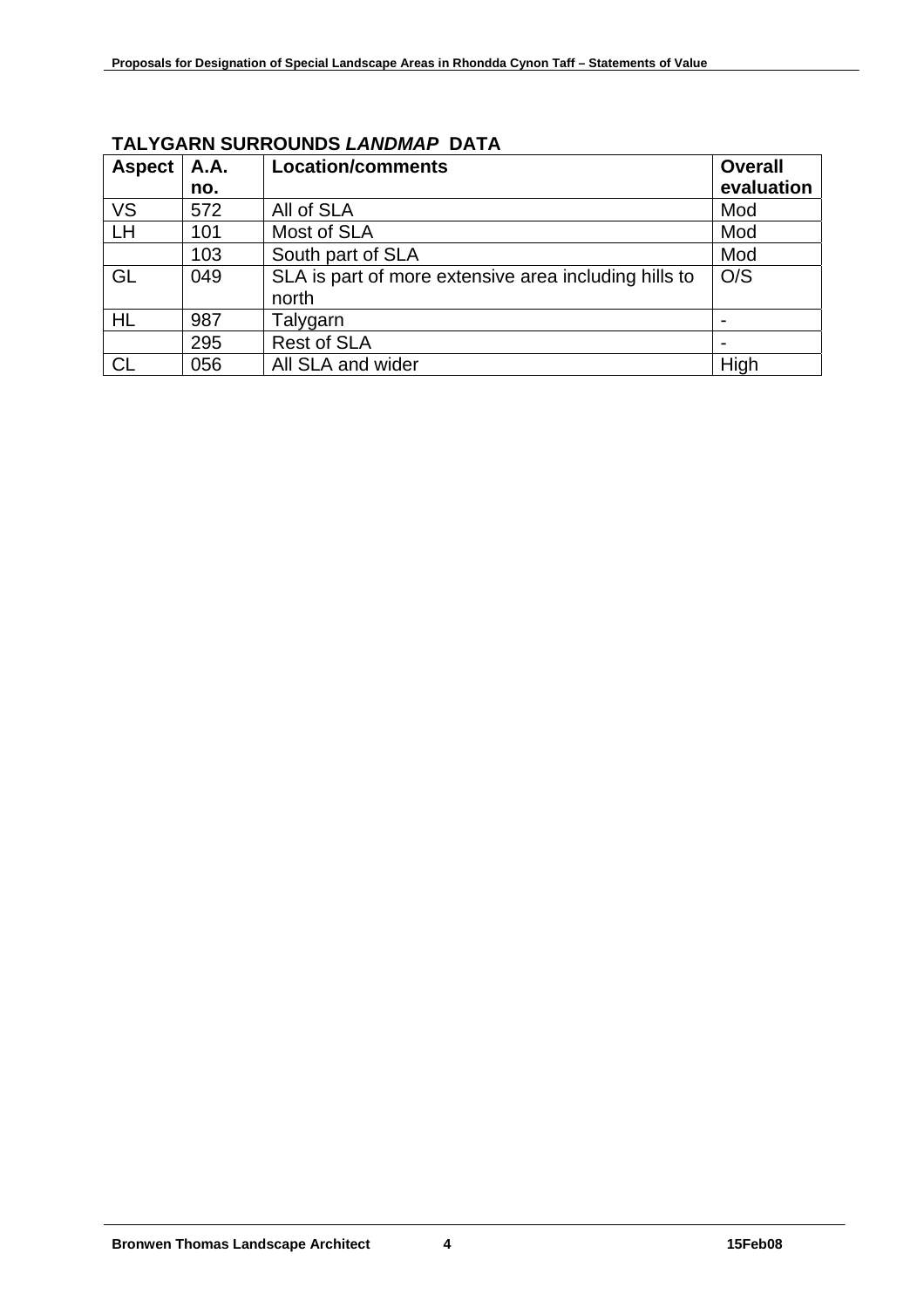# **ELY VALLEY AT MISKIN**

### **LOCATION and BOUNDARIES:**

In the south of RCT, immediately north of M4, and west of A4119, bounded by the settlements of Pontyclun and Miskin to west and north west, and Miskin Quarry to the north.

# **STRATEGIC CRITERIA:**

**NEED:** 

| <b>LANDMAP</b>       | Eastern part (Miskin Manor) = moderately high value                 |
|----------------------|---------------------------------------------------------------------|
|                      | Remainder of area = less important value                            |
| <b>Prominence</b>    | Eastern part viewed from M4                                         |
|                      | Viewed from railway main line                                       |
| 'Unspoilt'           | Secluded river valley and contrasting with adjacent settlements and |
|                      | M4                                                                  |
| <b>Vulnerability</b> | Vulnerable to encroachment of settlements.                          |
|                      | Heavily used locally for informal recreation                        |
| <b>Rarity</b>        | Only area of 'lowland' river valley in RCT                          |
| <b>Setting</b>       | Includes designed landscape of Miskin Manor and its setting         |

# **COHERENCE:**

Ely river and valley floor and gentle sides

# **CONSENSUS:**

#### Area is existing SLA

Miskin Manor is in Register of Landscapes, Parks and Gardens of Special Historic Interest in Wales

# **PRIMARY LANDSCAPE QUALITIES & FEATURES**

- Small-scale flat-bottomed river valley, with many meanders and variety.
- Wetlands on valley floor, and areas of woodland on slopes.
- Small areas of dry and wet woodland, and the river adds biodiversity value.
- Above the valley sides there are pockets of farmland with improved grassland
- Immediately adjacent to extensive areas of housing and forming attractive setting for Miskin
- Woodlands and riverside locally popular for walking and informal recreation.
- Main London railway line passes through, with pleasant views of area from trains
- Miskin Manor Hotel, with gardens and parkland, and river setting, in full view of M4

# **KEY POLICIES & MANAGEMENT:**

- Retain variety of woodland, wetland and farmland as buffer between settlements and M4
- Retain field buffer between Miskin and quarry
- Enhancement of access to woods and riverside
- Remove alien species along river corridor (Balsam and knotweed)
- Conserve parkland at Miskin Manor
- Potential for Marsh Fritillary butterflies habitat

# **OTHER COMMENTS:**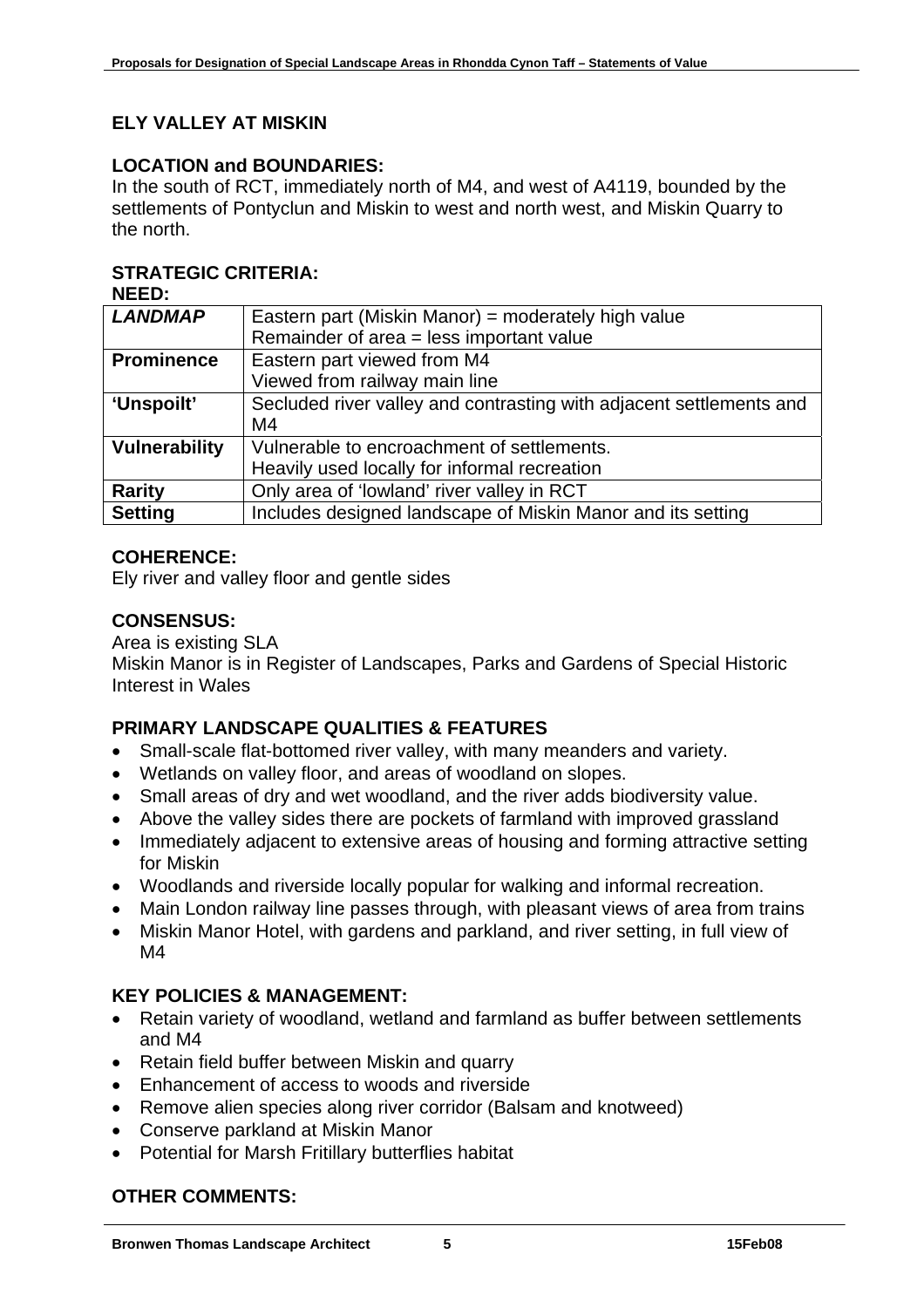Previous SLA extended to include hillside adjacent to Miskin Quarry as this is important to the setting and backdrop of Miskin.

| <b>Aspect</b> | <b>A.A.</b> | <b>Location/comments</b>                              | <b>Overall</b> |
|---------------|-------------|-------------------------------------------------------|----------------|
|               | no.         |                                                       | evaluation     |
| <b>VS</b>     | 572         | Miskin Manor and further east (extensive area)        | Mod            |
|               | 999         | All settlement and adjacent land extending            | Low            |
|               |             | northward                                             |                |
| <b>LH</b>     | 101         | Most of SLA                                           | Mod            |
|               | 104         | River and immediate surrounds                         | Mod            |
| GL            | 049         | SLA is part of more extensive area including hills to | O/S            |
|               |             | north                                                 |                |
| HL            | 751         | <b>Miskin Manor</b>                                   |                |
|               | 295         | <b>Rest of SLA</b>                                    |                |
| <b>CL</b>     | 056         | Part of built-up area                                 | High           |
|               | 033         | <b>Miskin Manor</b>                                   | O/S            |

# **ELY VALLEY AT MISKIN** *LANDMAP* **DATA**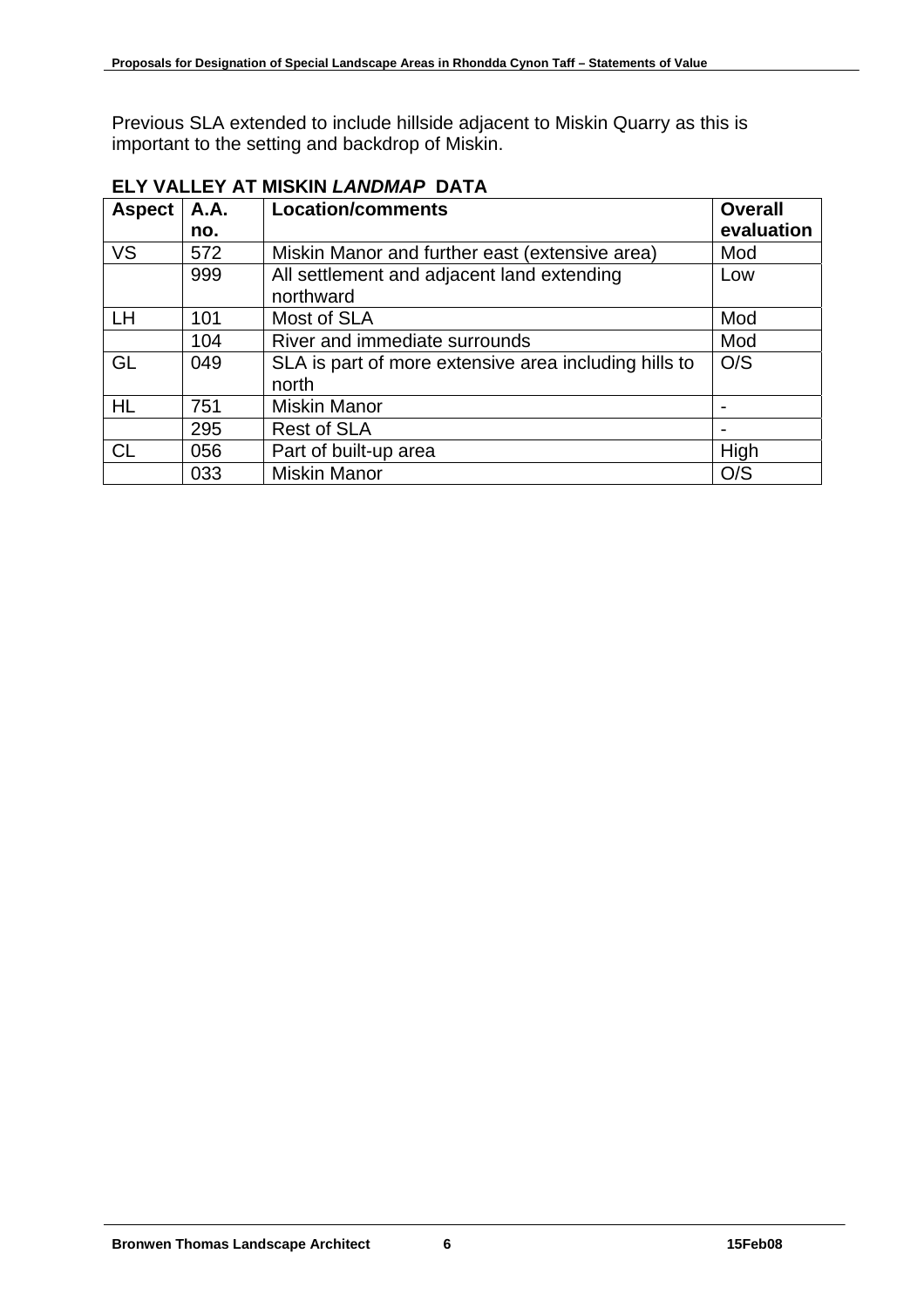# **COED-YR-HENDY & MWYNDY**

#### **LOCATION and BOUNDARIES:**

In the south of RCT, to both west and east of A4119, and south of A473 Pontyclun bypass. Bounded by Y Pant school and industry to west and recent development at Miskin to south west

#### **STRATEGIC CRITERIA:**

| NEED:                |                                                                       |  |
|----------------------|-----------------------------------------------------------------------|--|
| <b>LANDMAP</b>       | East of $A4119$ = Moderately high values                              |  |
|                      | West of $A4119$ = less important values                               |  |
| <b>Prominence</b>    | Wooded hillside is moderately prominent from Llantrisant              |  |
| 'Unspoilt'           | Mainly undisturbed fields and woods                                   |  |
| <b>Vulnerability</b> | Vulnerable to spread of developments on Clun valley floor and over    |  |
|                      | skyline from south.                                                   |  |
| <b>Setting</b>       | Part of setting for Old Llantrisant (Conservation Area) and for views |  |
|                      | from the town                                                         |  |

# **COHERENCE:**

Two adjoining landscape types - north-facing slopes and valley floor

#### **CONSENSUS:**

Western part is existing SLA

### **PRIMARY LANDSCAPE QUALITIES & FEATURES**

- Small-scale flat valley bottom, and north-facing slopes of River Clun.
- Areas of dry and wet woodland, including Coed-yr-Hendy.
- Immediately adjacent to areas of housing and busy roads, retail developments and industry.
- The area forms an attractive setting for Pontyclun and Talbot Green.
- Coed-yr-Hendy is important part of views south from Llantrisant
- Includes cemetery with green-winged orchid habitat
- River adds biodiversity value, plus rhos pasture habitats on valley floor

#### **KEY POLICIES & MANAGEMENT:**

- Protect against development pressures on valley floor and from Mwyndy sites
- Retain as buffer between settlements, and as important part of view from **Llantrisant**
- Conserve/protect primary habitats relating to river, marshy grassland and wet woodlands
- Enhancement of pedestrian access to woods and riverside
- Remove alien species along river corridor (Balsam and knotweed)
- Potential for Marsh Fritillary butterflies habitat

#### **OTHER COMMENTS:**

Green Wedge may be more appropriate designation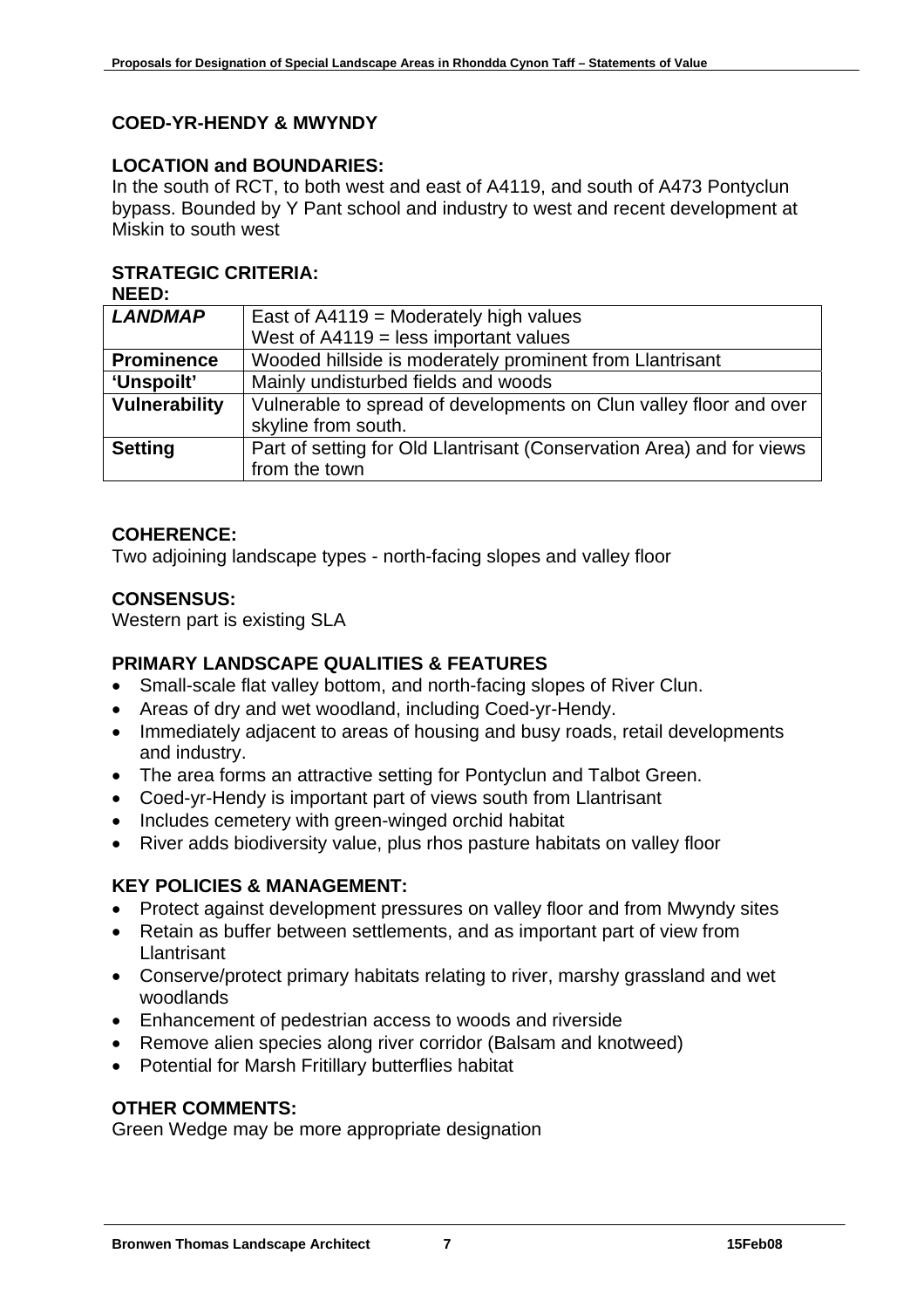| <b>Aspect</b> | A.A. | <b>Location/comments</b>                             | <b>Overall</b> |
|---------------|------|------------------------------------------------------|----------------|
|               | no.  |                                                      | evaluation     |
| <b>VS</b>     | 572  | East of A4119                                        | Mod            |
|               | 999  | West of A4119 - settlement area                      | Low            |
| LH            | 101  | Slopes to south                                      | Mod            |
|               | 093  | Woods and river valley                               | O/S            |
| GL            | 049  | Eastern part - part of more extensive area including | O/S            |
|               |      | hills to west                                        |                |
|               | 032  | Western part of SLA                                  | Mod            |
| <b>HL</b>     | 995  | Throughout                                           |                |
| <b>CL</b>     | 056  | All SLA and wider                                    | High           |

# **COED-YR-HENDY & MWYNDY** *LANDMAP* **DATA**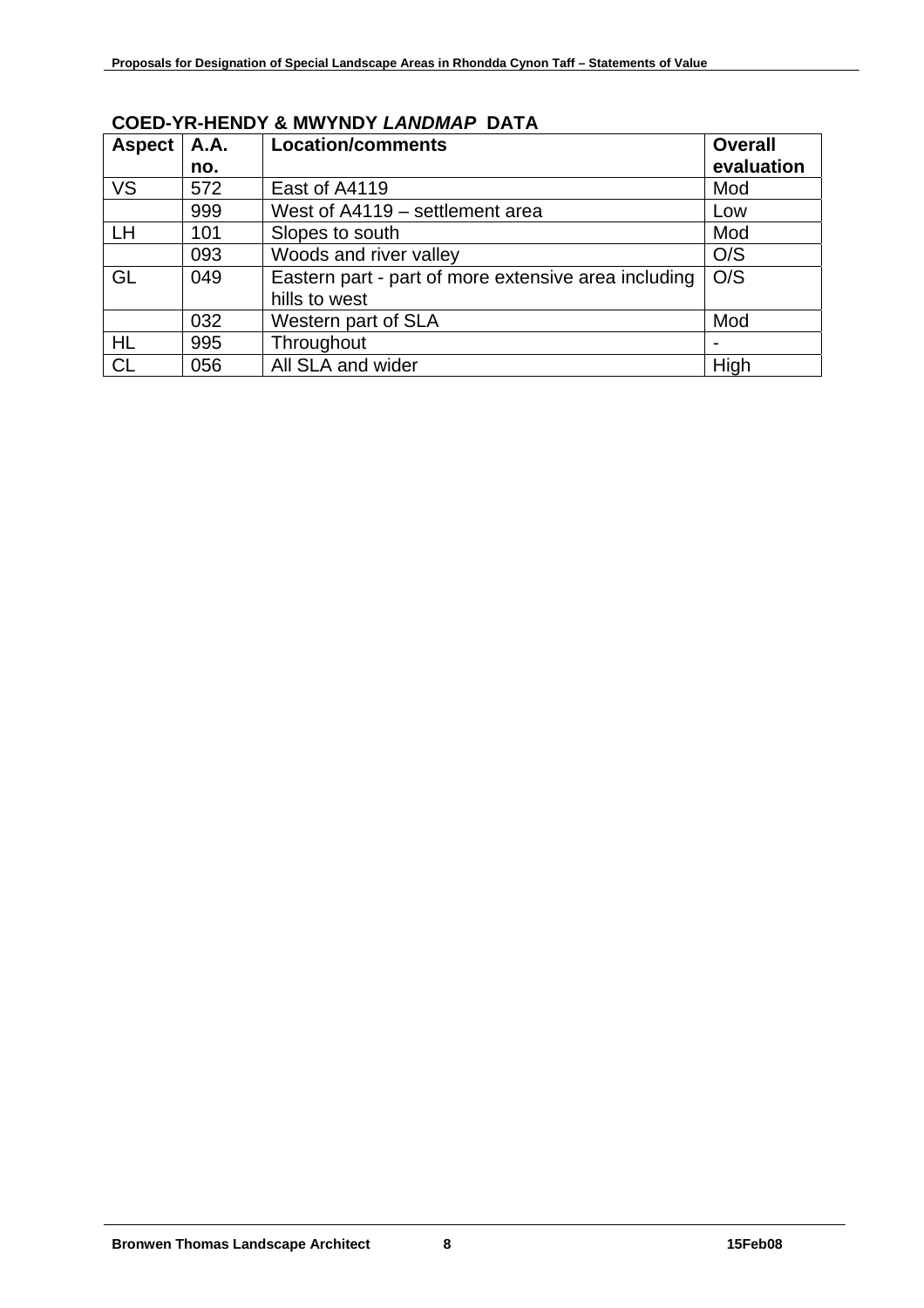# **LLANTRISANT SURROUNDS**

### **LOCATION and BOUNDARIES:**

North and east of Llantrisant, from edge of Llantrisant Business Park and edge of Llantrisant Common in the north, to the edge of Beddau in the east and Llantrisant in the south. Extending eastward to include ridge hills as far as Rhiwsaeson.

# **STRATEGIC CRITERIA:**

| NEED:                |                                                                    |
|----------------------|--------------------------------------------------------------------|
| <b>LANDMAP</b>       | North of Llantrisant = less important values                       |
|                      | Eastern ridge = moderately important values                        |
| <b>Prominence</b>    | Ridge hills seen from M4                                           |
| <b>Spectacle</b>     | Fine viewpoints from ridge hilltops                                |
| 'Unspoilt'           | Traditionally managed commonland,                                  |
| <b>Vulnerability</b> | Eastern part vulnerable to developments relating to Church Village |
|                      | bypass                                                             |
| <b>Rarity</b>        | Lowland common                                                     |
| <b>Setting</b>       | Setting for important Conservation Area of Llantrisant             |

# **COHERENCE:**

Row interlinked landscapes types of ridge hills with fields and open common on lower land

#### **CONSENSUS:**

Mainly existing SLA Partly Conservation Area and SSSI (Llantrisant Common) and Green Wedge

#### **PRIMARY LANDSCAPE QUALITIES & FEATURES**

- Line of ridge hills on either side of Llantrisant, rising steeply from Ely and Clun valleys.
- Part of the east/west ridge that forms the border between Vale and Valleys.
- This ridge forms and important skyline feature from M4, including conspicuous hilltop town with church and castle, and well-preserved large hillfort on eastern hill.
- The Ridgway Walk crosses from west to east.
- The hills are mainly areas of irregular fields, large mixed hedges, with winding lanes alongside.
- Lower-lying Llantrisant Common to the north has important historic and cultural connections to Llantrisant
- Llantrisant Common and other sites are habitats for Marsh Fritillary butterfly

# **KEY POLICIES & MANAGEMENT:**

- Retain as buffer/separation zone for Llantrisant, with no additional developments
- Conserve skyline
- Management of Llantrisant Common to include primary habitat management
- Preserve/conserve hillfort
- Conserve field patterns and large mixed hedges

#### **OTHER COMMENTS:**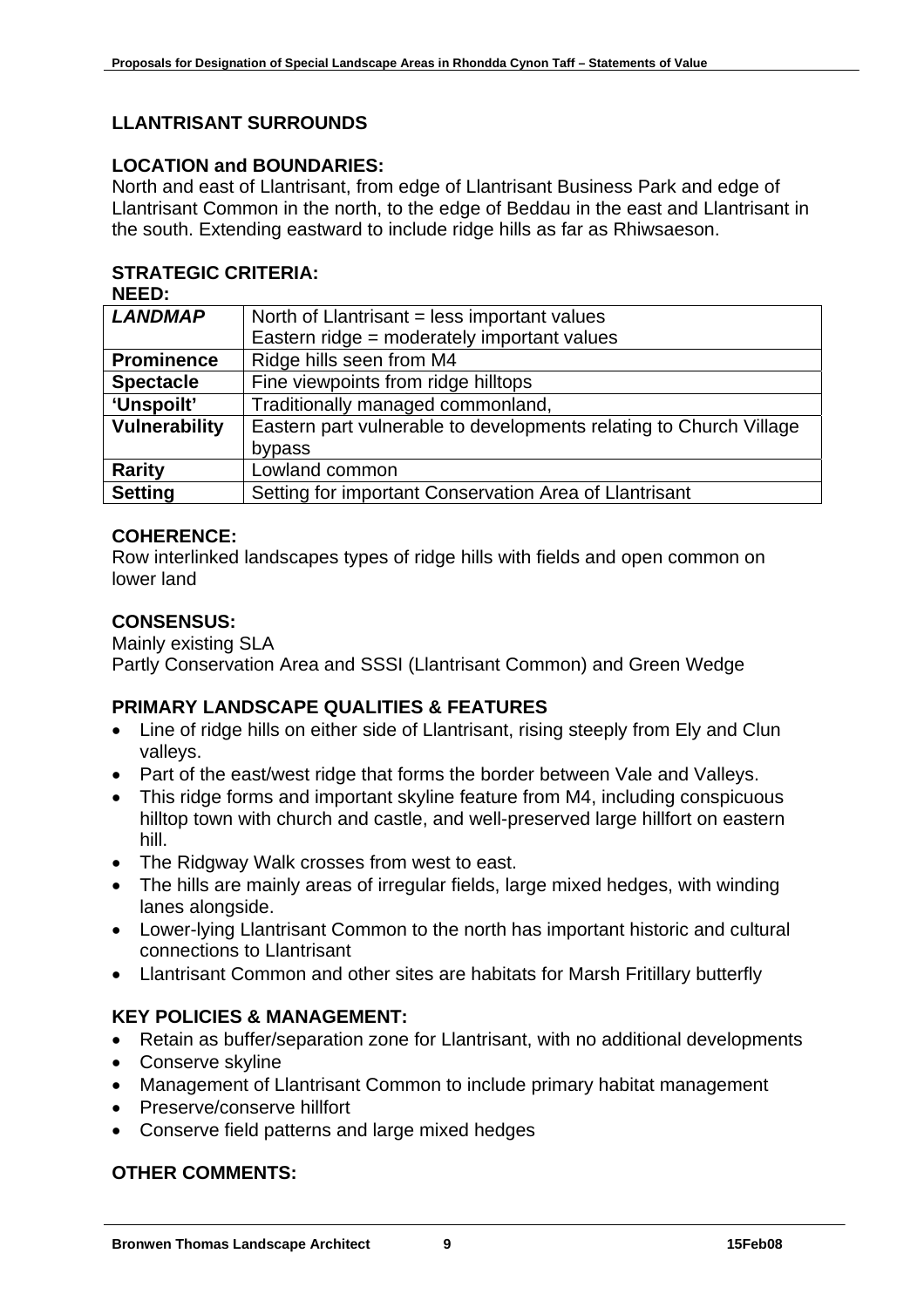Llantrisant Conservation Area and SSSI may mean that west part of this SLA is considered unnecessary.

North east boundary relates to proposed Church Village bypass alignment

| <b>Aspect</b> | A.A. | <b>Location/comments</b>           | <b>Overall</b> |
|---------------|------|------------------------------------|----------------|
|               | no.  |                                    | evaluation     |
| <b>VS</b>     | 633  | <b>Llantrisant Common</b>          | Low            |
|               | 572  | Ridge to east                      | Mod            |
| LH            | 093  | <b>Llantrisant Common</b>          | O/S            |
|               | 101  | Ridge to east                      | Mod            |
| GL            | 032  | SLA is part of more extensive area | Mod            |
| <b>HL</b>     | 649  | <b>Llantrisant Common</b>          |                |
|               | 187  | Ridge to east                      |                |
| CL            | 028  | <b>Llantrisant Common</b>          | High           |
|               | 056  | Ridge to east                      | High           |

# **LLANTRISANT SURROUNDS** *LANDMAP* **DATA**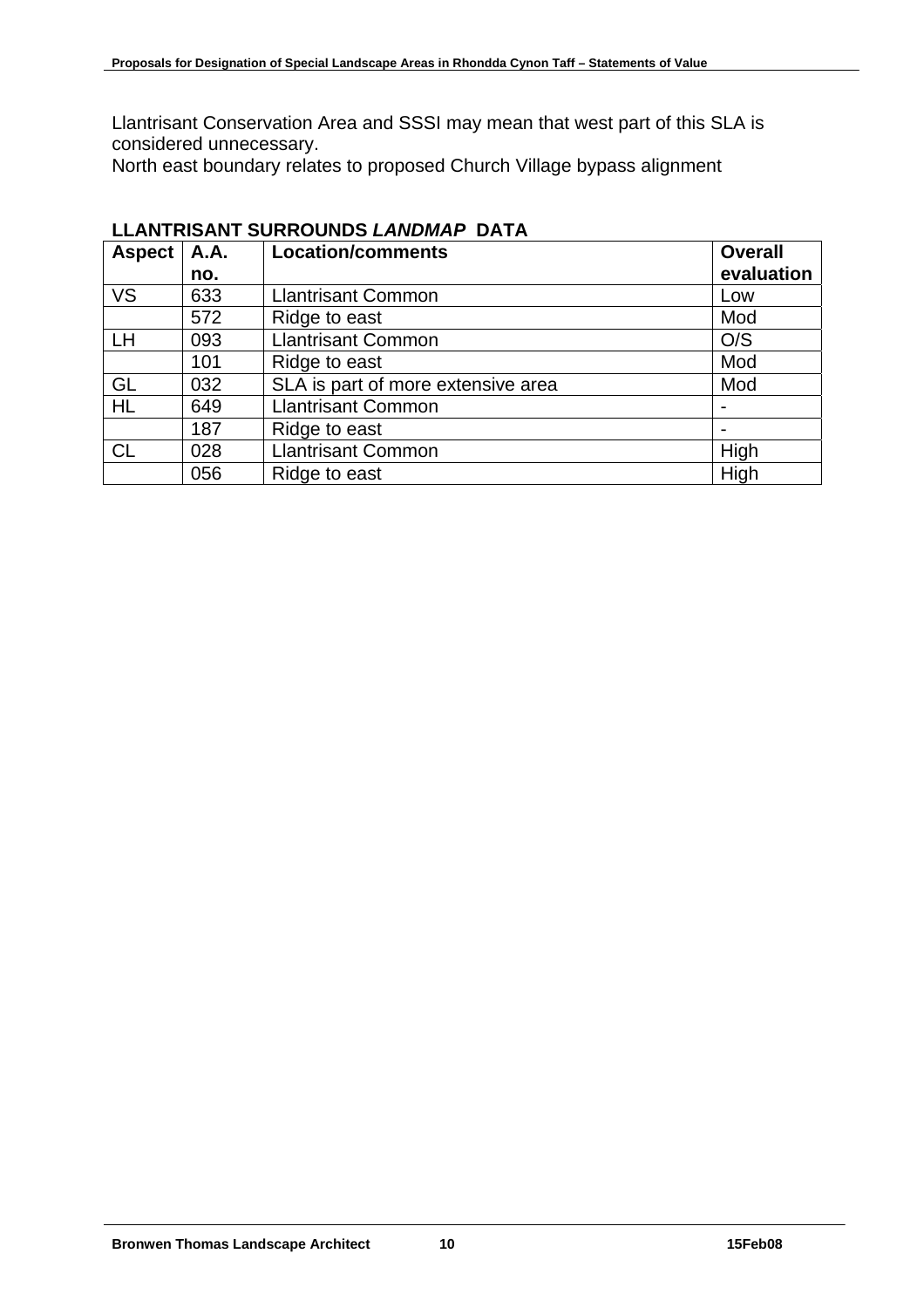# **MYNYDD GLYN AND NANT MUCHUDD BASIN**

### **LOCATION and BOUNDARIES:**

To the east of the upper Ely valley and south of the Rhondda. Bounded by the edge of Tonyrefail and roads of the Ely valley to the west, the edge of Porth and lower Rhondda settlements to the north, with Graig Road/Pen-y-Coedcae Road to the east and Llantrisant Business Park and Common to the south.

# **STRATEGIC CRITERIA:**

| <b>NEED:</b>         |                                                                     |
|----------------------|---------------------------------------------------------------------|
| <b>LANDMAP</b>       | Open west part of Mynydd Glyn = moderately important values         |
|                      | Remainder of area = less important values                           |
| <b>Prominence</b>    | Mynydd Glyn is prominent backdrop to Lower Rhondda valley           |
| 'Unspoilt'           | Nant Muchudd basin is unspoilt by industrialisation, with old field |
|                      | patterns                                                            |
| <b>Vulnerability</b> | Vulnerable to incremental changes because currently undervalues     |
| <b>Rarity</b>        | Secluded 'Border Vale' landscape of Nant Muchudd basin              |
| <b>Setting</b>       | Nant Muchudd Basin is important for views and setting of            |
|                      | <b>Llantrisant (Conservation Area)</b>                              |

#### **COHERENCE:**

Two contrasting but inter-related landscape types of hill and basin

#### **CONSENSUS:**

Mynydd Glyn is existing SLA Nant Muchudd basin - untested

#### **PRIMARY LANDSCAPE QUALITIES & FEATURES**

- Largest area in RCT of un-industrialised lowland farmland rising to open and forested hill of Mynydd Glyn to north.
- In basin there is a very attractive network of narrow winding lanes, small irregular fields bounded by large mixed hedges and many trees, scattered farms, unlike any other part of RCT.
- This forms a major part of the wide views north from Llantrisant although secluded from all other areas
- The basin has many areas of unimproved grassland primary habitats candidate **SSSI**
- Attractive north-flowing Nant Gelliwion valley leading into Pontypridd, with woodland SSSI.
- Stone walls and open grassland on higher slopes.
- Steep northern sides of Mynydd Glyn are the dominant backdrop to Porth, Trehafod and Pontypridd, with steep, wild rocky areas providing sharp contrasts to the settlements
- There are varied and extensive views from Mynydd Glyn to the Rhondda Valleys and across the coalfield plateau to the north, and south to the Llantrisant ridge
- Forestry with extensive felled areas and variety reaches down the eastern sides of Mynydd Glyn
- Traditional smallholdings and allotments on steep northern slopes overlooking Pontypridd and Trehafod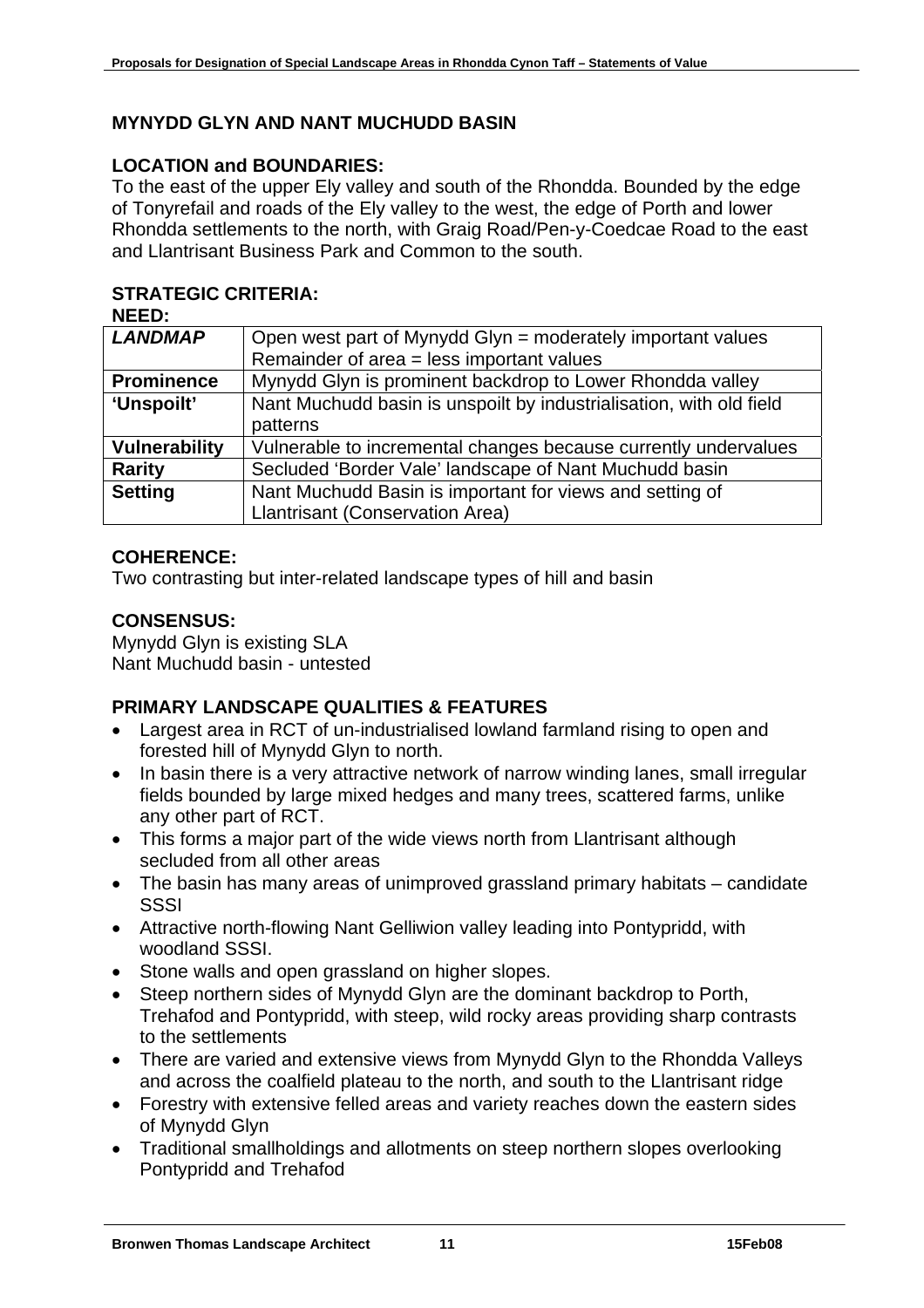# **KEY POLICIES & MANAGEMENT:**

- Ensure no large-scale developments to spoil integrity and seclusion of basin and surrounding slopes
- Conserve primary habitats relating to unimproved grassland
- Conserve old patterns of farmland, with large hedges and many trees
- Conserve patterns of smallholdings and associated uses on the northern edges of Mynydd Glyn for cultural interest
- Continue to increase variety within forestry

# **OTHER COMMENTS:**

Llantrisant Common and surrounds defined as separate but adjoining SLA because very different needs and character

| <b>Aspect</b> | <b>A.A.</b> | <b>Location/comments</b>   | <b>Overall</b>           |
|---------------|-------------|----------------------------|--------------------------|
|               | no.         |                            | evaluation               |
| <b>VS</b>     | 142         | Mynydd Glyn and north part | Mod                      |
|               | 633         | Valleys                    | Low                      |
|               | 966         | Western part               | Mod                      |
| <b>LH</b>     | 089         | Mynydd Glyn open area      | High                     |
|               | 095         | Mynydd Glyn forestry       | Low                      |
|               | 094         | Most of SLA slopes         | Mod                      |
|               | 093         | Valley bottoms             | O/S                      |
| GL            | 029         | Mynydd Glyn                | Mod                      |
|               | 032         | Southern part of SLA       | Mod                      |
| <b>HL</b>     | 648         | Mynydd Glyn                |                          |
|               | 649         | <b>Rest of SLA</b>         | $\overline{\phantom{0}}$ |
| <b>CL</b>     | 056         | All SLA and wider          | High                     |

# **MYNYDD GLYN AND NANT MUCHUDD BASIN** *LANDMAP* **DATA**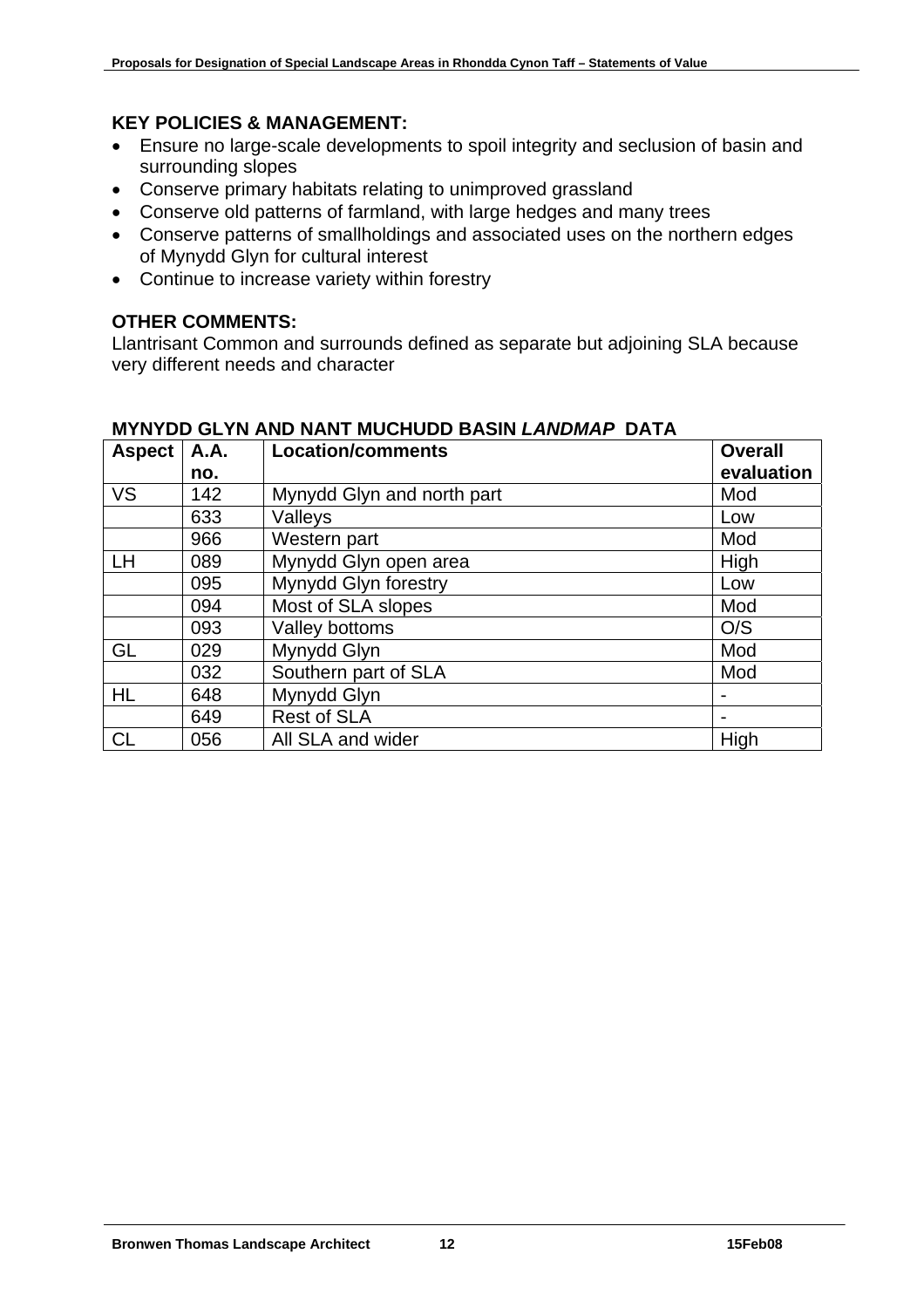# **MYNYDD HUGH & LLANTRISANT FOREST**

#### **LOCATION and BOUNDARIES:**

On the western edge of RCT, north of Llanharan and the A473, extending eastward to the lower slopes of the Ely valleybetween Talbot Green and Tonyrefail. The northern boundary is the edge of development land in the valley south of Gilfach Goch.

# **STRATEGIC CRITERIA:**

| <b>NEED:</b>         |                                                                 |
|----------------------|-----------------------------------------------------------------|
| <b>LANDMAP</b>       | Western third $=$ less important values                         |
|                      | Remainder of area = mix of moderate and moderately high values  |
| <b>Prominence</b>    | Prominent from M4, especially where windfarm is on skyline      |
| <b>Spectacle</b>     | Windfarm                                                        |
|                      | Fine viewpoints along ridge                                     |
| <b>Vulnerability</b> | Encroachment of development sites on lower land to south, weast |
|                      | and north                                                       |
| <b>Rarity</b>        | Includes oldest area of Forestry Commission land in Wales       |
| <b>Setting</b>       | Includes Llanharan House parkland setting                       |

#### **COHERENCE:**

All part of Vale/Valley border ridge

#### **CONSENSUS:**

Majority of area is existing SLA, except lower slopes to Llanharan and to Ely valley

# **PRIMARY LANDSCAPE QUALITIES & FEATURES**

- Prominent ridge of hills with extensive rounded tops, with forestry to the east, forming part of the east/west ridge that marks the border between Vale and Valleys
- Series of small more enclosed valleys to north and south.
- Historic features of Beacons and ruined church on ridge top.
- The windfarm is prominent feature on the skyline from both north and south.
- This ridge forms and important skyline feature from M4, and Vale of Glamorgan.
- Ridgeway walk passes west/east through area
- There are extensive and varied views from the ridge, over the Vale of Glamorgan and Bristol Channel to the south and over the coalfield plateau to the north
- Llantrisant Forest of historic interest as first Forestry Commission forest in Wales, with attractive age/species structure, popular for biking and walking
- Most of remainder of area is fields with hedges, with improved grassland on upper slopes and some rhos pasture on the northern slopes and valleys
- No roads through.
- Primary habitats relating to un-improved marshy grassland and rhos pasture, mainly in northern slopes and basins.
- Series of tips and reclaimed land in southern small valleys, becoming wooded.
- Llanharan House and grounds in the south are part of attractive lower slopes.

# **KEY POLICIES & MANAGEMENT:**

- Conserve skyline
- Restrict encroachment of development from the Ely valley and Gilfach area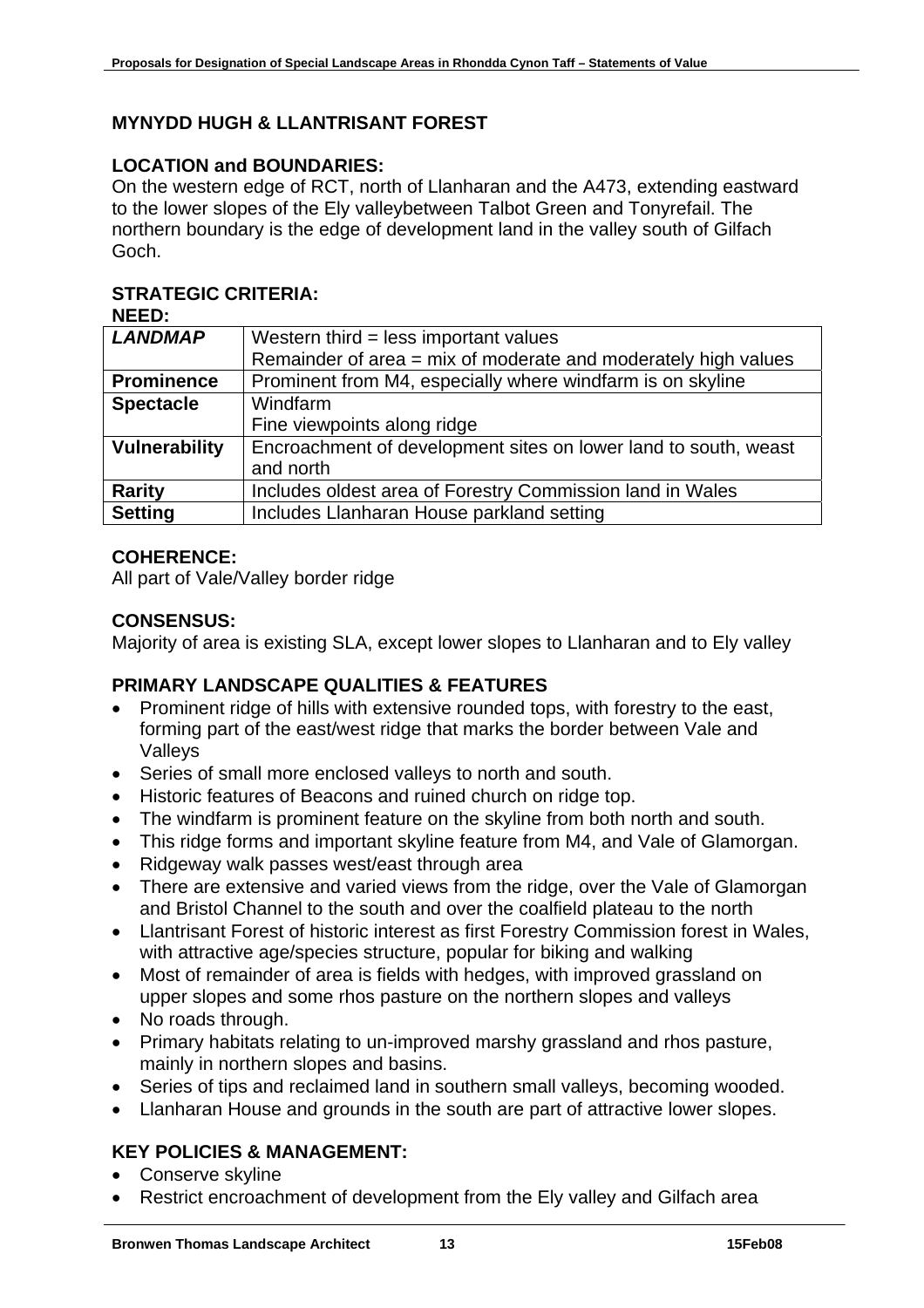- Conserve/protect primary habitats, encourage Tir Gofal for grasslands
- Retain/enhance variety and historic interest of forestry
- Investigate lapwing habitat potential on open upper slopes

# **OTHER COMMENTS:**

#### **MYNYDD HUGH & LLANTRISANT FOREST** *LANDMAP* **DATA**

| <b>Aspect</b> | <b>A.A.</b> | <b>Location/comments</b>    | <b>Overall</b> |
|---------------|-------------|-----------------------------|----------------|
|               | no.         |                             | evaluation     |
| VS            | 436         | Most of SLA                 | High           |
|               | 572         | Valley at Brynna            | Mod            |
| <b>LH</b>     | 094         | Tops and upper slopes       | Mod            |
|               | 100         | <b>Llantrisant Forest</b>   | High           |
|               | 099         | Valley at Llanharan         | High           |
|               | 028         | <b>Cwm Llanbad</b>          | High           |
|               | 093         | Llanilid valley             | O/S            |
| GL            | 032         | Most of SLA                 | Mod            |
|               | 042         | Western part                | Mod            |
| <b>HL</b>     | 888         | All SLA and some wider area |                |
| <b>CL</b>     | 025         | All SLA and further south   | High           |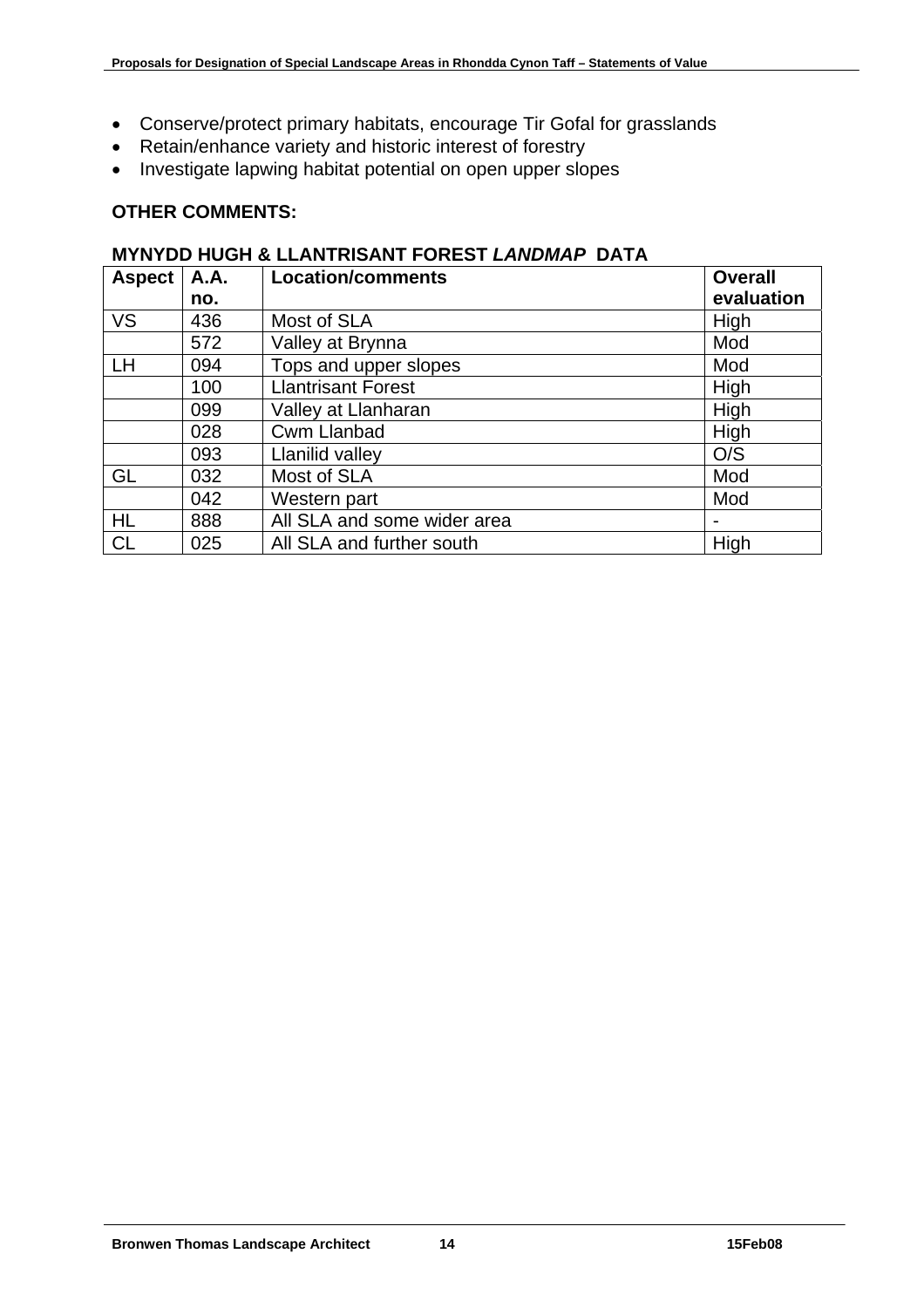# **EFAIL ISAF, GARTH AND NANTGARW WESTERN SLOPES**

# **LOCATION and BOUNDARIES:**

On the southern edge of RCT, adjacent to Garth Hill, from the edge of Treforest Industrial Estate in the east to Efail Isaf in west. Line of proposed Church Village bypass defines the north east edge. Comprising two distinct parts – larger western part is rolling plateau, eastern part is Taff Vale sides and floor.

# **STRATEGIC CRITERIA:**

| NEED:                |                                                                       |  |
|----------------------|-----------------------------------------------------------------------|--|
| <b>LANDMAP</b>       | Taff valley floor and top of valleys sides = less important values    |  |
|                      | Remainder of area = moderately important values                       |  |
| <b>Prominence</b>    | Eastern part is prominent wooded valley slopes seen from A470         |  |
|                      | and backdrop to Treforest Industrial Estate.                          |  |
| 'Unspoilt'           | Western part is farmland generally undisturbed by industrialisation   |  |
| <b>Vulnerability</b> | Western part is vulnerable to spread of development relating to Efail |  |
|                      | Isaf and Church Village bypass                                        |  |
|                      | Buffer zone between Garth Hill ridge and Church Village/Efail Isaf    |  |
| <b>Setting</b>       | Western part is setting for prominent Garth Hill SLA (Cardiff)        |  |

# **COHERENCE:**

Two inter-linked landscape types. Mainly rolling farmland of coherent character, plus distinct wooded slopes and valley floor to east.

#### **CONSENSUS:**

Includes existing SLA Adjacent to proposed Garth Hill SLA (Cardiff)

# **PRIMARY LANDSCAPE QUALITIES & FEATURES**

- Attractive farmland on rolling plateau, with irregular fields mainly of improved grassland, large hedges, scattered farms and winding lanes
- This farmland forms the foreground in views from popular Garth Hill to the south
- Wooded slopes to Taff Vale are important part of views from A470 and Treforest Industrial Estate.
- These form part of the mainly wooded western sides of Taff Vale, all of which are very important to the overall impression of the Valleys from the major north/south route through Wales.
- Mix of broadleaf and coniferous woodlands

# **KEY POLICIES & MANAGEMENT:**

- Maintain farmland character of plateau
- Restrict spread of development around Efail Isaf
- Management to conserve wooded slopes
- Conserve hedges and small woods

#### **OTHER COMMENTS:**

Existing SLA has been extended to Church Village bypass to protect farmland from indiscriminate development, exact alignment to be confirmed.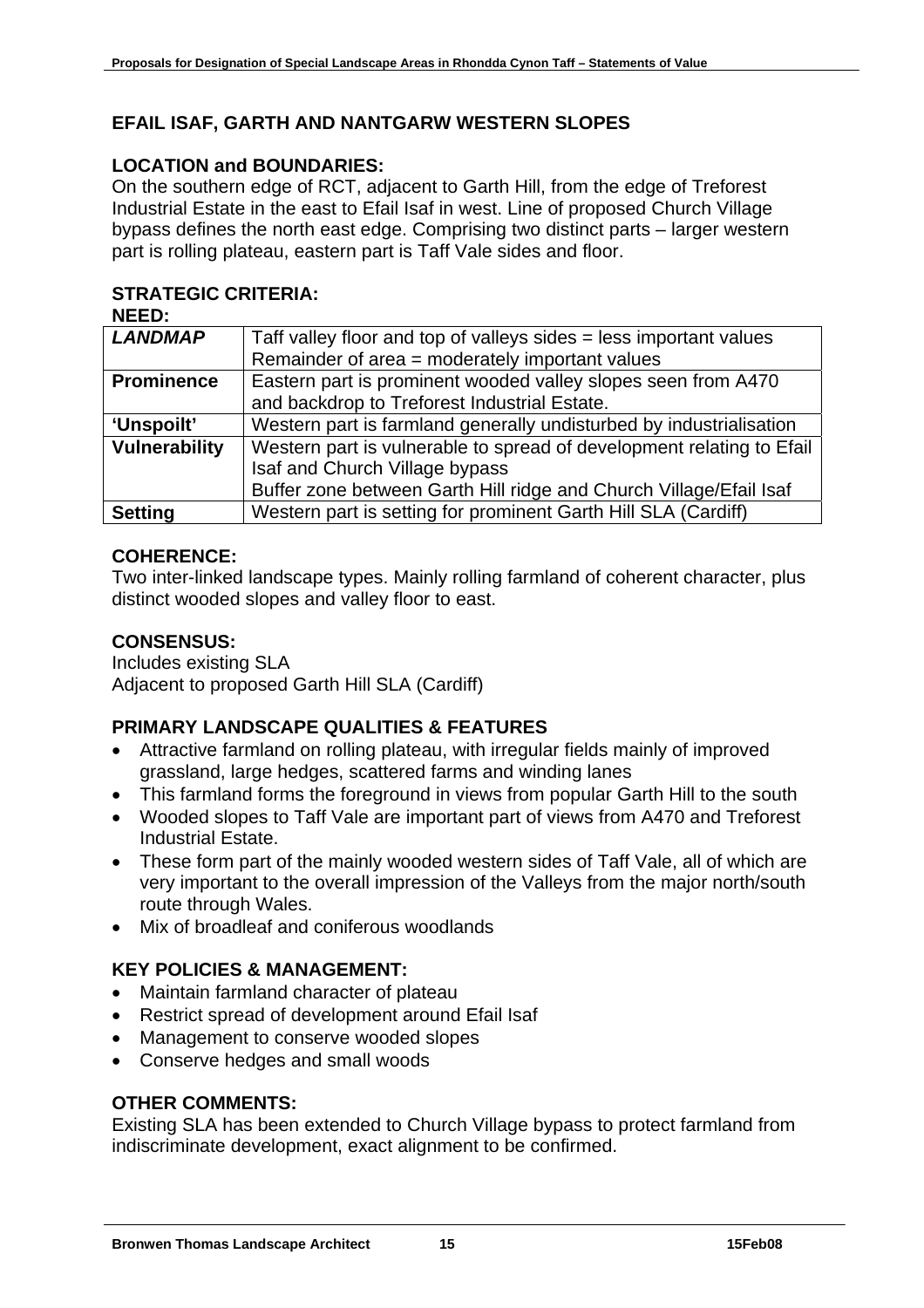| <b>Aspect</b> | <b>A.A.</b> | <b>Location/comments</b> | <b>Overall</b> |
|---------------|-------------|--------------------------|----------------|
|               | no.         |                          | evaluation     |
| <b>VS</b>     | 572         | All of SLA and wider     | Mod            |
| LH            | 101         | Farmed plateau           | Mod            |
|               | 096         | Wooded slopes of Taff    | High           |
| GL            | 032         | Plateau                  | Mod            |
|               | 015         | Taff valley              | Mod            |
| <b>HL</b>     | 994         | Throughout               |                |
| <b>CL</b>     | 056         | All SLA and wider        | High           |

# **EFAIL ISAF, GARTH AND NANTGARW WESTERN SLOPES** *LANDMAP* **DATA**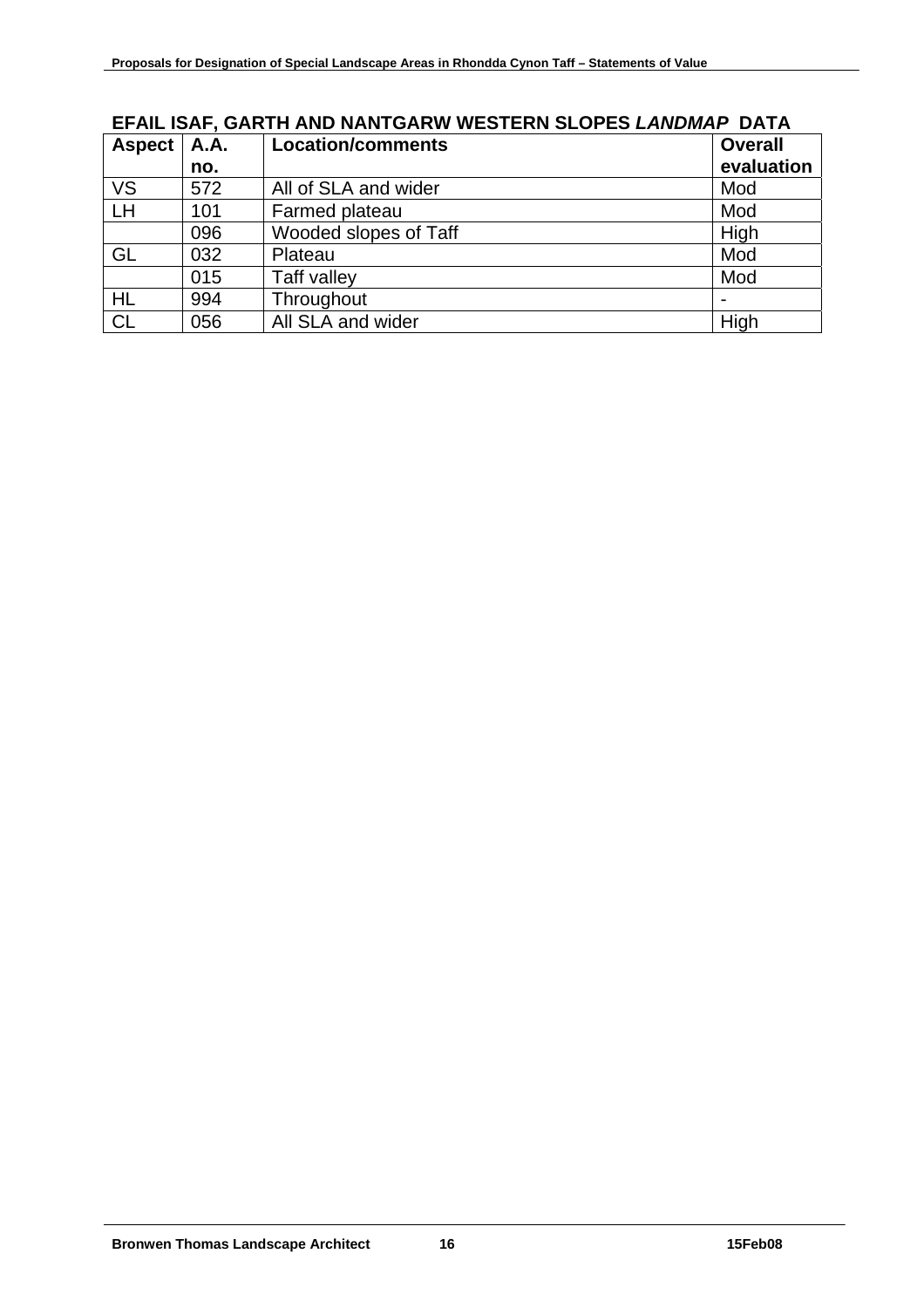# **CRAIG YR ALLT**

### **LOCATION and BOUNDARIES:**

In the extreme south east corner of RCT, adjacent to boundary with Caerphilly to the east and Cardiff to the south east. Bounded by edge of Taff's Well to west and A468 Caerphilly Road to north.

# **STRATEGIC CRITERIA:**

**NEED:** 

| <b>LANDMAP</b>       | Ridge tops and upper slopes = moderately high values               |  |
|----------------------|--------------------------------------------------------------------|--|
|                      | Lower slopes and valley $=$ High values                            |  |
| <b>Prominence</b>    | Craig yr Allt prominent from A470, Gwaelod-y-Garth and Taff's Well |  |
| <b>Spectacle</b>     | Fine views of Taff Vale from ridge top                             |  |
| 'Unspoilt'           | Open common and surrounding fields are unspoilt by                 |  |
|                      | industrialisation                                                  |  |
| <b>Vulnerability</b> | Eastern and northern parts are vulnerable to encroaching           |  |
|                      | development along main roads                                       |  |
|                      |                                                                    |  |

# **COHERENCE:**

Well defined landscape of prominent ridges and valleys as continuation of Caerphilly Mountain ridges to east and south

#### **CONSENSUS:**

All area is existing SLA Adjacent to proposed Forest Fawr SLA in Cardiff and Caerphilly South SLA in **Caerphilly** 

# **PRIMARY LANDSCAPE QUALITIES & FEATURES**

- Craig-yr-Allt rises steeply from Taff Vale, forming prominent enclosing landform opposite Garth Hill
- The area is all part of the continuing series of ridges to east, and across the Taff valley to the west
- Craig-yr-Allt is open common, managed by RCT Countryside Service.
- Fine views into Taff Vale from Craig-yr-Allt
- Southern ridge is of limestone, with softer profile, and golf course on top
- In the intervening valleys and slopes there are relatively large areas of broadleaf woodland interspersed with fields
- Taff Trail cycleway passes through area, on lower slopes
- Small areas of tips along the valleys are now well integrated with woodland
- Ancient and semi-natural woodland
- Some piecemeal encroachment of development on edges of Taff's Well and from **Caerphilly**

# **KEY POLICIES & MANAGEMENT:**

- Continued management of Craig-yr-Allt for biodiversity and public access, coordinating with Caerphilly Mountain recreational areas in adjacent counties.
- Control bracken encroachment on Craig-yr-Allt and adjacent fields
- Investigate possible fritillary habitat
- Management of various areas of woodland
- Restrict development around edges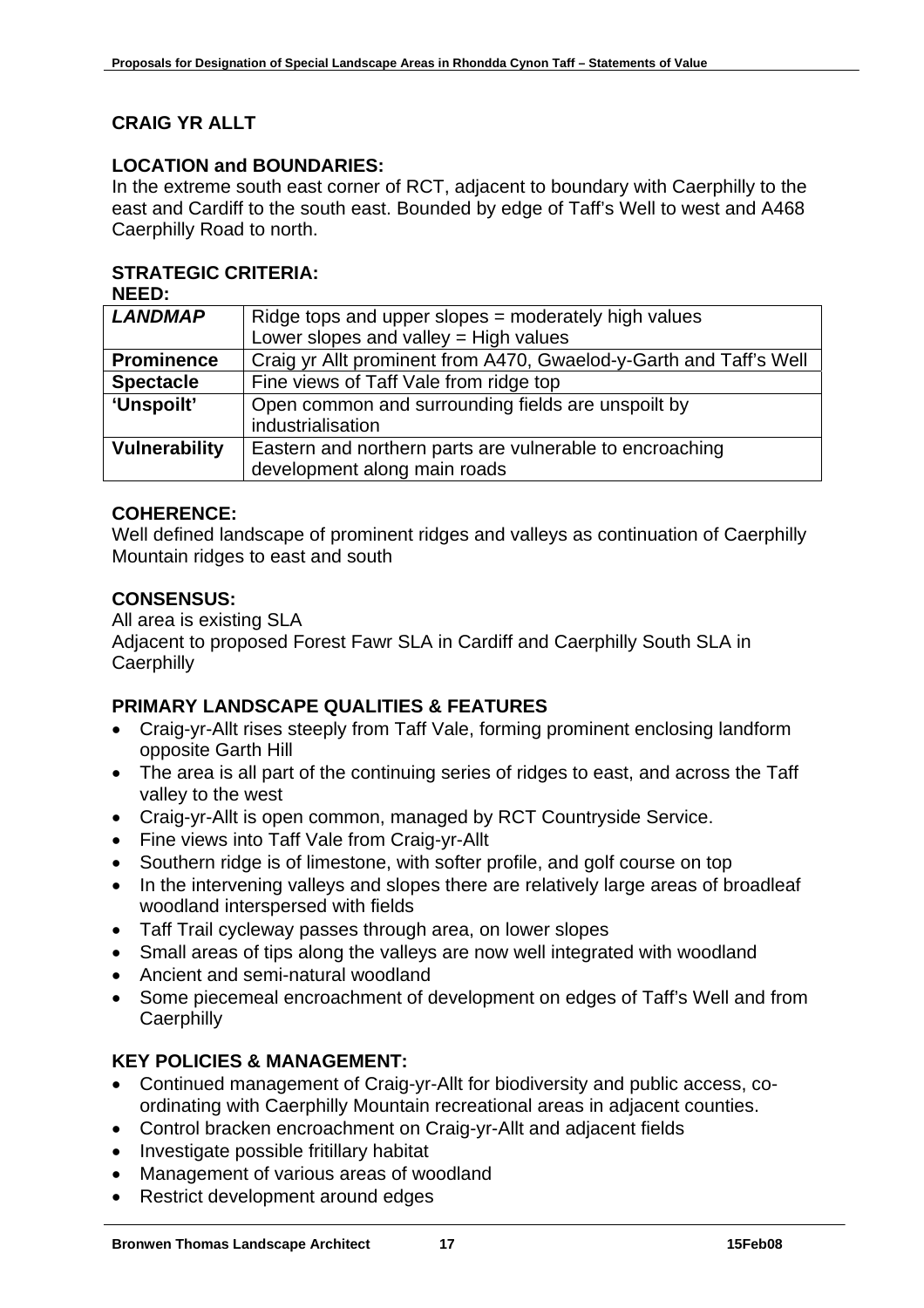• Ensure no significant geomorphic features of the limestone lost to quarrying or development

#### **OTHER COMMENTS:**

Duffryn Frwyd Nursing Home north of A468 which was in previous SLA has been excluded – inappropriate designation and now housing development

| <b>Aspect</b> | <b>A.A.</b> | <b>Location/comments</b>                       | <b>Overall</b> |
|---------------|-------------|------------------------------------------------|----------------|
|               | no.         |                                                | evaluation     |
| <b>VS</b>     | 271         | All of SLA                                     | Mod            |
| LH            | 105         | Craig-yr-Allt                                  | Mod            |
|               | 106         | Valley and slopes                              | High           |
| GL            | 013         | Southern slopes                                | High           |
|               | 014         | North part of SLA                              | O/S            |
| <b>HL</b>     | 596         | All part of Caerphilly ridge to east and south |                |
| <b>CL</b>     | 056         | All SLA and wider                              | High           |

#### **CRAIG YR ALLT** *LANDMAP* **DATA**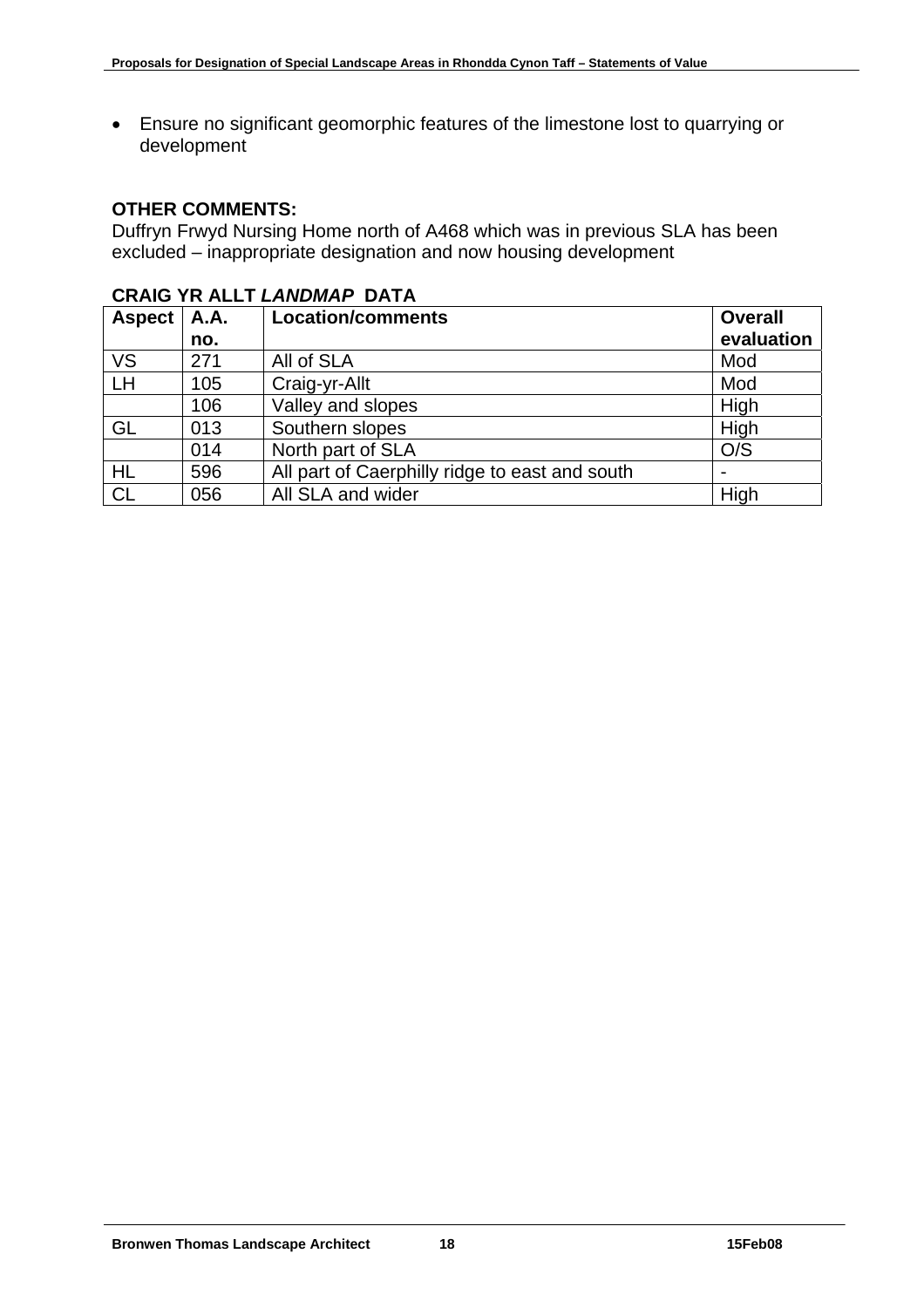# **TAFF VALE EASTERN SLOPES**

#### **LOCATION and BOUNDARIES:**

Along eastern edge of RCT, from Nantgarw in the south to A472 in the north, with the edges of the settlements and roads in the Taff Vale forming the western boundary.

#### **STRATEGIC CRITERIA:**

**NEED:** 

| <b>LANDMAP</b>       | Open Cefn Eglwysilan = moderately important value                   |  |
|----------------------|---------------------------------------------------------------------|--|
|                      | Fields above Cilfynydd tips = moderately important value            |  |
|                      | Remainder of area = les important value                             |  |
| <b>Prominence</b>    | Hillsides and tops are prominent from A470, and all the settlements |  |
|                      | of Taff Vale                                                        |  |
|                      | Cilfynydd tips in north are particularly prominent from A470        |  |
| 'Unspoilt'           | Mainly pre-industrial patterns of farmland and open tops,           |  |
|                      | immediately adjacent to busy Taff Vale                              |  |
| <b>Vulnerability</b> | Incremental developments on edges of settlements                    |  |
|                      | Unsuitable recreational uses                                        |  |

#### **COHERENCE:**

Continuous stretch of main valley side plus hilltops.

#### **CONSENSUS:**

Includes three existing SLAs Adjoins Caerphilly's proposed Mynydd Eglwysian SLA

#### **PRIMARY LANDSCAPE QUALITIES & FEATURES**

- Long stretch of rural hillsides in contrast to densely developed valley floor and valleys to west.
- All area plays important role in overall impression of the South Wales Valleys as gained from the A470, the major north/south route through Wales.
- Gradation of small-scale irregular fields and woods on lower slopes, to larger fields on shallower mid slopes, to open land on tops, linked by steep winding lanes.
- High point of Cefn Eglwysilan with prominent masts on skyline acting as landmarks.
- Various earthworks relating to historically important medieval estate of Senghenydd on ridge top
- Prominent Cilfynydd tips in north overlook Taff Vale. Unreclaimed and steep with sculptural forms, they are an important reminder of industrial past, now becoming attractively covered with gorse and heather.
- In places the upper edge of the valley settlements are starting to creep up the hillside intrusively.
- Taff Trail cycleway passes through lower part of the area

# **KEY POLICIES AND MANAGEMENT:**

- Conserve skyline
- Protect/preserve/conserve historic features relating to Senghenydd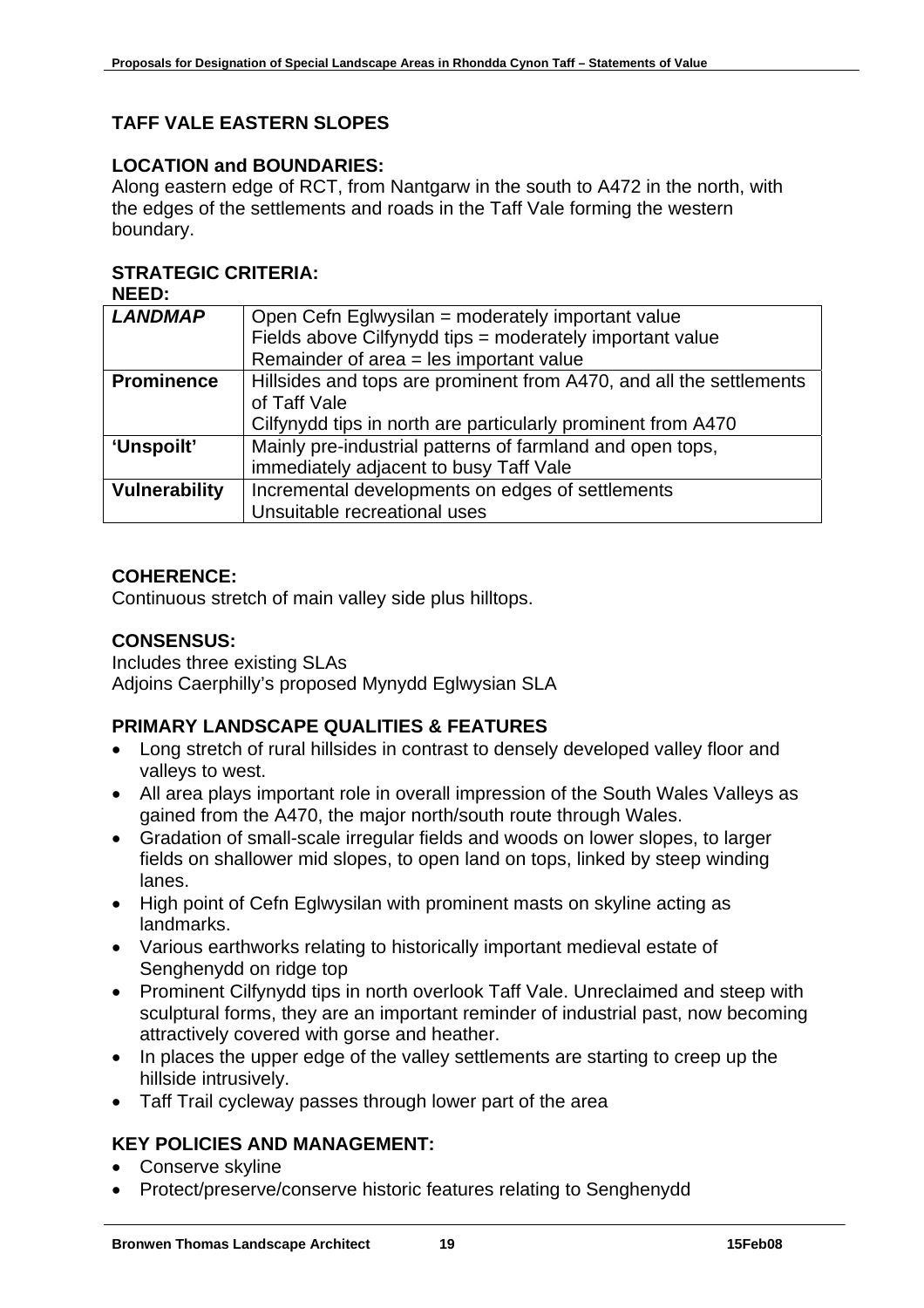- Bracken control on open common land
- Introduction of Tir Gofal for conservation of grasslands
- Restrict edge of settlement developments, especially on steep sites
- Recreational and other rural developments to be in keeping with conspicuous hillside location.
- Conserve Cilfynydd tips in generally unreclaimed condition for historic/cultural and visual value.

| <b>Aspect</b> | <b>A.A.</b><br>no. | <b>Location/comments</b>               | <b>Overall</b><br>evaluation |
|---------------|--------------------|----------------------------------------|------------------------------|
| <b>VS</b>     | 143                | All slopes and extensive area eastward | Mod                          |
|               | 317                | Mynydd Eglwysilian and eastward        | High                         |
| LH            | 097                | Lower slopes in north                  | Mod                          |
|               | 098                | Lower slopes in south                  | Mod                          |
|               | 141                | Mynydd Eglwsilian                      | High                         |
|               | 133                | Higher slopes in north                 | High                         |
| GL            | 015                | All Taff Vale                          | Mod                          |
| <b>HL</b>     | 448                | Most of slopes                         | $\overline{\phantom{0}}$     |
|               | 878                | Mynydd Eglwysilian                     | $\overline{\phantom{0}}$     |
|               | 290                | Upper slopes in north                  | $\overline{\phantom{0}}$     |
|               | 977                | Cilfynydd Tips                         | $\overline{\phantom{0}}$     |
| <b>CL</b>     | 056                | All SLA and wider                      | High                         |

#### **TAFF VALE EASTERN SLOPES** *LANDMAP* **DATA**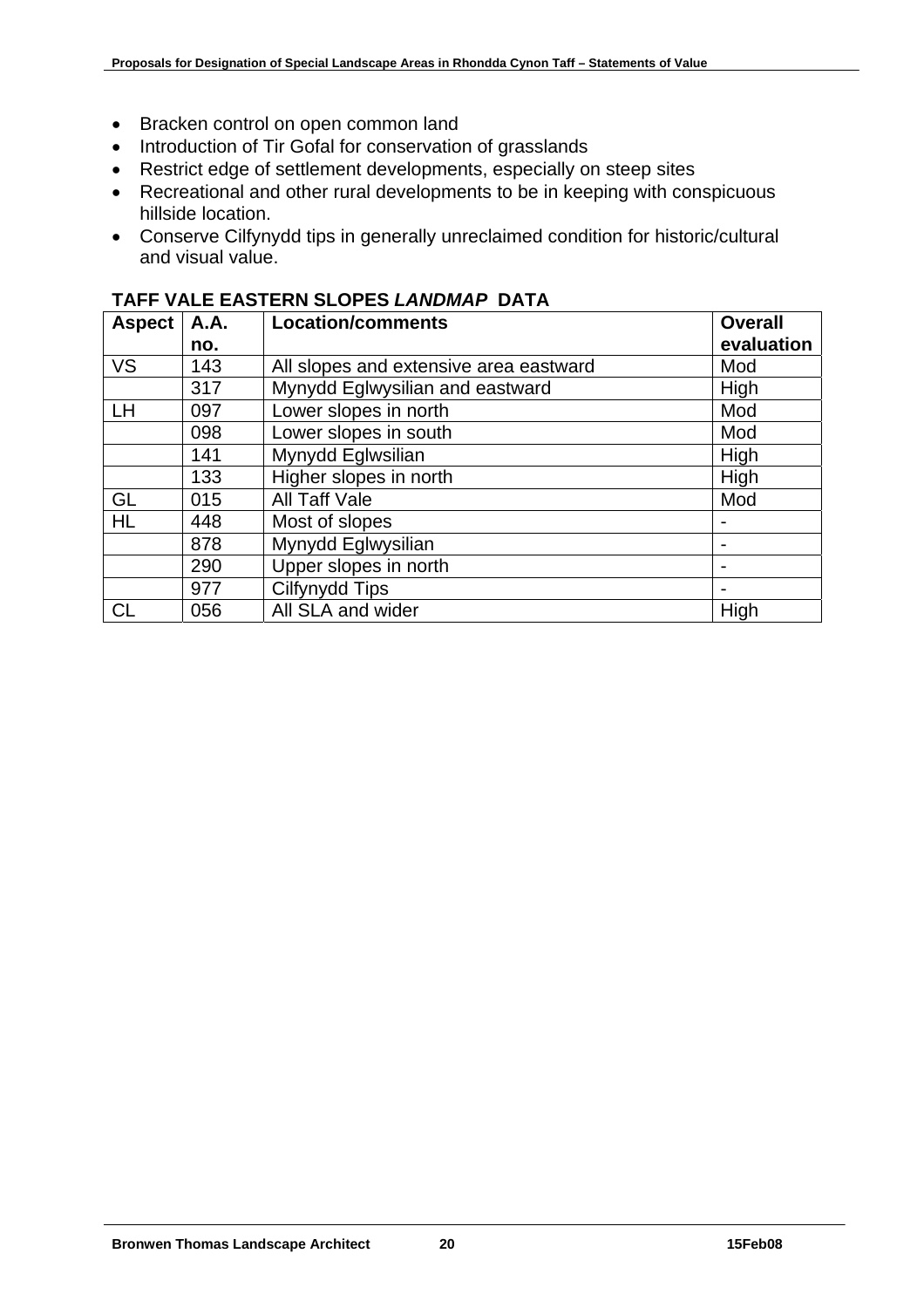# **TREFOREST WESTERN SLOPES**

#### **LOCATION and BOUNDARIES:**

South of Pontypridd and north of Church Village, with the edge of Treforest and the railway to the east, and farmland to the west

# **STRATEGIC CRITERIA:**

|--|--|

| <b>LANDMAP</b>       | Taff valley side = moderately important value                     |
|----------------------|-------------------------------------------------------------------|
|                      |                                                                   |
|                      | Remainder of area = less important value                          |
| <b>Prominence</b>    | Eastern part prominent from A470, Treforest and Taff Vale forming |
|                      | backdrop to Treforest                                             |
| 'Unspoilt'           | Western part generally unspoilt farmland                          |
|                      | Slopes of native woodland                                         |
| <b>Vulnerability</b> | Incremental extensions of settlement edge around University of    |
|                      | Glamorgan                                                         |
|                      | Narrow bands of woodland vulnerable in south around Church        |
|                      | Village bypass junction                                           |

# **COHERENCE:**

Two inter-related parts

#### **CONSENSUS:**

Eastern part is existing SLA

# **PRIMARY LANDSCAPE QUALITIES & FEATURES**

- Attractive farmland on rolling plateau, with irregular fields mainly of improved grassland, large hedges, and scattered farms
- Wooded slopes to Taff Vale are important part of views from A470 and Treforest.
- These form part of the mainly wooded western sides of Taff Vale, all of which are very important to the overall impression of the Valleys from the major north/south route through Wales.
- Mix of broadleaf woodlands and open common land on slopes
- Unclear edges with areas of derelict land around northern edge at Treforest

#### **KEY POLICIES & MANAGEMENT:**

- Maintain farmland character of plateau
- Restrict spread of development around Ton-teg/Church Village
- Protection of woodland strips at Ton-teg relating to Church Village bypass development
- Management to conserve wooded and open slopes and skyline from Taff Vale
- Conserve hedges and small woods
- Improvements to public access from University of Glamorgan and Treforest edges.

#### **OTHER COMMENTS:**

Extent westward to be agreed. Needs to extend beyond immediate top of Taff Vale slopes to safeguard views along skyline.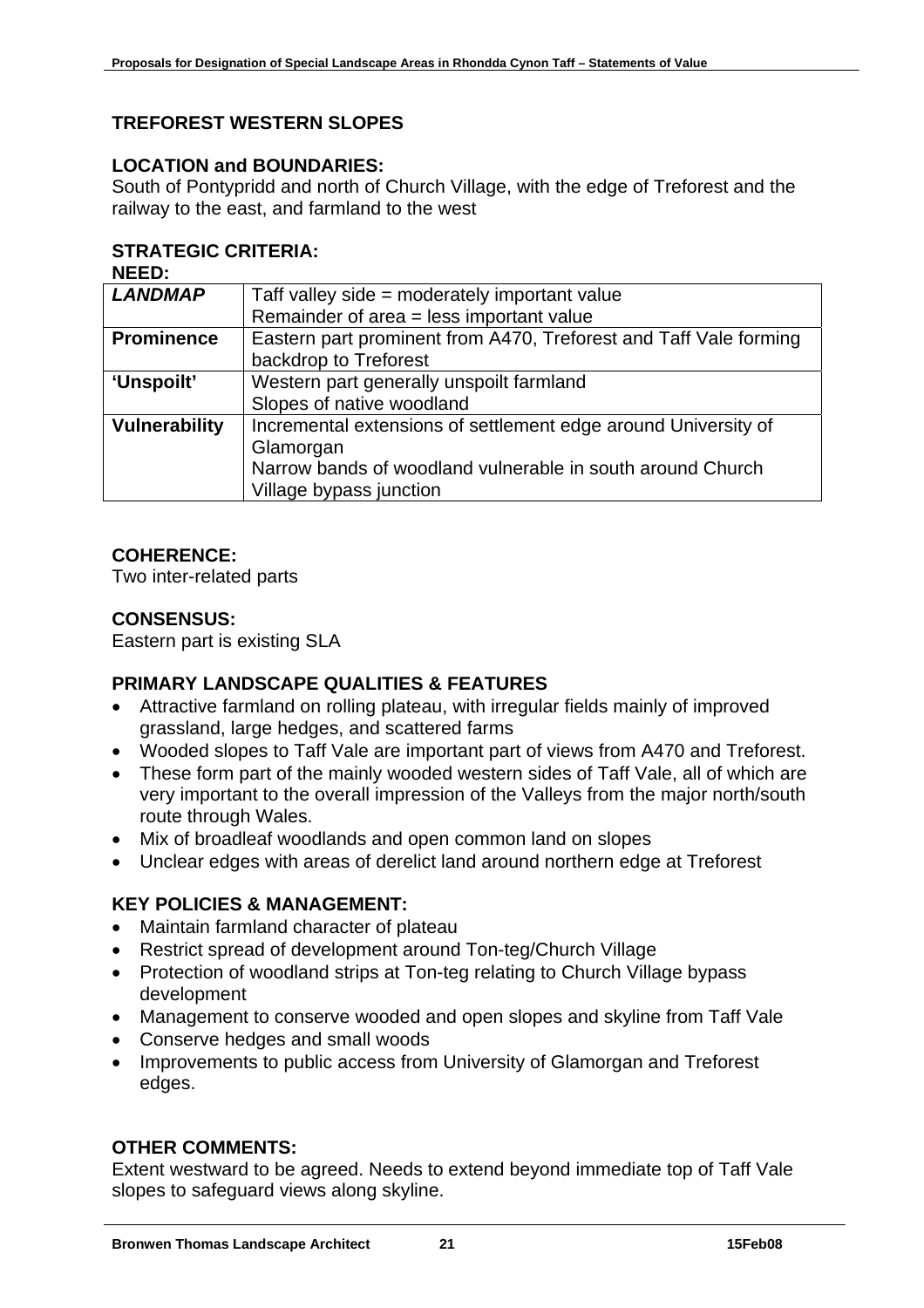| <b>Aspect</b> | <b>A.A.</b> | <b>Location/comments</b> | <b>Overall</b> |
|---------------|-------------|--------------------------|----------------|
|               | no.         |                          | evaluation     |
| <b>VS</b>     | 142         | Throughout               | Mod            |
| LH            | 096         | Wooded slopes            | High           |
|               | 094         | Farmed plateau           | Mod            |
| GL            | 015         | Throughout               | Mod            |
| <b>HL</b>     | 649         | Throughout               |                |
| <b>CL</b>     | 056         | All SLA and wider        | High           |

# **TREFOREST WESTERN SLOPES** *LANDMAP* **DATA**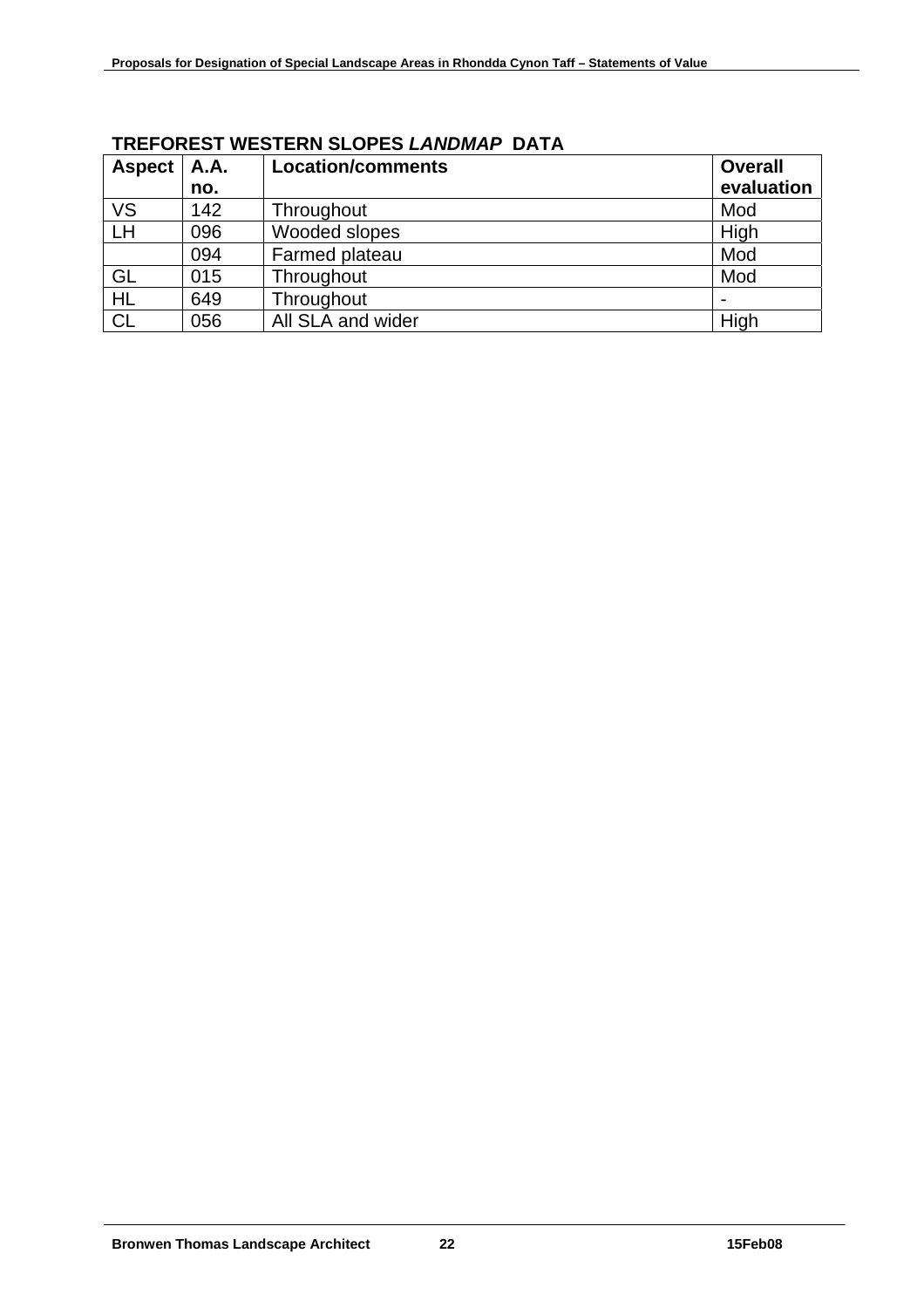# **MYNYDD Y CYMMER**

### **LOCATION and BOUNDARIES:**

Immediately west of Porth, in the centre of the county, on the southern edge of the Rhondda fawr. Bounded all round by the settlements of Porth, Dinas, Willianstown and Trebanog.

### **STRATEGIC CRITERIA:**

**NEED:** 

| <b>LANDMAP</b>    | All area = less important value                                        |
|-------------------|------------------------------------------------------------------------|
| <b>Prominence</b> | Overlooking Porth and prominent from surrounding valley<br>settlements |
| 'Unspoilt'        | Wild craggy character, in contrast with valleys                        |

# **COHERENCE:**

Single isolated hill

# **CONSENSUS:**

All existing SLA

# **PRIMARY LANDSCAPE QUALITIES & FEATURES**

- Abrupt steep-sided hill with crags and scree slopes forming great contrasts to the settlements all around.
- Prominent from all round, located at turning/meeting point of several valleys, and forming wild backdrop to all the valley settlements.
- Open common land tops with very limited access.
- Areas of blanket bog on tops
- Allotments and smallholdings around base and conspicuous cross on hillside.

# **KEY POLICIES & MANAGEMENT:**

- Retain as wild isolated area
- Conserve upland bog habitats

# *LANDMAP* **DATA**

| <b>Aspect</b>             | <b>A.A.</b> | <b>Location/comments</b>                 | <b>Overall</b> |
|---------------------------|-------------|------------------------------------------|----------------|
|                           | no.         |                                          | evaluation     |
| <b>VS</b>                 | 738         | All of SLA                               | Mod            |
| $\overline{\mathsf{L}}$ H | 089         | All of SLA                               | High           |
| GL                        | 029         | All SLA and wider area to north and east | Mod            |
| HL                        | 999         | <b>AII SLA</b>                           |                |
| <b>CL</b>                 | 056         | All SLA and wider                        | High           |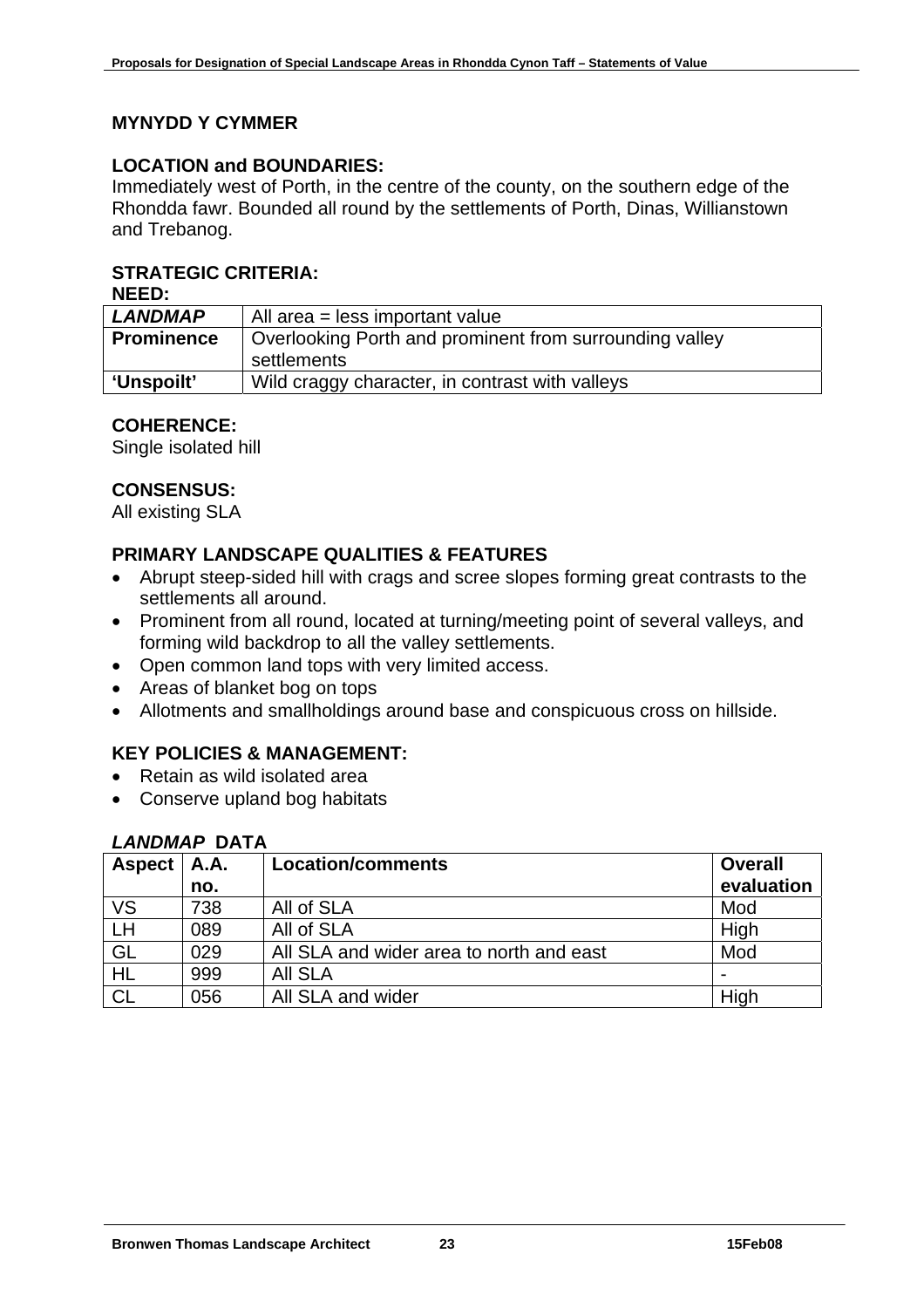# **MYNYDD TROED-Y-RHIW SLOPES**

#### **LOCATION and BOUNDARIES:**

To north of Porth, slopes of Rhondda Fawr, merging with Rhondda Fach from Llwynypia round to Wattstown. Edge of settlements in lower boundary. Golf course and enclosed lands of ridge top is upper boundary.

#### **STRATEGIC CRITERIA: NEED:**

| <b>LANDMAP</b>    | All area = moderately important values               |
|-------------------|------------------------------------------------------|
| <b>Prominence</b> | <b>Overlooking Porth</b>                             |
|                   | Prominent from surrounding valley settlements        |
| Vulnerability     | Encroachment of valley settlement edges up hillsides |

# **COHERENCE:**

Continuous hillside around Rhondda valleys confluence

# **CONSENSUS:**

Part of wider existing SLA

# **PRIMARY LANDSCAPE QUALITIES & FEATURES**

- Length of hillsides that are particularly prominent from approaches from down the valley, forming turning point and division of Rhondda valleys.
- Attractive mix of open common land and small fields on steep sides.
- Some good ffridd habitats of dry heath.
- Important pilgrim site of St Mary's Well on upper slopes to north
- Prominent cairn on Mynydd Brith-weunydd

# **KEY POLICIES & MANAGEMENT:**

- Retain as open hillsides and skylines
- Restrict encroachment of developments up hillsides
- Conserve historic sites
- Conserve priority habitats, including control of bracken.

#### **OTHER COMMENTS:**

Plateau top of golf course and improved grasslands not included in SLA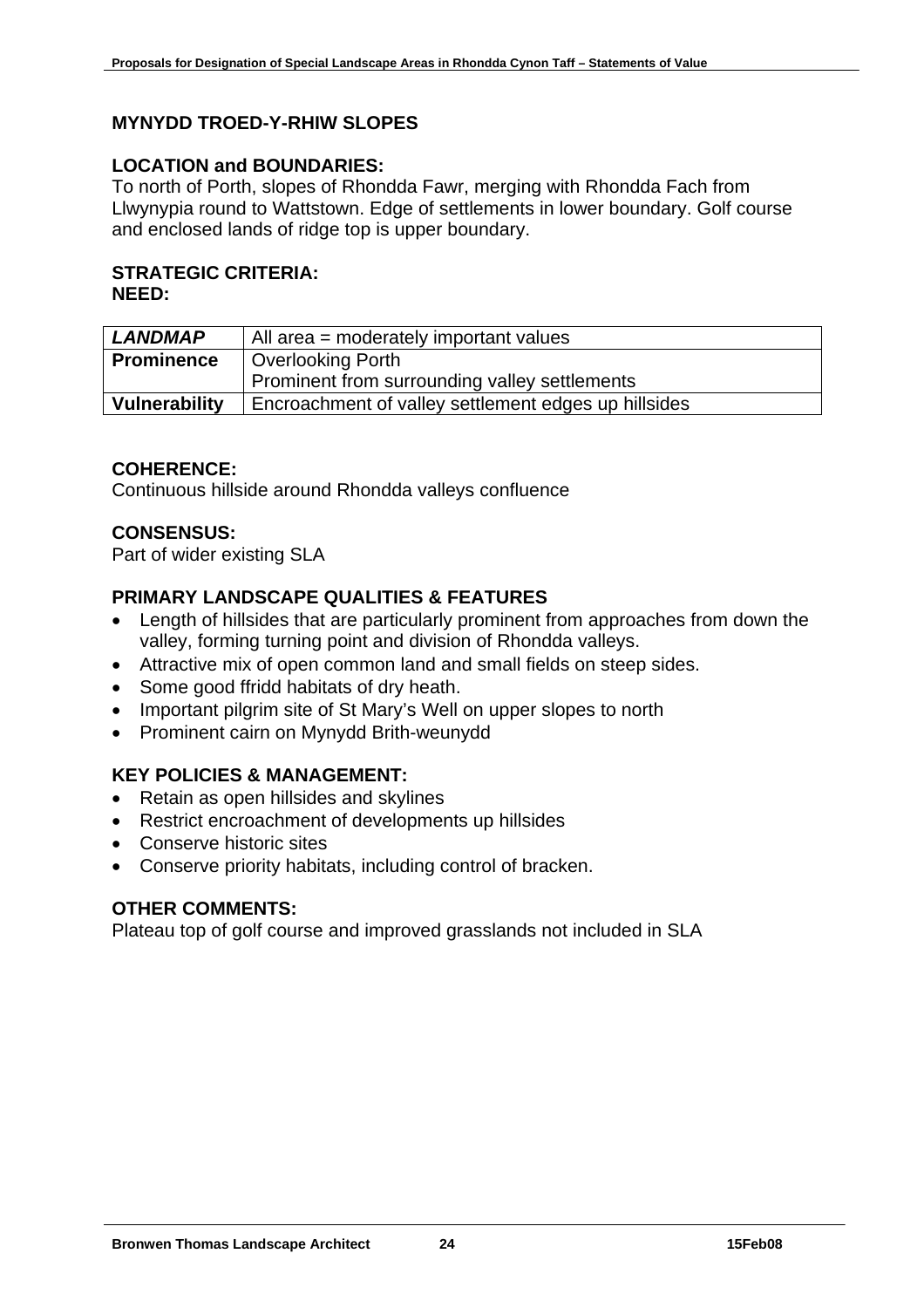| <b>Aspect</b> | <b>A.A.</b> | <b>Location/comments</b>                      | <b>Overall</b> |
|---------------|-------------|-----------------------------------------------|----------------|
|               | no.         |                                               | evaluation     |
| <b>VS</b>     | 738         | All of area and ridge between Rhondda valleys | Mod            |
| LH            | 081         | All slopes                                    | High           |
| GL            | 029         | Western half of area                          | Mod            |
|               | 025         | Eastern half of area                          | Mod            |
| HL            | 998         | Mynydd Troed-y-rhiw slopes                    |                |
|               | 992         | Mynydd Brith-wenydd                           |                |
| CL            | 056         | All SLA and wider                             | High           |

# **MYNYDD TROED-Y-RHIW SLOPES** *LANDMAP* **DATA**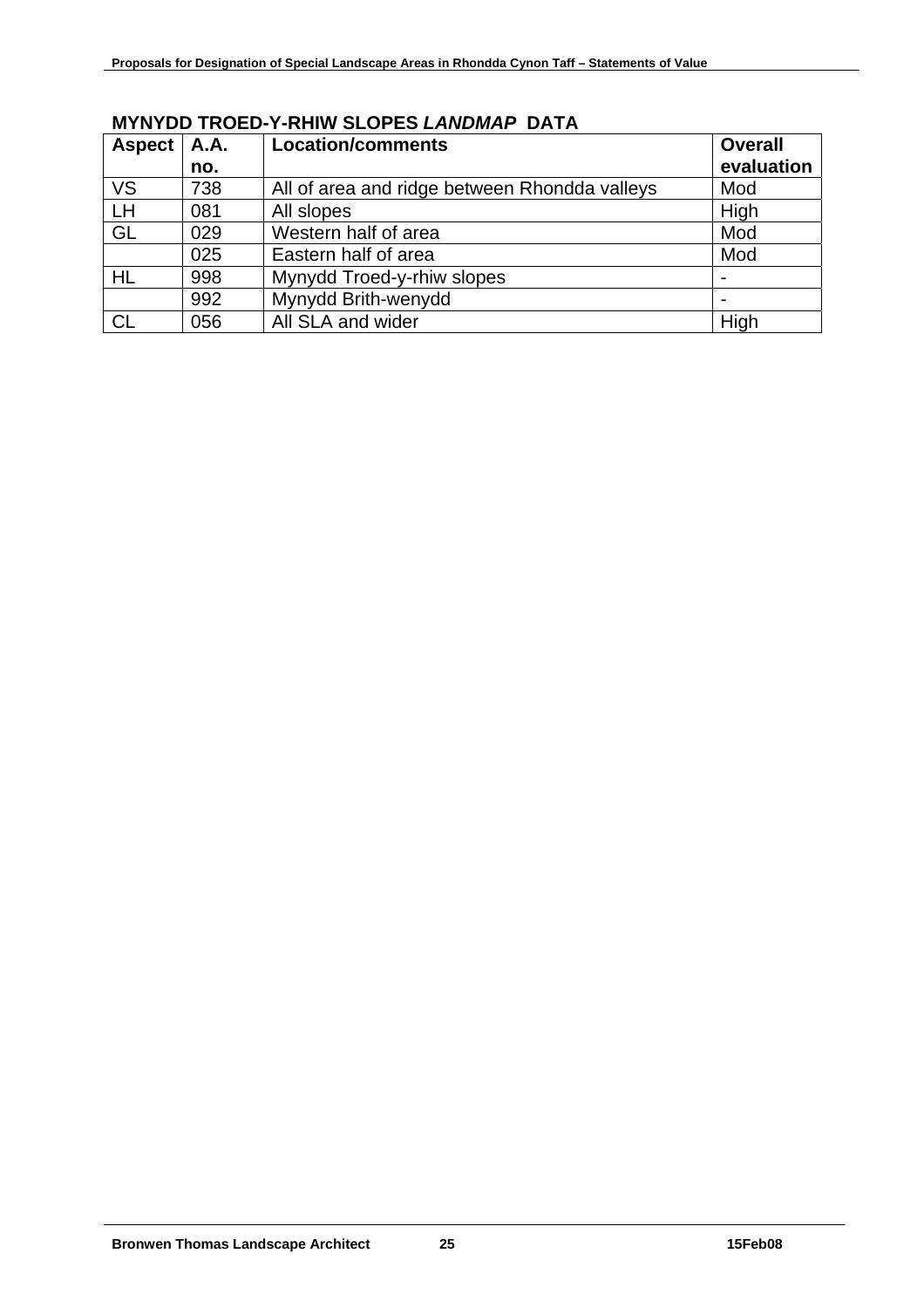# **LLWYNCELYN SLOPES**

#### **LOCATION and BOUNDARIES:**

To east of Porth, eastern slopes of Rhondda Fach valley, from settlement edge at base to plateau top. Extending from Wattstown in north west to western end of Pontypridd in east.

#### **STRATEGIC CRITERIA: NEED:**

| <b>LANDMAP</b>    | West facing slopes = moderately important value |
|-------------------|-------------------------------------------------|
|                   | Trehafod slopes = moderately important value    |
|                   | Llwyncelyn slopes - less important value        |
| <b>Prominence</b> | <b>Overlooking Porth</b>                        |
|                   | Prominent from adjacent settlements             |
| 'Unspoilt'        |                                                 |
| Vulnerability     |                                                 |

#### **COHERENCE:**

Stretch of continuous hillside

#### **CONSENSUS:**

All part of existing extensive SLA

#### **PRIMARY LANDSCAPE QUALITIES & FEATURES**

- Length of steep hillsides at turning point in Rhondda valley, overlooking Porth.
- Backdrop to views from Porth, Rhondda Heritage Park and main valley road and new bypass.
- Attractive pattern of small fields with stone walls and hedges, accessed by winding lane
- Some areas of rhos pasture amongst improved grasslands
- Prominent masts and tanks on mid slopes.
- Areas of broadleaf woodland on steep side valley

#### **KEY POLICIES & MANAGEMENT:**

- Conserve pattern of farmland, unspoilt by industrialisation.
- Conserve unimproved grassland and woodland habitats
- Ensure developments do not encroach up hillsides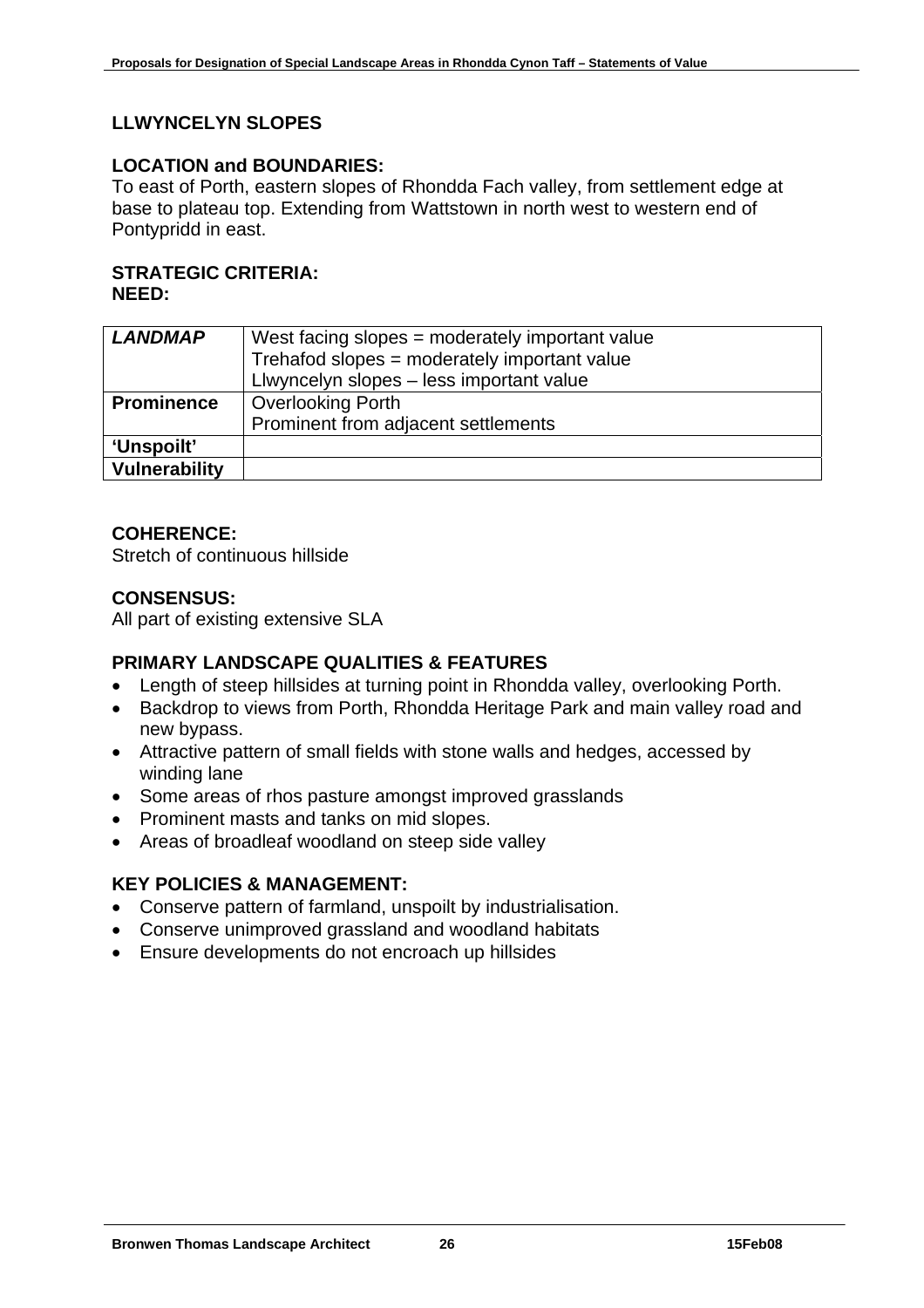| <b>Aspect</b>                     | <b>A.A.</b> | <b>Location/comments</b>   | <b>Overall</b> |
|-----------------------------------|-------------|----------------------------|----------------|
|                                   | no.         |                            | evaluation     |
| <b>VS</b>                         | 141         | Throughout                 | Mod            |
| $\overline{\mathsf{L}}\mathsf{H}$ | 083         | Throughout most of SLA     | Mod            |
|                                   | 091         | Wooded slopes of Taff Vale | High           |
| GL                                | 016         | Throughout                 | High           |
| <b>HL</b>                         | 833         | Throughout                 |                |
| <b>CL</b>                         | 056         | All SLA and wider          | High           |

# **LLWYNCELYN SLOPES** *LANDMAP* **DATA**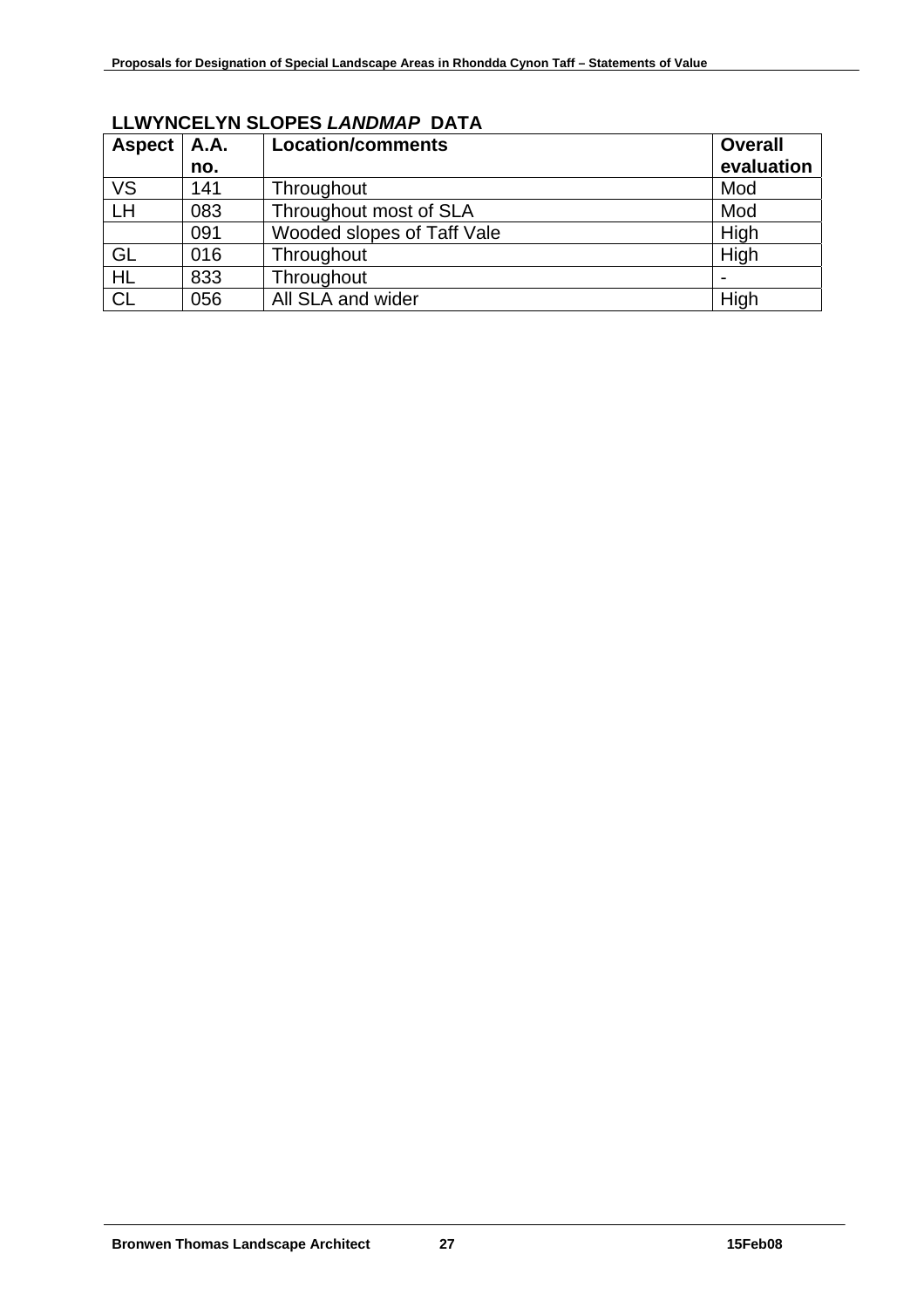# **CWM CLYDACH**

#### **LOCATION and BOUNDARIES:**

Between main Rhondda and Cynon valleys, on slopes around Ynysybwl. Taff Vale to east and St. Gwynno Forest west

# **STRATEGIC CRITERIA:**

**NEED:** 

| <b>LANDMAP</b>    | Around Ynysybwl = moderately high value                           |
|-------------------|-------------------------------------------------------------------|
|                   | Remainder of area = moderate value                                |
| <b>Prominence</b> | Southern slopes are prominent par of Taff Vale sides, viewed from |
|                   | A470 and Pontypriddd                                              |
| <b>'Unspoilt'</b> | Extensive areas of pre-industrial farmland patterns.              |
|                   | Secluded from main busy valleys                                   |
| <b>Rarity</b>     | Only large subsidiary valley in RCT                               |

#### **COHERENCE:**

Slopes of Cwm Clydach, plus adjacent tops and wooded slopes to Taff

# **CONSENSUS:**

Mainly existing SLA

#### **PRIMARY LANDSCAPE QUALITIES/FEATURES**

- Most of the area consists of the valley sides around Ynysybwl, secluded and hidden from the surrounding main valleys .
- Pattern of quiet farmland with irregular fields, small woods, and streams, linked by winding lanes.
- Mixed hedges and stone walls on upper slopes.
- Wooded slopes to Taff Vale are important part of views from A470, and backdrop above Pontypridd, as well as partially screening quarry
- These form part of the mainly wooded western sides of Taff Vale, all of which are very important to the overall impression of the Valleys from the major north/south route through Wales.
- Mix of broadleaf woodlands on Taff slopes are nature reserve.
- Smaller areas of upper slopes and tops of Cynon valley with similar characteristics.
- Cairns overlooking Cynon valley are part of series of intervisible monuments along the valley tops, of historic value

#### **KEY POLICIES/MANAGEMENT:**

- Management to conserve wooded and slopes and skyline from Taff Vale
- Conserve hedges and small woods throughout
- Retain quiet secluded farmed character within valley
- Conservation of hilltop historic sites

#### **OTHER COMMENTS:**

Disturbed and reclaimed land to east of Ynysybwl not included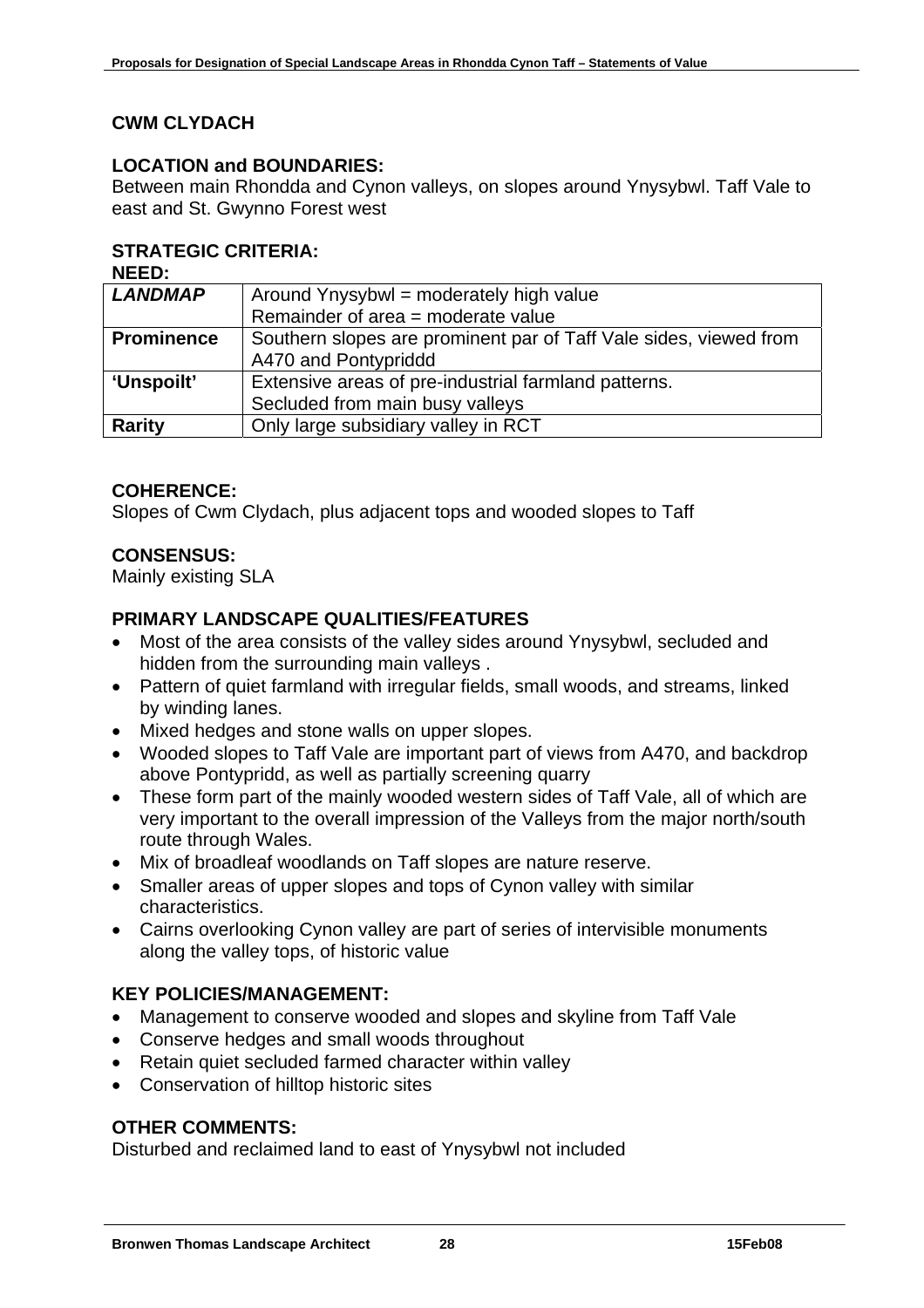| Aspect    | <b>A.A.</b><br>no. | <b>Location/comments</b>                        | <b>Overall</b><br>evaluation |
|-----------|--------------------|-------------------------------------------------|------------------------------|
| <b>VS</b> | 141                | Unforested valley and adjacent Rhondda sides    | Mod                          |
|           | 903                | Upper cwm Clydach sides and Cynon valleys sides | Mod                          |
| LH        | 083                | Western valley side                             | Mod                          |
|           | 091                | Wooded slopes of Taff Vale                      | High                         |
| GL        | 016                | Throughout                                      | High                         |
| <b>HL</b> | 833                | Throughout                                      |                              |
| <b>CL</b> | 056                | All SLA and wider                               | High                         |

# **CWM CLYDACH** *LANDMAP* **DATA**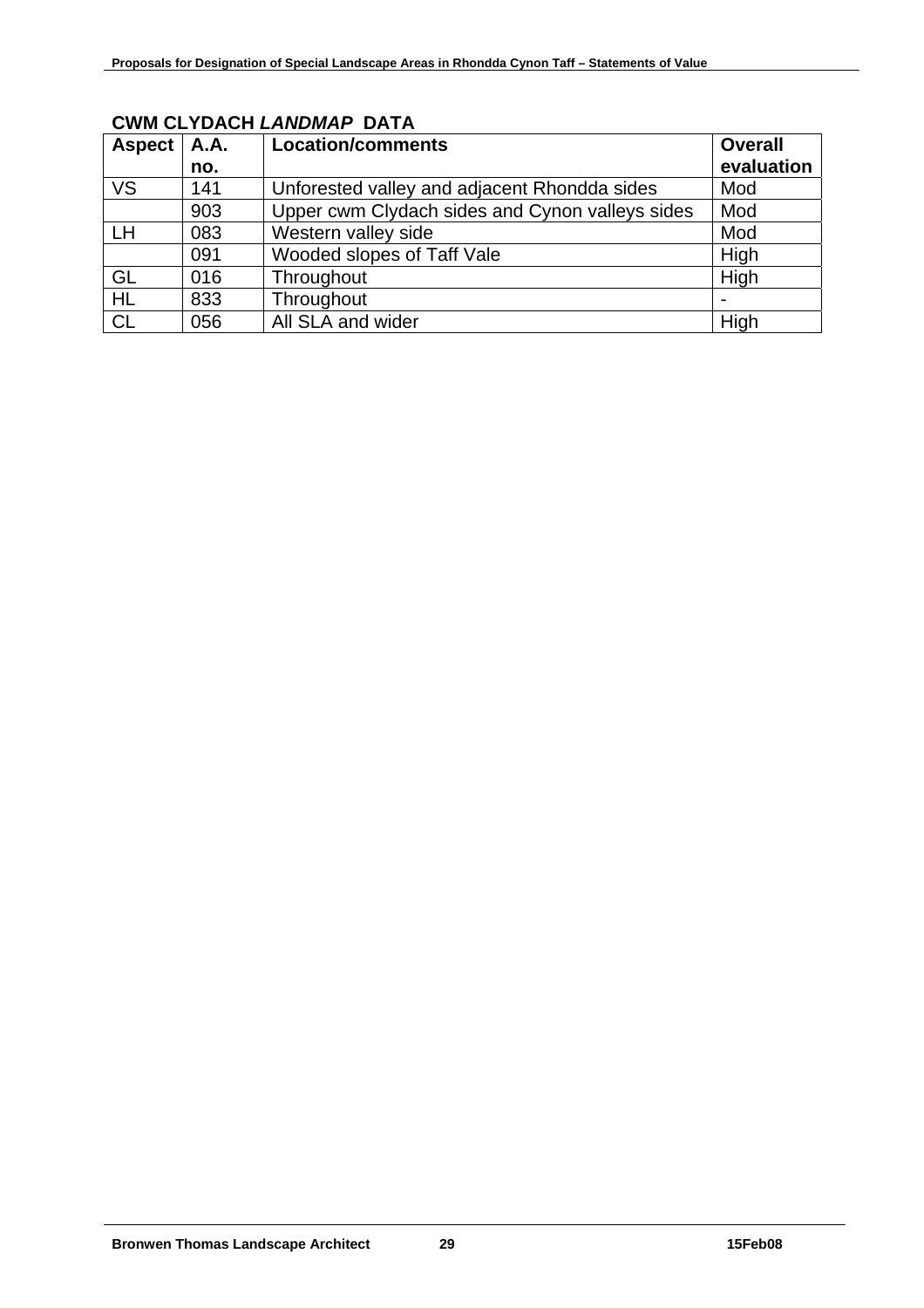# **CYNON VALLEY NORTHERN SLOPES**

# **LOCATION and BOUNDARIES:**

Along the eastern boundary of RCT, from Abercynon in the south east to Cwmbach in the north west. The A4059 and edges of settlements forming the boundary to the west.

# **STRATEGIC CRITERIA:**

**NEED:** 

| <b>LANDMAP</b>       | Southern tip of $ridge = moderate value$                          |
|----------------------|-------------------------------------------------------------------|
|                      | Remainder of area = less important value                          |
| <b>Prominence</b>    | Southern part very prominent from A470, distinctive end to narrow |
|                      | ridge                                                             |
|                      | All prominent and backdrop to Cynon Valley settlements            |
| <b>Spectacle</b>     | Some fine extensive views from upper slopes                       |
| 'Unspoilt'           | Extensive broadleaf woodland                                      |
| <b>Vulnerability</b> |                                                                   |

# **COHERENCE:**

Consistent slopes and minor valleys with variety of landuses

#### **CONSENSUS:**

Includes two existing SLAs

# **PRIMARY LANDSCAPE QUALITIES & FEATURES**

- Length of valley sides showing variety of characters, including open grassland and common, forestry, broadleaf woodland, fields of improved and unimproved grassland, reclaimed and planted tips and un-reclaimed tips.
- This variety provides contrasts and interest throughout, and a variety of habitats.
- All the valley side is prominent from the settlements on the lower slopes of the other side of the valley
- Southern two thirds of the area is half of the narrow ridge separating the Cynon from the upper part of the Taff valley.
- The south end of ridge is particularly prominent from the A470, with Mynydd Goetre-Coed overlooking the confluence of the valleys.
- The side valley of Nant Pennar is secluded from the main valley and has a hidden quality, with old coal workings, tips and inclines.
- From the upper slopes there are fine viewpoints giving extensive vistas up and down the Cynon

# **KEY POLICIES & MANAGEMENT:**

- Retain variety of land uses
- Management of broadleaf and coniferous woodlands, including more recent reclamation and natural regeneration.
- Protect skyline, seen from both Cynon and Taff valleys
- Keep development to the lower side of main road

# **OTHER COMMENTS:**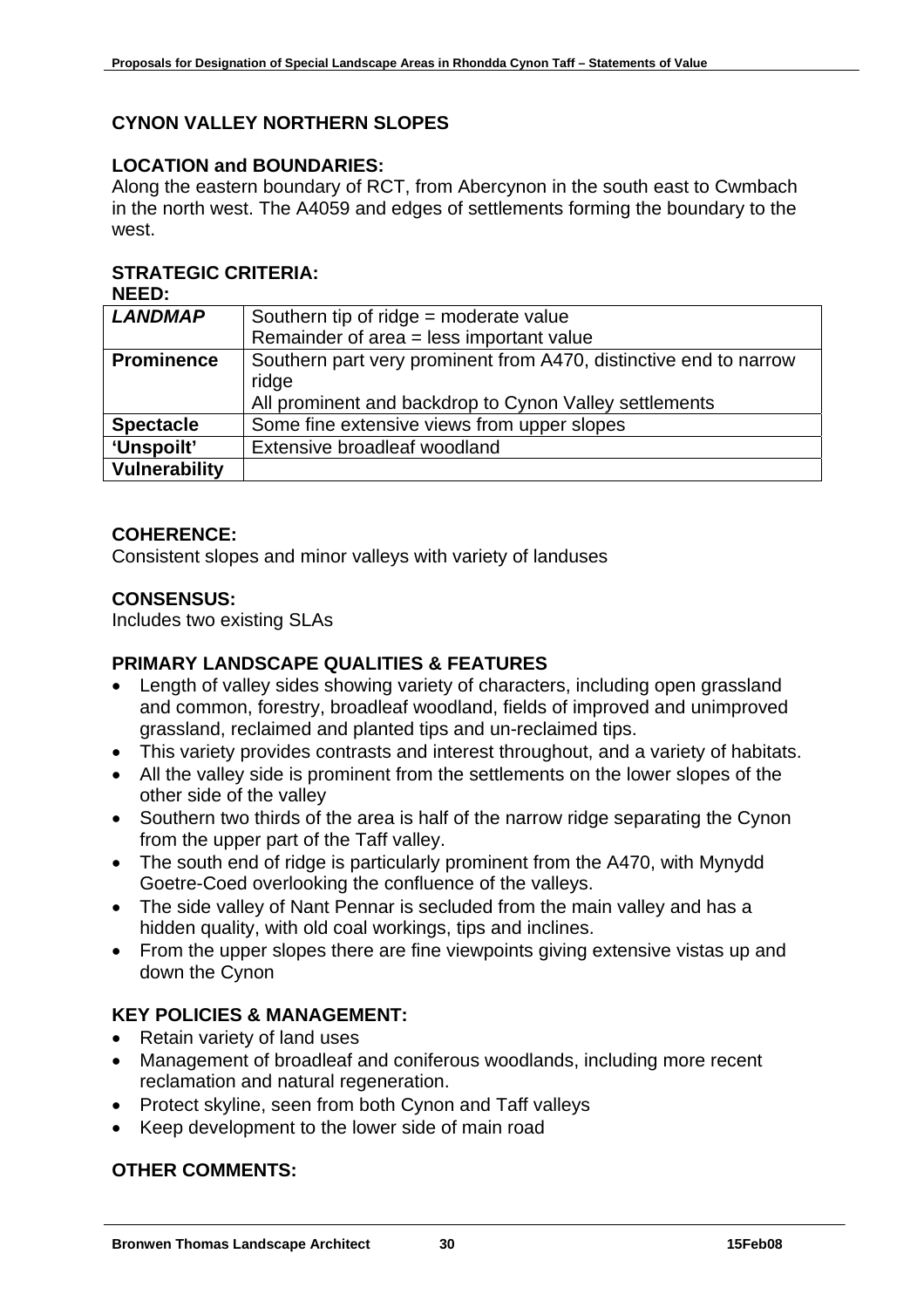Forestry blocks have been included where particularly prominent and are part of hillasides, but not where part of less conspicuous upland plateau. Reclaimed slopes north of Mountain Ash are included because of prominence.

| <b>Aspect</b> | <b>A.A.</b><br>no. | <b>Location/comments</b>                    | <b>Overall</b><br>evaluation |
|---------------|--------------------|---------------------------------------------|------------------------------|
|               |                    |                                             |                              |
| <b>VS</b>     | 950                | Most of SLA                                 | Mod                          |
|               | 140                | Cefnpennar and surrounds                    | Mod                          |
| <b>LH</b>     | 064                | Upper open slopes                           | Mod                          |
|               | 074                | Lower slopes                                | High                         |
|               | 087                | Southern part                               | High                         |
|               | 075                | Twyn Brynbychan forestry                    | Mod                          |
|               | 063                | Forestry to north                           | Mod                          |
| GL            | 017                | Throughout                                  | Mod                          |
| <b>HL</b>     | 856                | Top of ridge                                |                              |
|               | 515                | <b>Slopes</b>                               | $\blacksquare$               |
|               | 117                | Reclaimed tips – part of valley settlements | ۰                            |
| <b>CL</b>     | 056                | All SLA and wider                           | High                         |

# **CYNON VALLEY NORTHERN SLOPES** *LANDMAP* **DATA**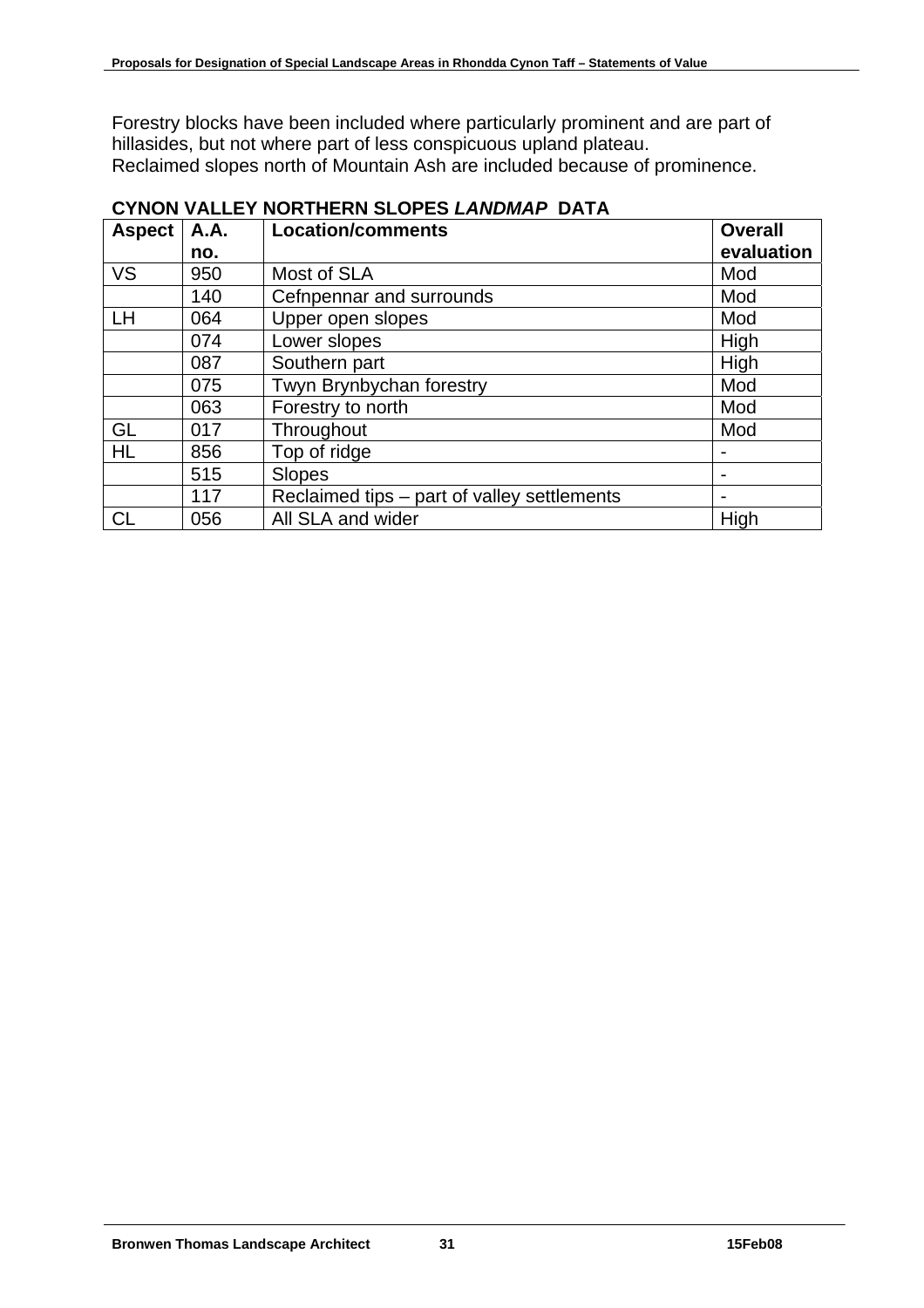# **CWM ORCI**

# **LOCATION and BOUNDARIES:**

A side valley north of Treorchy on slopes of Rhondda Fawr valley. Forestry to west and east, and settlement edge to south, extending up to ridge top in north

#### **STRATEGIC CRITERIA: NEED:**

| <b>LANDMAP</b>    | Lower slopes and bottom $=$ high values |
|-------------------|-----------------------------------------|
|                   | Upper slopes = moderately high values   |
| <b>Prominence</b> | Edges of valley overlook Treorchy       |
| 'Unspoilt'        | Tucked away from main valley            |

# **COHERENCE:**

Small self-contained side valley

#### **CONSENSUS:**

Part of more extensive existing SLA

# **PRIMARY LANDSCAPE QUALITIES/FEATURES**

- Tucked way behind Treorchy (giving its name to the town), this is a typical small hanging valley of glacial origin
- Steep craggy sides with screes and open ffridd and dry heath
- Areas of unreclaimed tips spill down steep sides, adding to visual variety and habitats
- Tiny fields of marshy grassland in valley bottom, hidden from view

#### **KEY POLICIES/MANAGEMENT:**

- Retain hidden character and general air of remoteness despite proximity to **Treorchy**
- Conserve good mosaic of valuable habitats
- Ensure development of Treorchy outskirts to do intrude into valley

| Aspect    | <b>A.A.</b> | <b>Location/comments</b>                            | <b>Overall</b> |
|-----------|-------------|-----------------------------------------------------|----------------|
|           | no.         |                                                     | evaluation     |
| <b>VS</b> | 738         | Throughout and extending to all ridge to south east | Mod            |
| LH        | 070         | Slopes and valley bottom                            | High           |
|           | 066         | <b>Upper slopes</b>                                 | Mod            |
| GL        | 026         | Throughout, and extending along northern slopes     | O/S            |
| <b>HL</b> | 805         | Slopes, and all Rhondda Fawr sides                  |                |
|           | 687         | Tops and upper slopes                               |                |
| СL        | 056         | All SLA and wider                                   | High           |

#### **CWM ORCI** *LANDMAP* **DATA**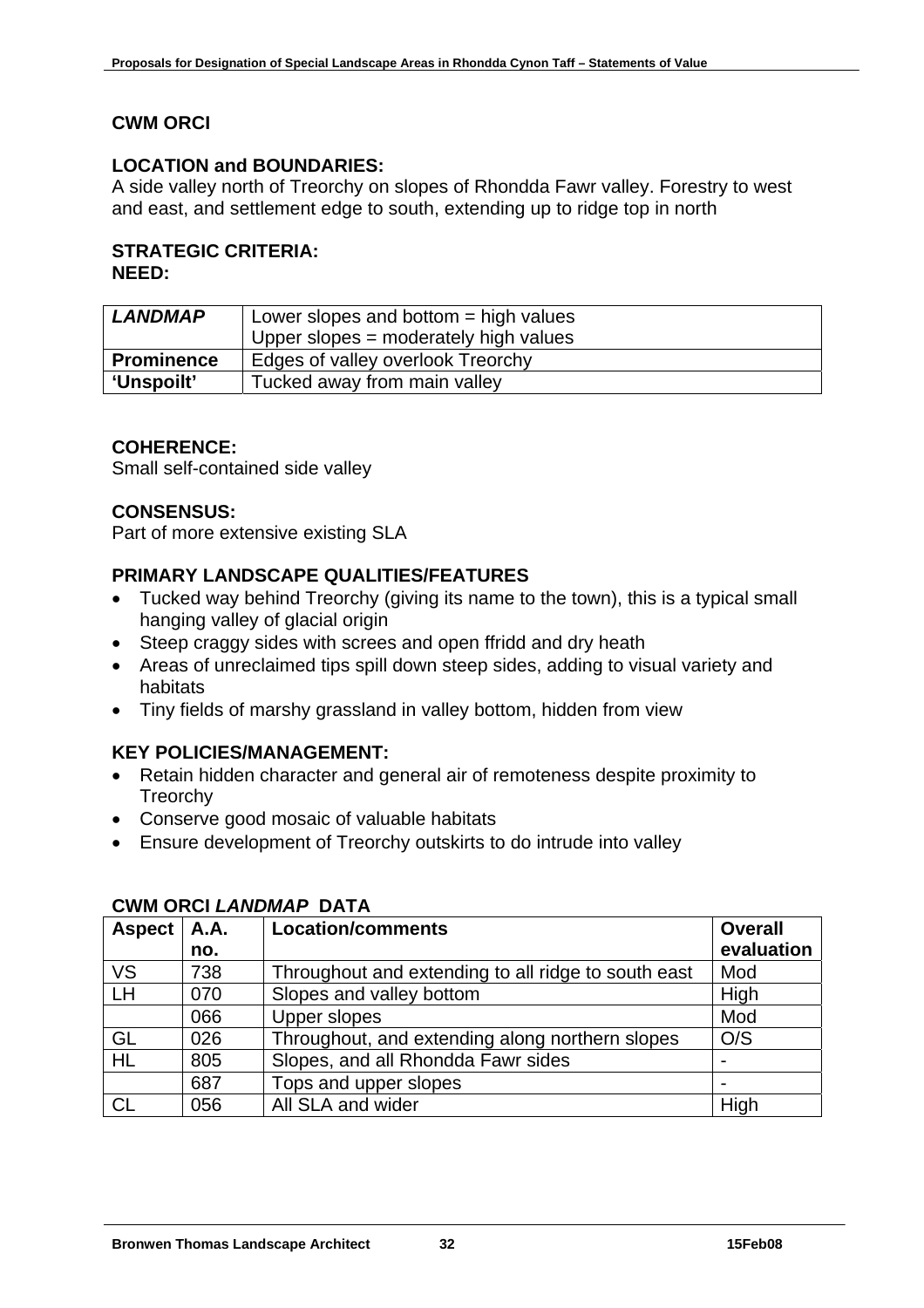# **RHONDDA FAWR NORTHERN CWMS AND SLOPES**

### **LOCATION and BOUNDARIES:**

In north west sector of RCT. From west side of Rhondda settlements north of Ton Pentre and north and eastern sides around Blaenrhondda. Western and northern edges relate to edge of major forestry blocks.

# **STRATEGIC CRITERIA:**

| <b>NEED:</b>         |                                                                 |  |  |
|----------------------|-----------------------------------------------------------------|--|--|
| <b>LANDMAP</b>       | Blaencwm and top of Cwm Parc = most important value             |  |  |
|                      | Blaenrhondda, Cwm Saerbren and Cwm Parc slopes = high value     |  |  |
|                      | Forested slopes = moderately high value                         |  |  |
| <b>Prominence</b>    | Very prominent from upper parts of Rhondda valley settlements   |  |  |
| <b>Spectacle</b>     | Spectacular cwm scenery                                         |  |  |
|                      | Dramatic views from valley and from Bwlch and Rhigos roads      |  |  |
| 'Unspoilt'           | Some open wild parts, unchanged by industry, particularly upper |  |  |
|                      | <b>Cwm Parc</b>                                                 |  |  |
| <b>Vulnerability</b> | Surrounds of Blaenrhondda development site                      |  |  |
| <b>Rarity</b>        | Classic examples of glacial scenary, best in the Valleys        |  |  |
|                      |                                                                 |  |  |

# **COHERENCE:**

All part of series of cwms and interlinking slopes

# **CONSENSUS:**

All part of existing SLA

### **PRIMARY LANDSCAPE QUALITIES & FEATURES**

- Series of well-defined steep glacial cirques at head of Rhondda Fawr
- Very dramatic scenery, dwarfing the small settlements in the valley bottoms
- Spectacular views from the Rhigos road to north and Bwlch over to Afan valley
- Blaenrhondda road cutting geological SSSI
- Rare relic alpine flora of particular significance on Pen-pych
- Cairns and other ancient monuments on tops are part of widespread evidence of early settlement

#### **KEY POLICIES & MANAGEMENT:**

- Enhance views and access to this specially scenic part of the county
- Ensure that geomorphological features are not lost to developments and road building
- Conserve relic alpine flora
- Conserve skylines and views
- Ensure that major development site in valley bottom integrates with surrounding hillsides
- Management of forestry and woodlands to provide variety
- Control off-road access to forestry and plateau tops from roads over

#### **OTHER COMMENTS:**

Adjoins Hirwaun Common SLA to north Boundary set back 100m into edge of forestry to safeguard skylines.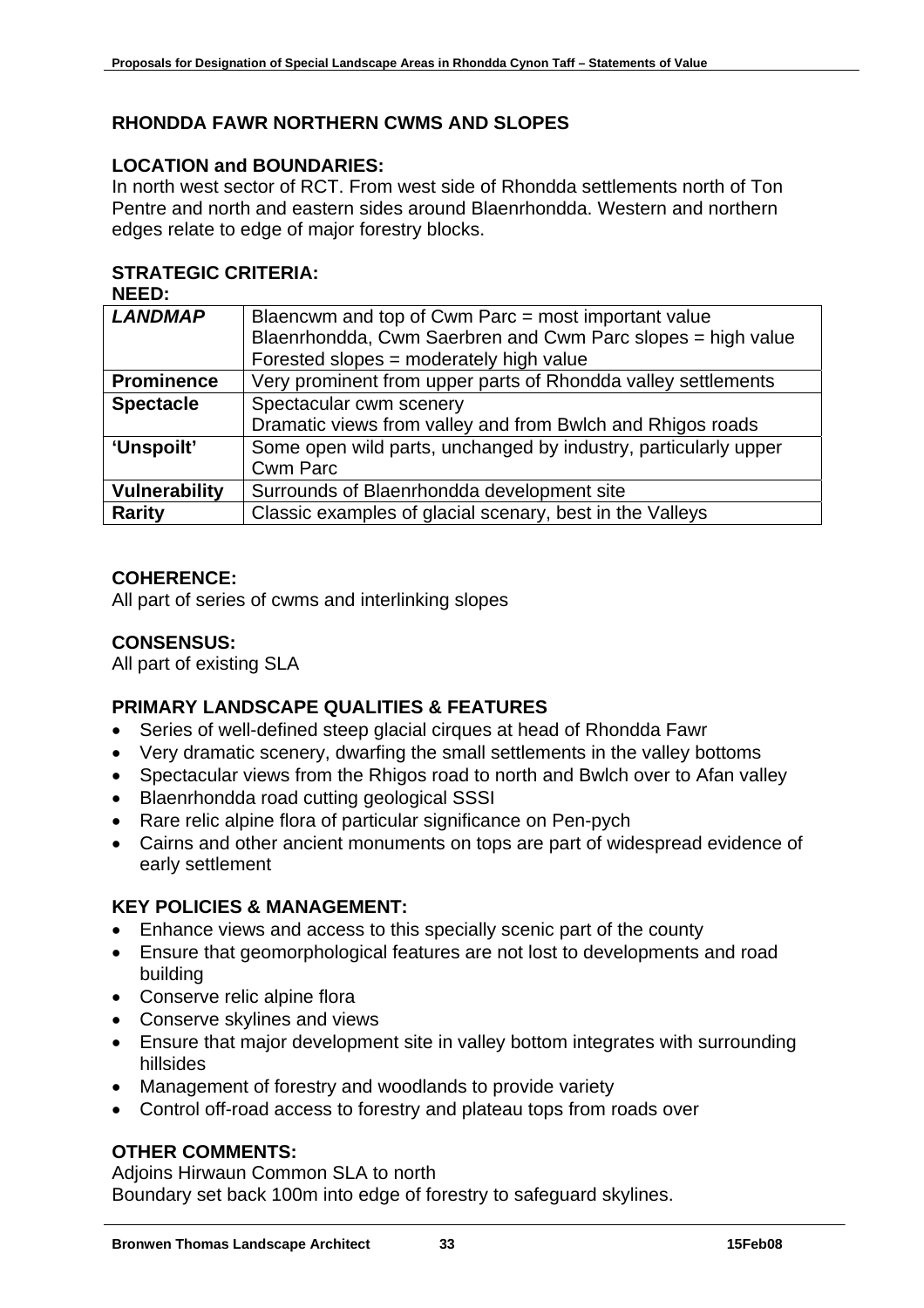| <b>Aspect</b> | <b>A.A.</b> | <b>Location/comments</b>                 | <b>Overall</b>           |
|---------------|-------------|------------------------------------------|--------------------------|
|               | no.         |                                          | evaluation               |
| <b>VS</b>     | 580         | Plateau and upper slopes                 | Mod                      |
|               | 113         | Cwms                                     | High                     |
| LH            | 065         | East-facing scarp slopes                 | High                     |
|               | 069         | <b>Cwm Parc</b>                          | Mod                      |
|               | 067         | Top slopes of Cwm Parc and wider plateau | High                     |
|               | 076         | Forestry to south opf Cwm Parc           | Mod                      |
| GL            | 027         | All of western part                      | O/S                      |
|               | 026         | Eastern slope                            | O/S                      |
| HL            | 687         | Cwm Parc and plateau                     |                          |
|               | 805         | <b>Rest of SLA</b>                       | $\overline{\phantom{0}}$ |
| СL            | 056         | All SLA and wider                        | High                     |

# **RHONDDA FAWR NORTHERN CWMS AND SLOPES** *LANDMAP* **DATA**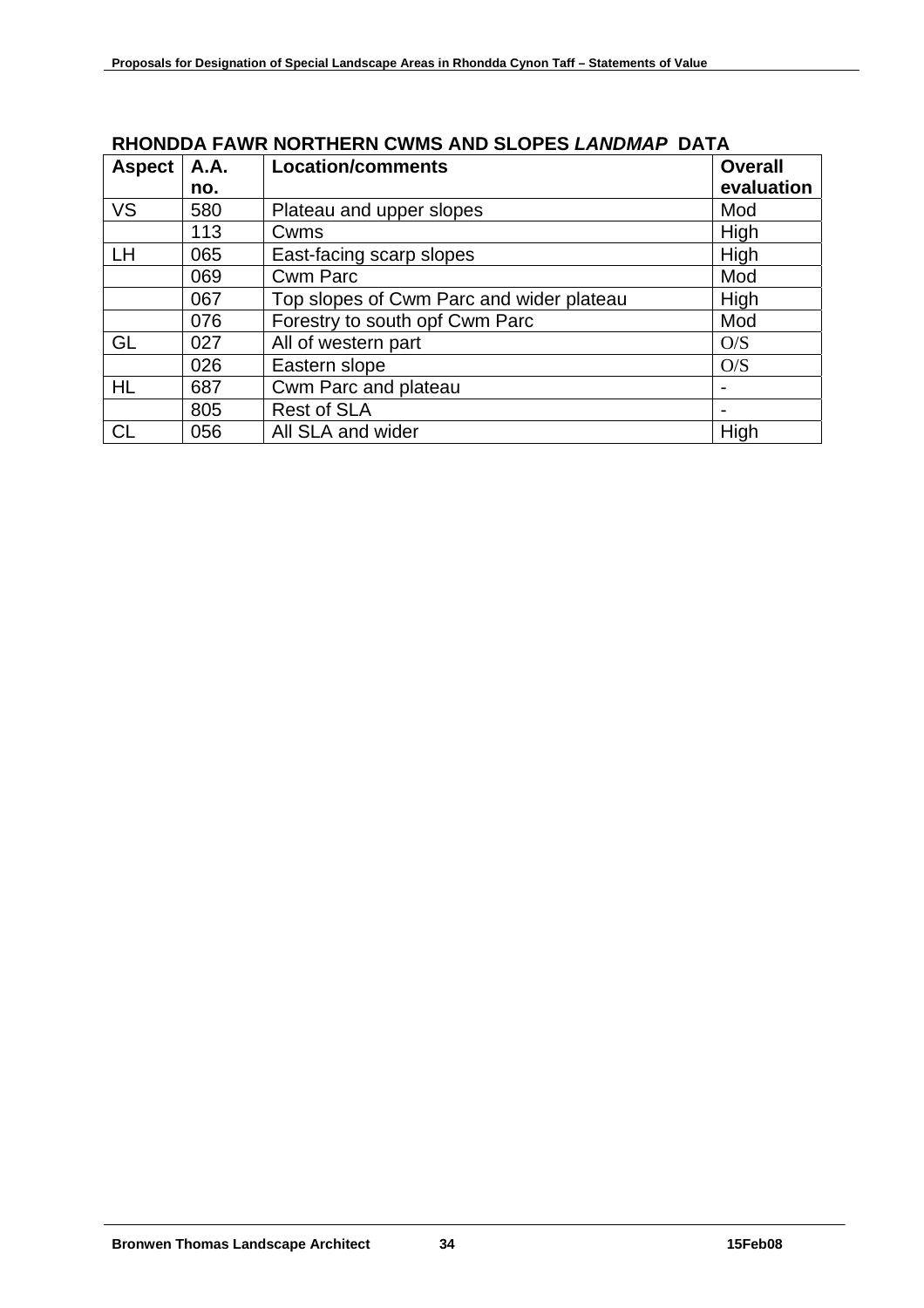# **HIRWAUN COMMON**

#### **LOCATION and BOUNDARIES:**

In north west of RCT, from county boundary south of Rhigos, extending eastward along tops and slopes of upper Cynon Valley and side valleys to Cwm Aman. Northern lower boundary is edge of open, undisturbed land. And edge of Aberdare and Cwmaman to east. Upper southern boundary is forestry edge.

# **STRATEGIC CRITERIA:**

| <b>NEED:</b>         |                                                               |
|----------------------|---------------------------------------------------------------|
| <b>LANDMAP</b>       | Western forestry area = moderately important value            |
|                      | Top of Hirwaun Common = most important value                  |
|                      | Mynydd Bwllfa = high value                                    |
|                      | Cwm Dare to Cwm Aman = moderately high value                  |
| <b>Prominence</b>    | Hillsides and tops of Hirwaun Common very prominent from A465 |
|                      | and BBNP                                                      |
| <b>Spectacle</b>     | Very dramatic crags and steep high hillsides.                 |
|                      | Spectacular views from Rhigos road and Graig road             |
| 'Unspoilt'           | Mainly traditional open commonland                            |
| <b>Vulnerability</b> | Vulnerable to skyline developments and erosion of wildness    |
| <b>Rarity</b>        | Some of highest points in heads of Valleys area, in scale and |
|                      | character with BBNP                                           |
| <b>Setting</b>       | Setting and intervisibility with BBNP                         |

# **COHERENCE:**

Extent of north and north east facing open slopes and tops

#### **CONSENSUS:**

Mainly existing SLA

# **PRIMARY LANDSCAPE QUALITIES & FEATURES:**

- High scarp along northern edge of coalfield
- Series of well-defined steep glacial cirques cut into scarp
- Very dramatic scenery, overlooking Heads of Valleys, and dwarfing the small settlement of Cwmaman in the valley bottom to south
- Spectacular views from the Rhigos road to north and Graig road over from Aberdare
- Important for intervisibility with peaks of Brecon Beacons National Park
- Edge of Craig-y-Llyn geological SSSI showing Westphalian stratigraphy
- Llyn Fawr is typical glacial lake
- Forestry on slopes below Llyn Fawr are being opened up and more in keeping with special scenery, and backdrop to Tower Colliery remains
- Steep slopes and tops are mainly open common land, with grassland and heathe habitats
- Cairns and other ancient monuments on tops are part of widespread evidence of early settlement
- Coed Morgannwg Way passes through area, from Dare Country Park
- Areas of broadleaf woodland on lower slopes around Dare valley, blends with Country Park.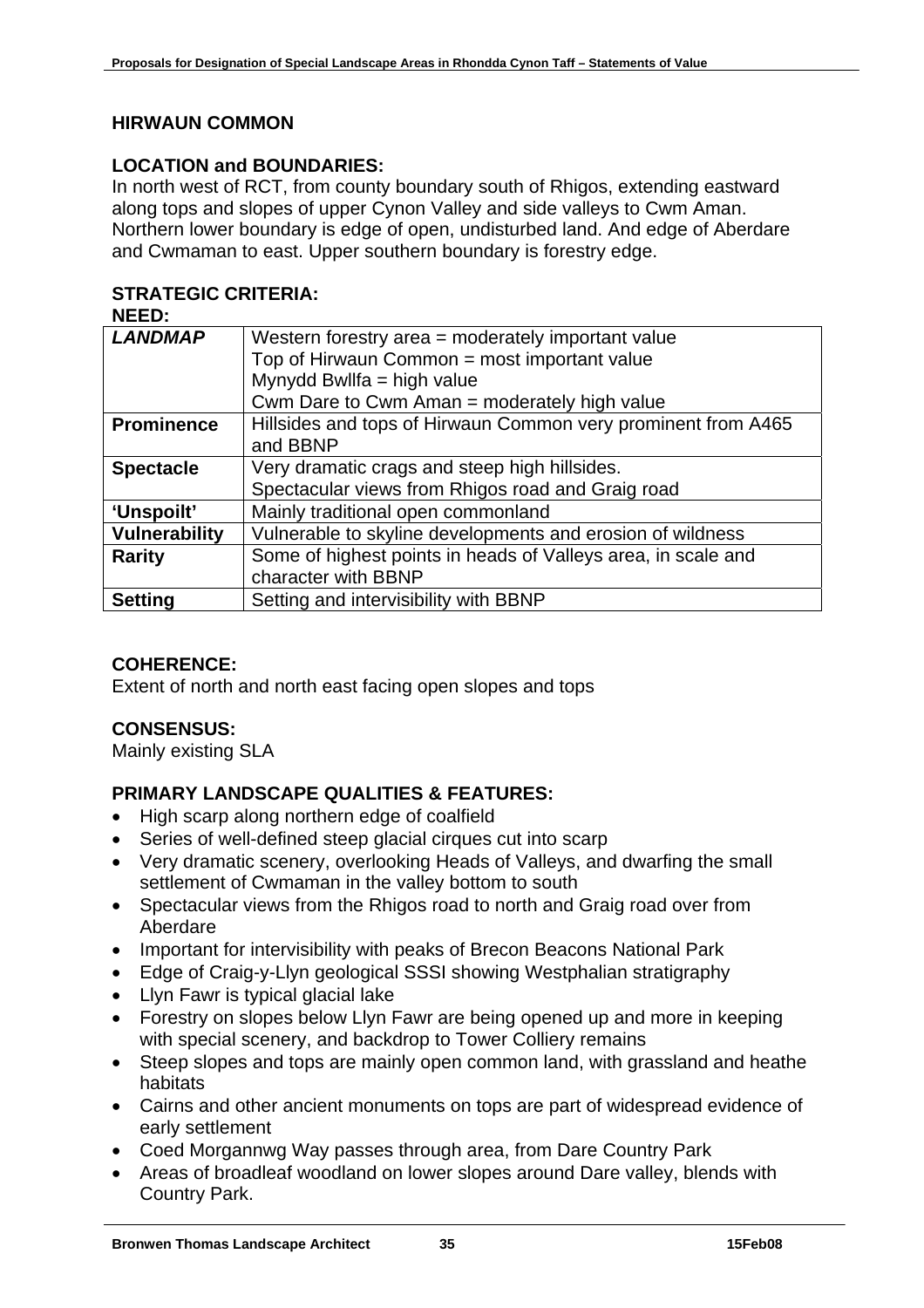### **KEY POLICIES & MANAGEMENT:**

- Enhance views and access to this specially scenic part of the county
- Ensure that geomorphological features are not lost to developments and road building
- Conserve relic alpine flora
- Conservation of commons and associated habitats
- Conserve skylines and views
- Ensure that major development site in valley bottom integrates with surrounding hillsides
- Management of forestry and woodlands to provide variety
- Control off-road access to forestry and plateau tops from roads over

#### **OTHER COMMENTS:**

Adjoins Rhondda Fawr Northern Cwms and Slopes SLA to south Boundary set back 100m into edge of forestry to safeguard skylines.

| <b>Aspect</b> | A.A. | <b>Location/comments</b>             | <b>Overall</b> |
|---------------|------|--------------------------------------|----------------|
|               | no.  |                                      | evaluation     |
| <b>VS</b>     | 430  | <b>Hirwaun Common</b>                | High           |
|               | 890  | Penywaun slopes                      | Mod            |
|               | 797  | <b>Dare Counrty Park</b>             | Mod            |
| <b>LH</b>     | 058  | Hirwaun Common and open upper slopes | High           |
|               | 057  | Forestry                             | Mod            |
|               | 054  | Lower slopes                         | High           |
|               | 059  | <b>Cwm Dare</b>                      | High           |
| GL            | 028  | Western cwm                          | O/S            |
|               | 020  | Hirwaun Common and Cwm Dare          | High           |
|               | 025  | Ridge                                | Mod            |
| <b>HL</b>     | 687  | All SLA and wider                    |                |
| <b>CL</b>     | 041  | Western part including Tower         | High           |
|               | 056  | Central part - part of wider area    | High           |
|               | 047  | <b>Dare Country Park</b>             | High           |

#### **HIRWAUN COMMON** *LANDMAP* **DATA**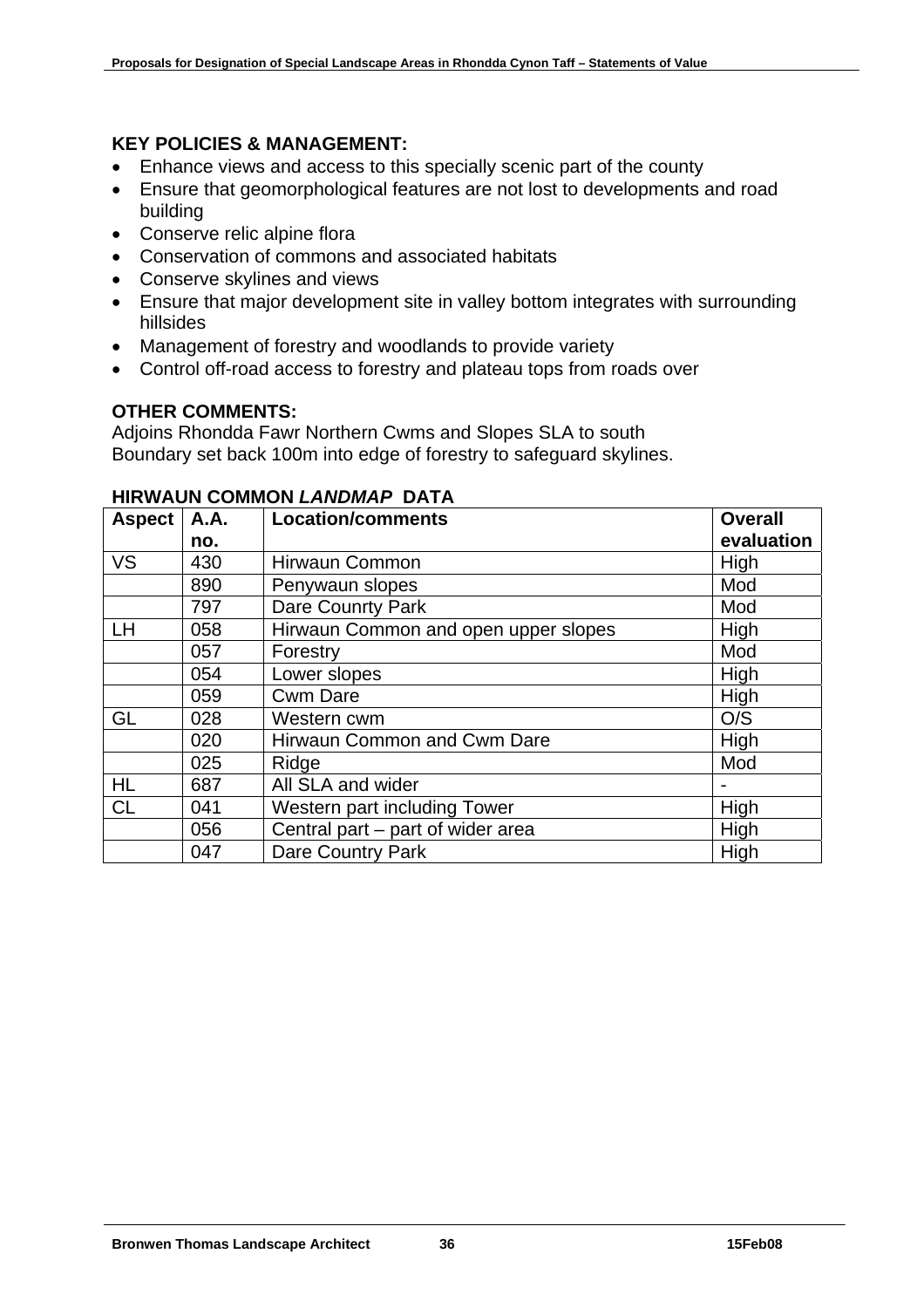# **BRECON BEACONS EDGE AT LLWYNCOED**

# **LOCATION and BOUNDARIES:**

In north eastern sector of RCT, immediately adjacent to BBNP boundary to north west. Penywaun and Llwydcoed forming edges to south and forestry to east.

# **STRATEGIC CRITERIA:**

| <b>NEED:</b>         |                                                                                                             |
|----------------------|-------------------------------------------------------------------------------------------------------------|
| <b>LANDMAP</b>       | Throughout $=$ mix of high and moderately high value                                                        |
| <b>Prominence</b>    | North part in view from A465, with tanks forming conspicuous                                                |
|                      | landmark for miles around                                                                                   |
| 'Unspoilt'           | Wooded valley of Nant y Gweddel                                                                             |
| <b>Vulnerability</b> | Development along edges of settlements in valley bottom, and<br>vicinity of A465<br>Buffer to BBNP and A465 |
|                      |                                                                                                             |
| <b>Setting</b>       | Important as setting for National Park                                                                      |

# **COHERENCE:**

Continuous slope up from River Cynon to hilltop at Baberstocks

# **CONSENSUS:**

Includes existing SLA

# **PRIMARY LANDSCAPE QUALITIES & FEATURES**

- South-facing gentle slopes and small side valleys of the head of the Cynon Valley.
- The upper north eastern part is bleak open land and forestry with storage tanks being very prominent features for miles around
- The A465 Heads of the Valleys road traverses the area, due for dualling in future
- Merges with Brecon Beacons National Park to north and west, forming buffer zone to settlements and industry
- Reclaimed land alongside Cynon and edge of Penywaun, now well-wooded.
- Areas of broadleaf ancient woodland on small valley sides

# **KEY POLICIES & MANAGEMENT:**

- Safeguard edges of BBNP
- Safeguard land adjacent to A465
- Conserve and manage broadleaf woodland areas
- Seek opportunities to enhance storage tanks and surrounding land

# **OTHER COMMENTS:**

Northern part included as it is very prominent